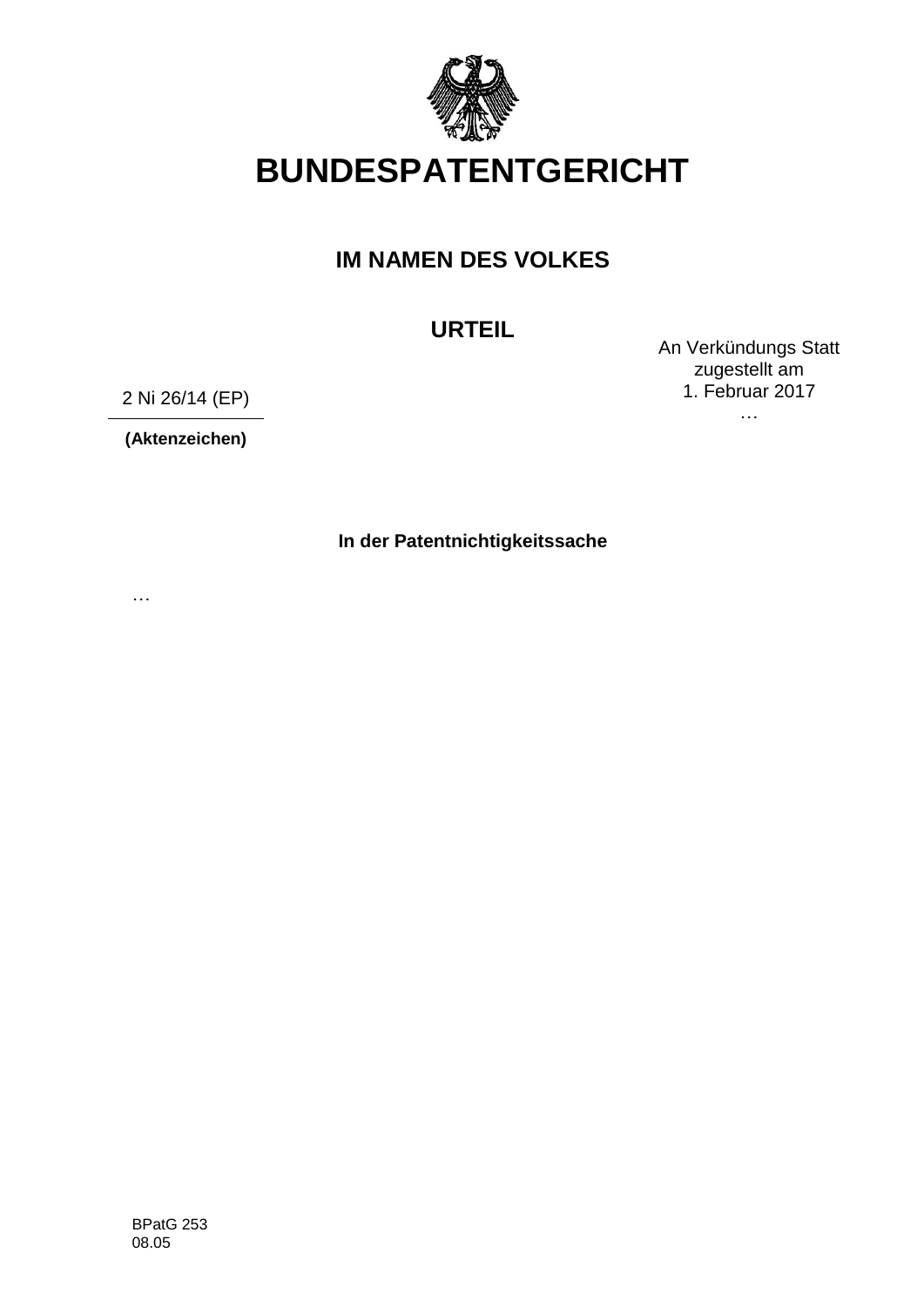### **betreffend das europäische Patent 0 673 034 (DE 695 31 265)**

hat der 2. Senat (Nichtigkeitssenat) des Bundespatentgerichts auf Grund der mündlichen Verhandlung vom 13. Oktober 2016 unter Mitwirkung des Vorsitzenden Richters Guth sowie der Richterin Hartlieb und der Richter Dipl.-Phys. Brandt, Dipl. Phys. Dr. Friedrich und Dipl. Phys. Dr. Zebisch

für Recht erkannt:

…

- I. Das europäische Patent 0 673 034 wird mit Wirkung für das Hoheitsgebiet der Bundesrepublik Deutschland dadurch teilweise für nichtig erklärt, dass seine Ansprüche 59 sowie 118 folgende Fassung erhalten und die Ansprüche 60 bis 88 sich auf diese Fassung von Anspruch 59 und die Ansprüche 119 bis 147 sich auf diese Fassung von Anspruch 118 rückbeziehen:
	- "59. A method of reproducing data from an optical disk (100) having

a diameter less than 140mm;

a thickness of 1,2mm;

- a plurality of record tracks having data recorded thereon as pits representing information,
- said tracks being divided into a lead-in area, a program area and a lead-out area;
- said recorded data being recorded in a control information region and in plural data track regions with said control information region being disposed in said lead-in area or program area, said control information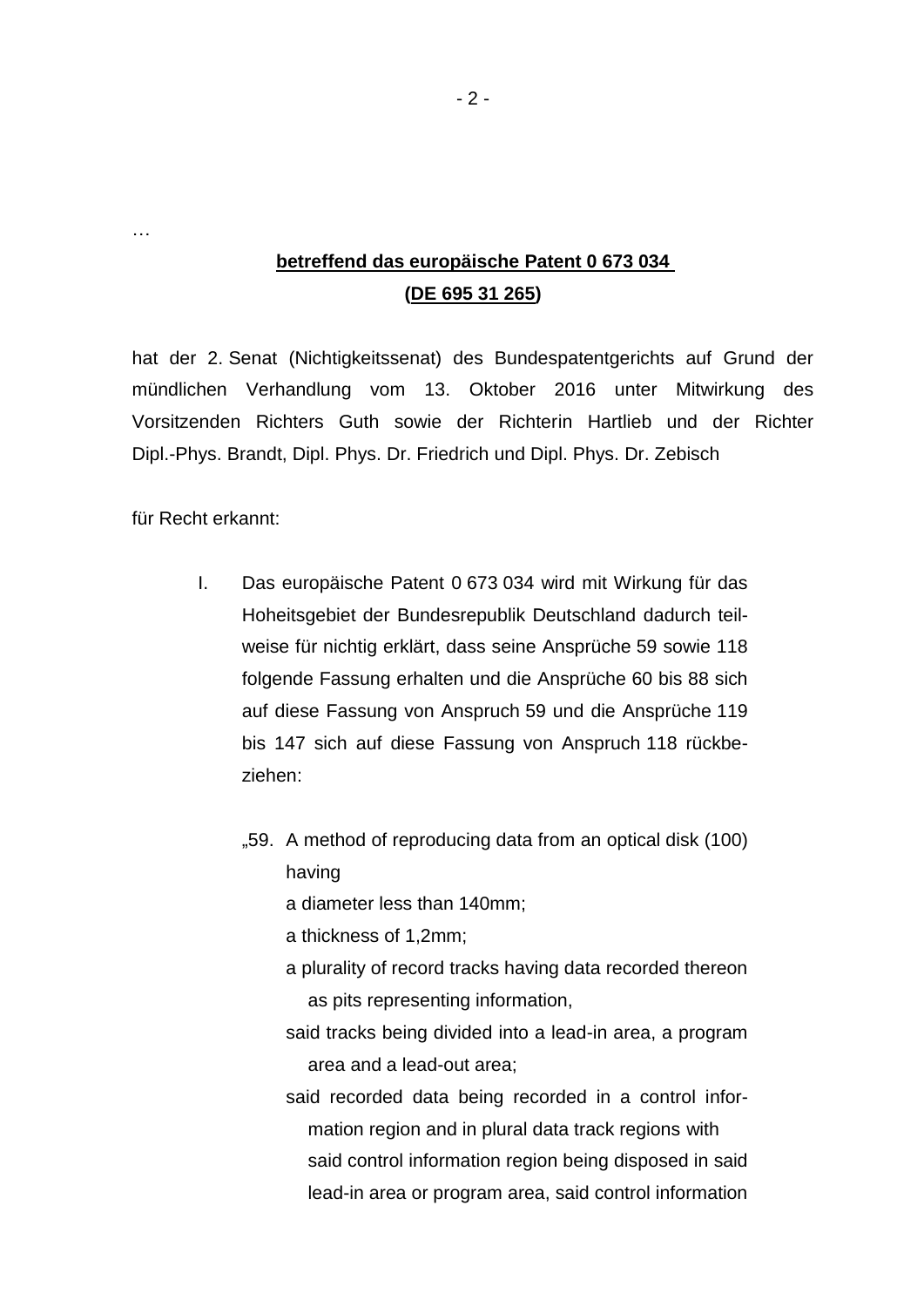region containing control information (122, 123) which is table of contents information and said control information region being a table of contents region;

said control information (122, 123) being recorded in a first plurality of sectors in said control information region and said user information (121) being recorded in a second plurality of sectors in said plural data track regions; and

each data track region having a respective start sector; said control information including addresses of the respective start sectors;

said method comprising the steps of:

rotating said disk (100) to obtain a constant linear velocity;

projecting (212) a pickup light beam through a lens for optically reading the rotating disk (100), said pickup light beam having a spatial frequency f=λ/2NA, where the spatial frequency f is less than the track pitch,  $\lambda$  is the wavelength of the pickup light beam and NA is the numerical aperture of the lens;

demodulating (215) the data read from said disk (100); error correcting (216) the demodulated data;

separating (230) the error corrected data into the control information, application table of contents (ATOC) information and user information;

using (230) said control information to access and read (225) selected user tracks in response to access instructions from a user;

#### **characterized in that**

said control information (122, 123) and said user information (102) are recorded as modulated long dis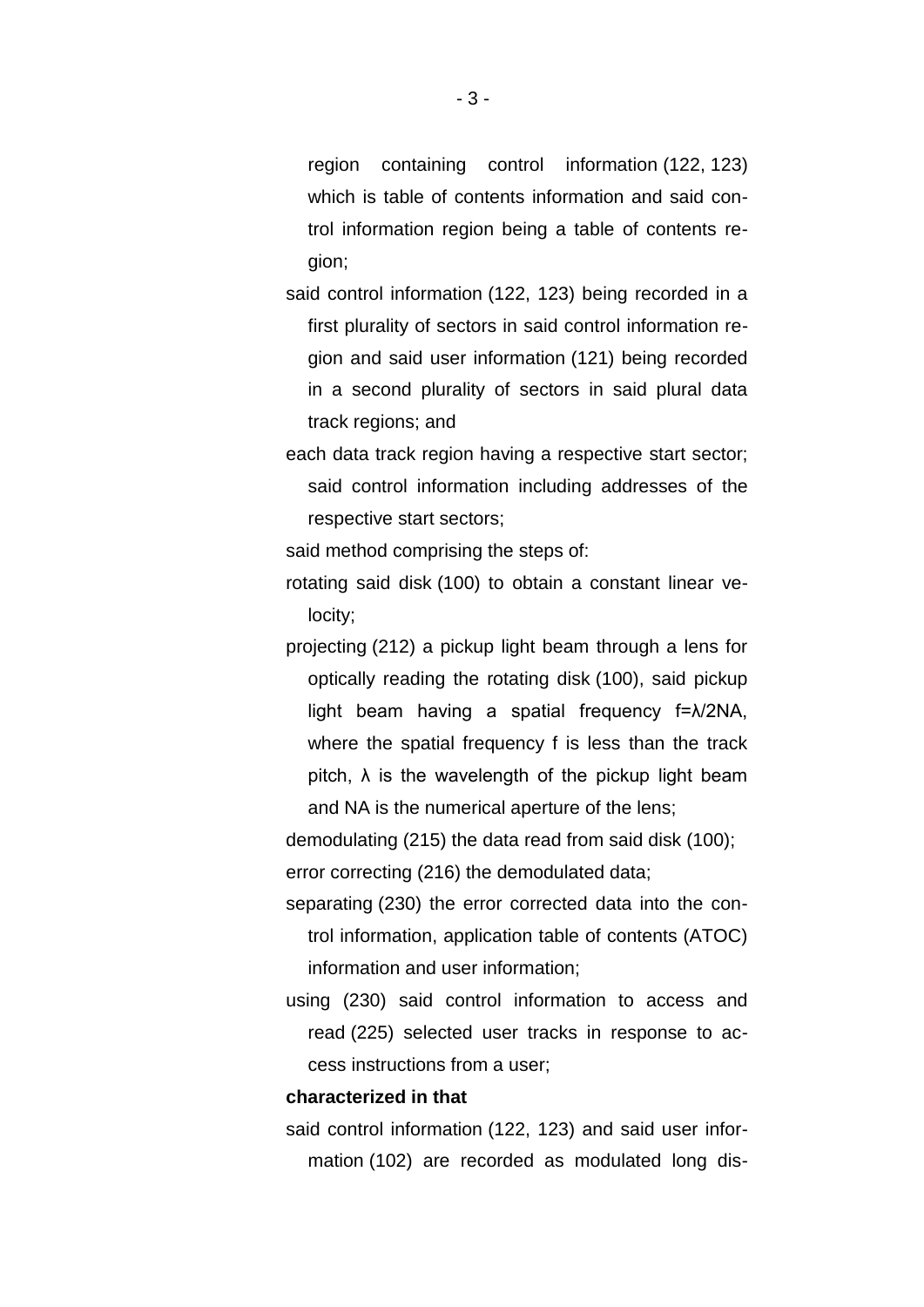tance error correction encoded data (132) having at least eight parity symbols;

said data on the disk (100) is modulated as a run length limited (RLL) code and said step of demodulating (215) includes decoding said RLL data, said RLL code being a (2, 10) RLL code such that successive data transitions are separated by no less than 2 data bit cells and by no more than 10 data bit cells and said RLL code being recorded as 16-bit information words without margin bits provided between the 16 bit information words and said step of demodulating (215) converting said 16-bit information words into 8-bit information words, and said step of demodulating (215) further comprising storing in each of a plurality of tables several 8-bit information words, selecting a particular table as a function of a preceding 16-bit information word read from said disk (100), and reading out from the selected table an 8-bit information word which corresponds to the 16-bit information word presently read from said disk (100); wherein at least one 16-bit information word read from the disk corresponds to two different 8-bit information words one of which is stored in one table and the other of which is stored in another table, and wherein said step of selecting further comprises examining the 16-bit information word which next follows said presently read 16-bit information word to select said one or said other table as a function of said next-following 16-bit information word;

at least some of said plural data track regions contain user information (121) including MPEG-compressed video data (102) and audio data (104) multiplexed (107) with each other;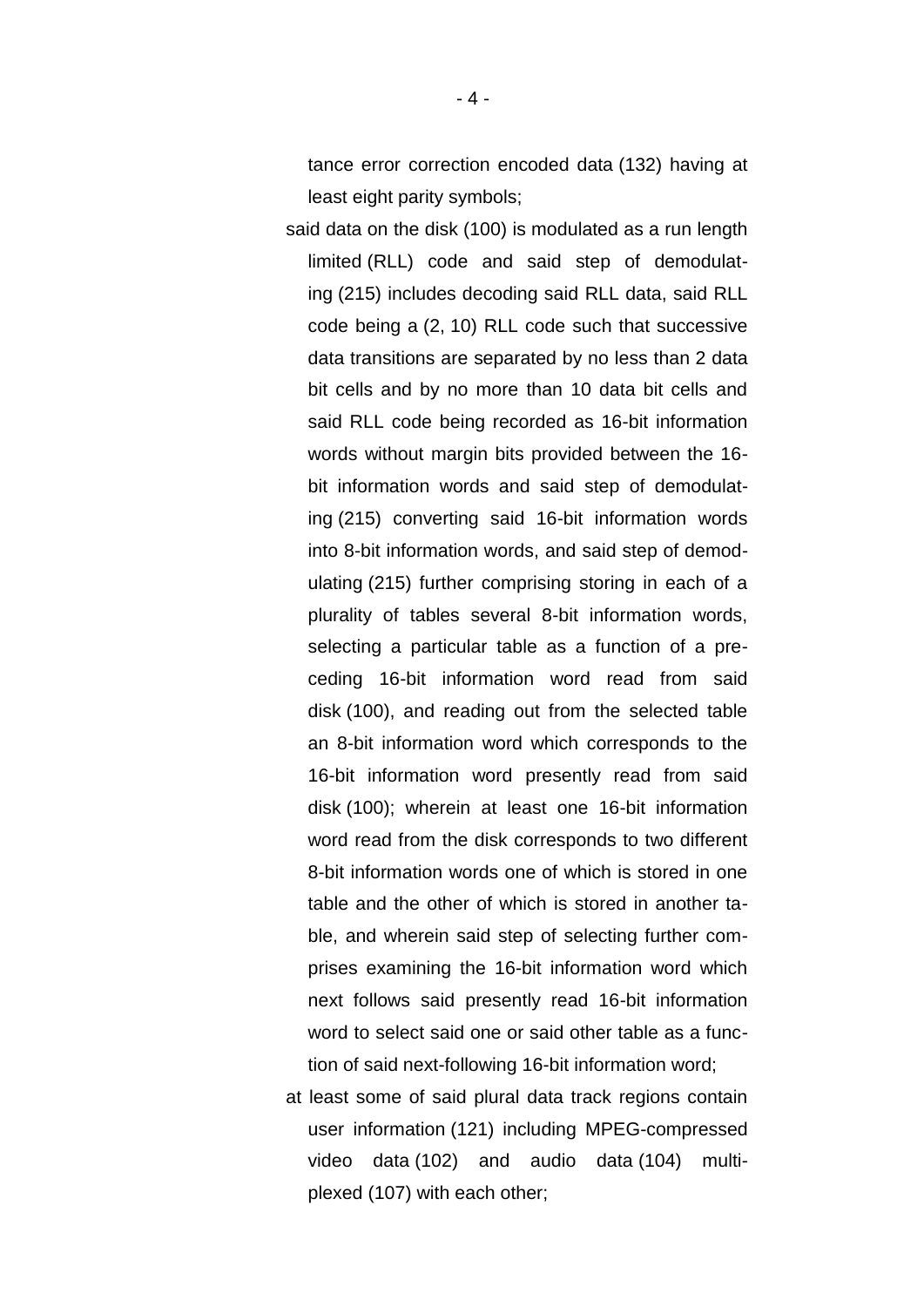- the tracks exhibit a pitch in the range between 0,7 µm and  $0.9 \mu m$ ;
- an application control information disposed in said program area is used to reproduce selected video and audio data from said disk (100), the application control information is application table of contents (ATOC) information identifying predetermined parameters of the user information in respective data track regions, wherein the MPEG-compressed video data in a respective data track region are encoded (102) in a selected one of plural video compression formats, the audio data are encoded (105) in a selected one of plural audio formats, and said application table of contents (ATOC) information includes plural format identifier data for identifying the video compression and audio formats used in each data track region."
- "118. Apparatus for reproducing data from an optical disk (100) having
	- a diameter less than 140mm;
	- a thickness of 1,2mm;
	- a plurality of record tracks having data recorded thereon as pits representing information,
	- said tracks being divided into a lead-in area, a program area and a lead-out area;
	- said recorded data being recorded in a control information region and in plural data track regions with said control information region being disposed in said lead-in area or program area, said control information region containing control information (122, 123) which is table of contents information and said con-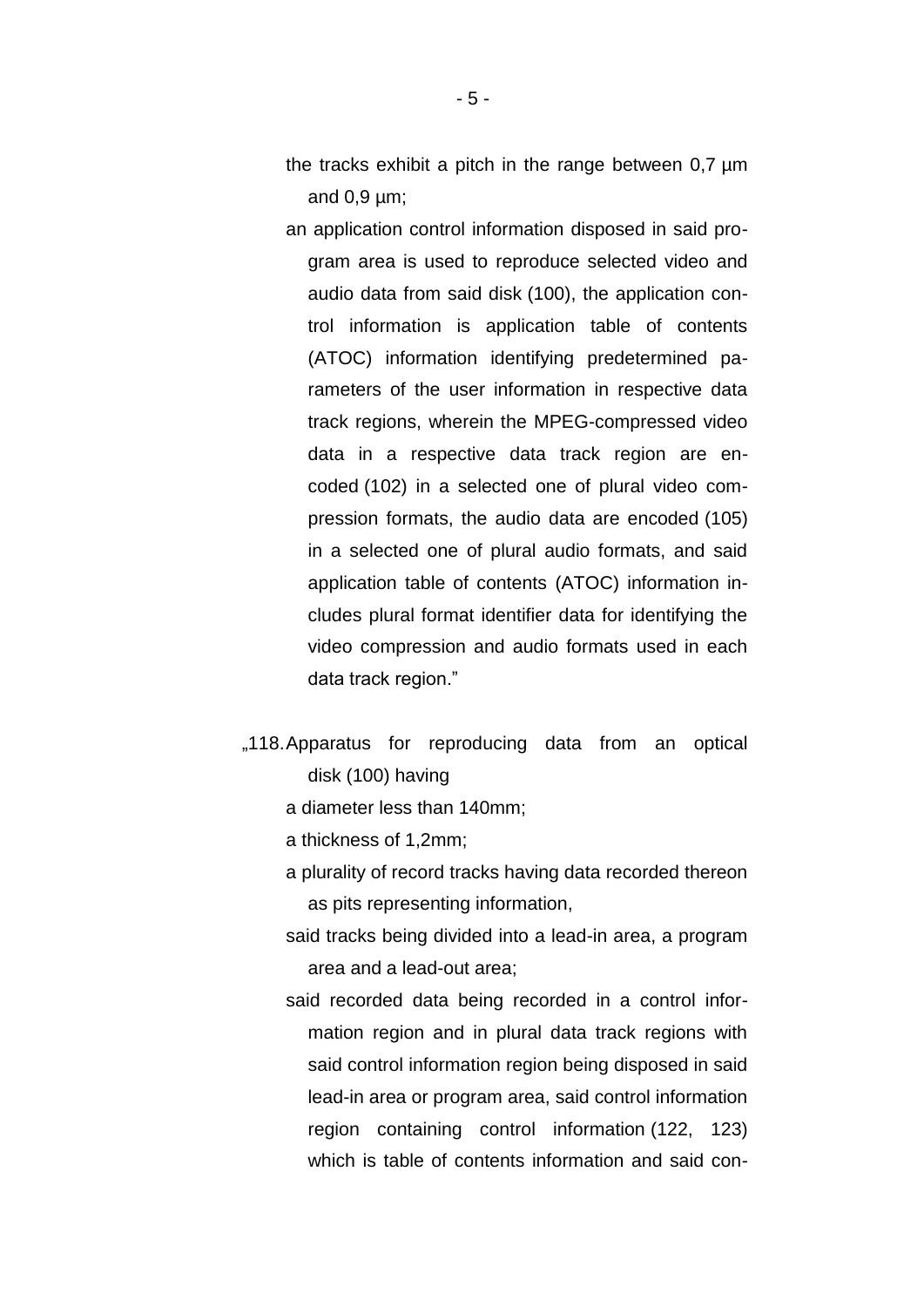trol information region being a table of contents region;

said control information (122, 123) being recorded in a first plurality of sectors in said control information region and said user information (121) being recorded in a second plurality of sectors in said plural data track regions; and

each data track region having a respective start sector; said control information including addresses of the respective start sectors;

said apparatus comprising:

- means for rotating (225) said disk (100) to obtain a constant linear velocity;
- pickup means (212) for projecting a pickup light beam through a lens to optically read the rotating disk (100), said pickup light beam having a spatial frequency  $f = \lambda/2NA$ , where the spatial frequency f is less than the track pitch,  $\lambda$  is the wavelength of the pickup light beam and NA is the numerical aperture of the lens;

demodulating means (215) for demodulating the data read from said disk (100);

error correcting means (216) for error correcting the demodulated data;

means for separating the error corrected data into the control information, application table of contents (ATOC) information and user information; and

control means responsive to said control information to access and read selected user tracks in response to access instructions from a user;

#### **characterized in that**

said control information (122, 123) and said user information (102) are recorded as modulated long dis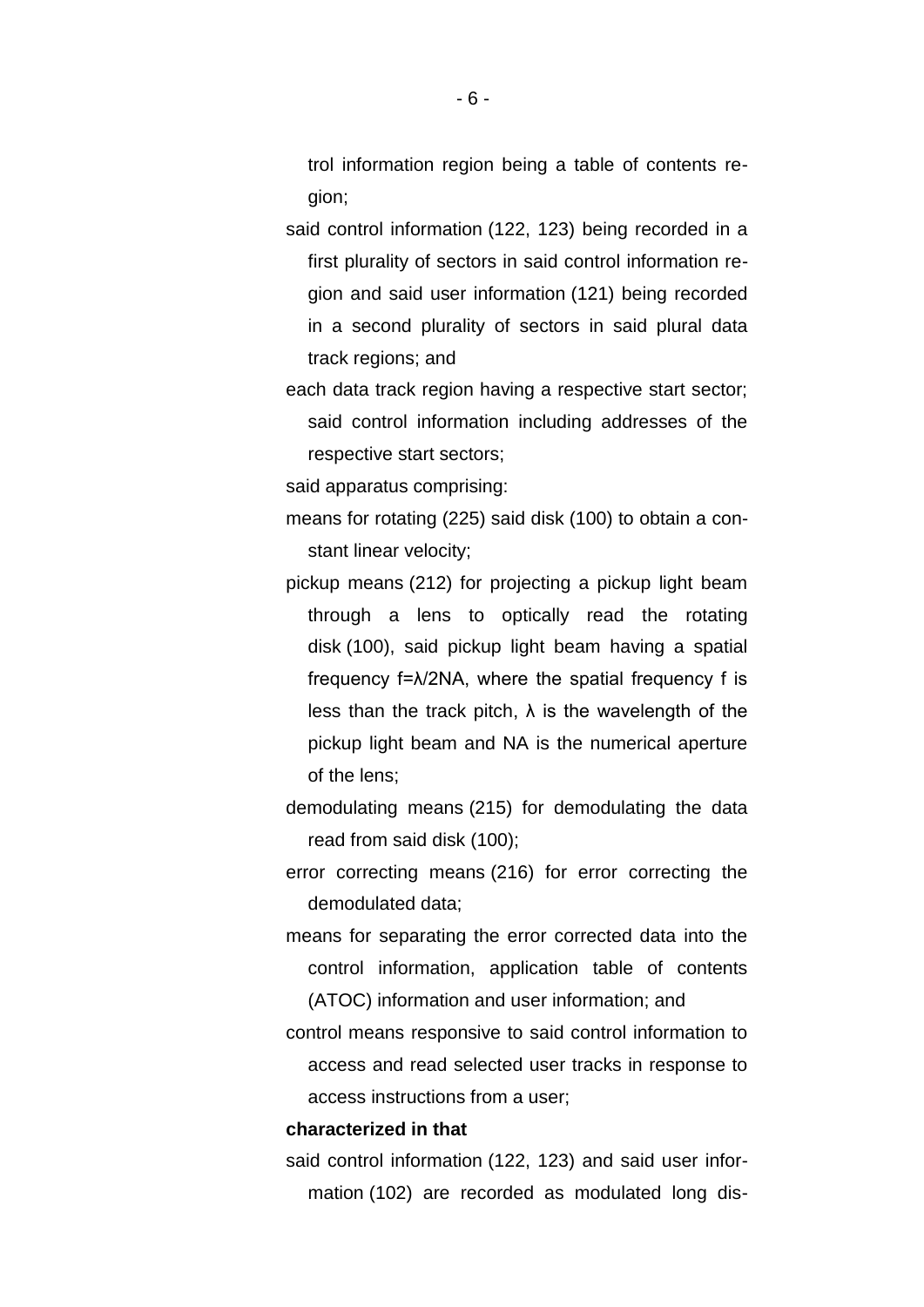tance error correction encoded data (132) having at least eight parity symbols;

said data on the disk (100) is modulated as a run length limited (RLL) code; and said demodulating means (215) includes an RLL decoder, said RLL code being a (2, 10) RLL code, such that successive data transitions are separated by no less than 2 data bit cells and by no more than 10 data bit cells and said RLL code being recorded as 16-bit information words without margin bits provided between the 16 bit information words and said RLL decoder converting said 16-bit information words into 8-bit information words and said RLL decoder comprising a plurality of storage tables, each for storing several 8-bit information words, means for selecting a particular table as a function of a preceding 16-bit information word read from said disk (100), and means for reading out from the selected table an 8 bit information word which corresponds to the 16-bit information word presently read from said disk (100); wherein at least one 16-bit information word read from the disk corresponds to two different 8-bit information words one of which is stored in one table and the other of which is stored in another table, and wherein said means for selecting includes means for examining the 16-bit information word which next follows said presently read 16-bit information word to control the selection of said one or said other table as a function of said next-following 16-bit information word;

at least some of said plural data track regions contain user information (121) including MPEG-compressed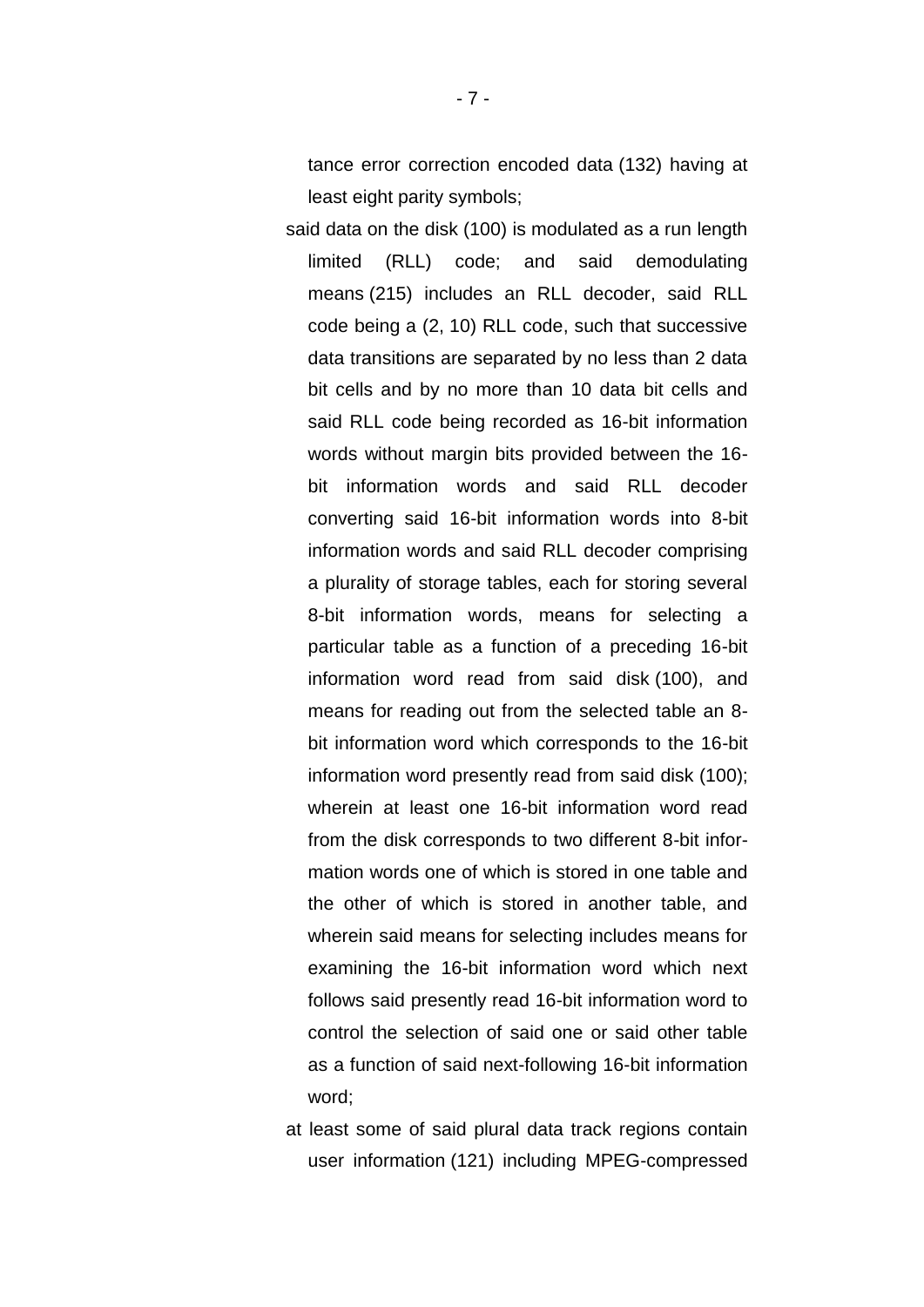video data (102) and audio data (104) multiplexed (107) with each other;

- the tracks exhibit a pitch in the range between 0,7 µm and  $0.9 \mu m$ ;
- an application control information disposed in said program area is used by said control means to reproduce selected video and audio data from said disk (100), the application control information is application table of contents (ATOC) information identifying predetermined parameters of the user information recorded in respective data track regions, wherein the MPEG-compressed video data in a respective data track region are encoded (102) in a selected one of plural video compression formats, the audio data are encoded (105) in a selected one of plural audio formats, and said application table of contents (ATOC) information includes plural format identifier data for identifying the video compression and audio formats used in each data track region."

Im Übrigen wird die Klage abgewiesen.

- II. Die Kosten des Rechtsstreits werden gegeneinander aufgehoben.
- III. Das Urteil ist gegen Sicherheitsleistung in Höhe von 120% des jeweils zu vollstreckenden Betrages vorläufig vollstreckbar.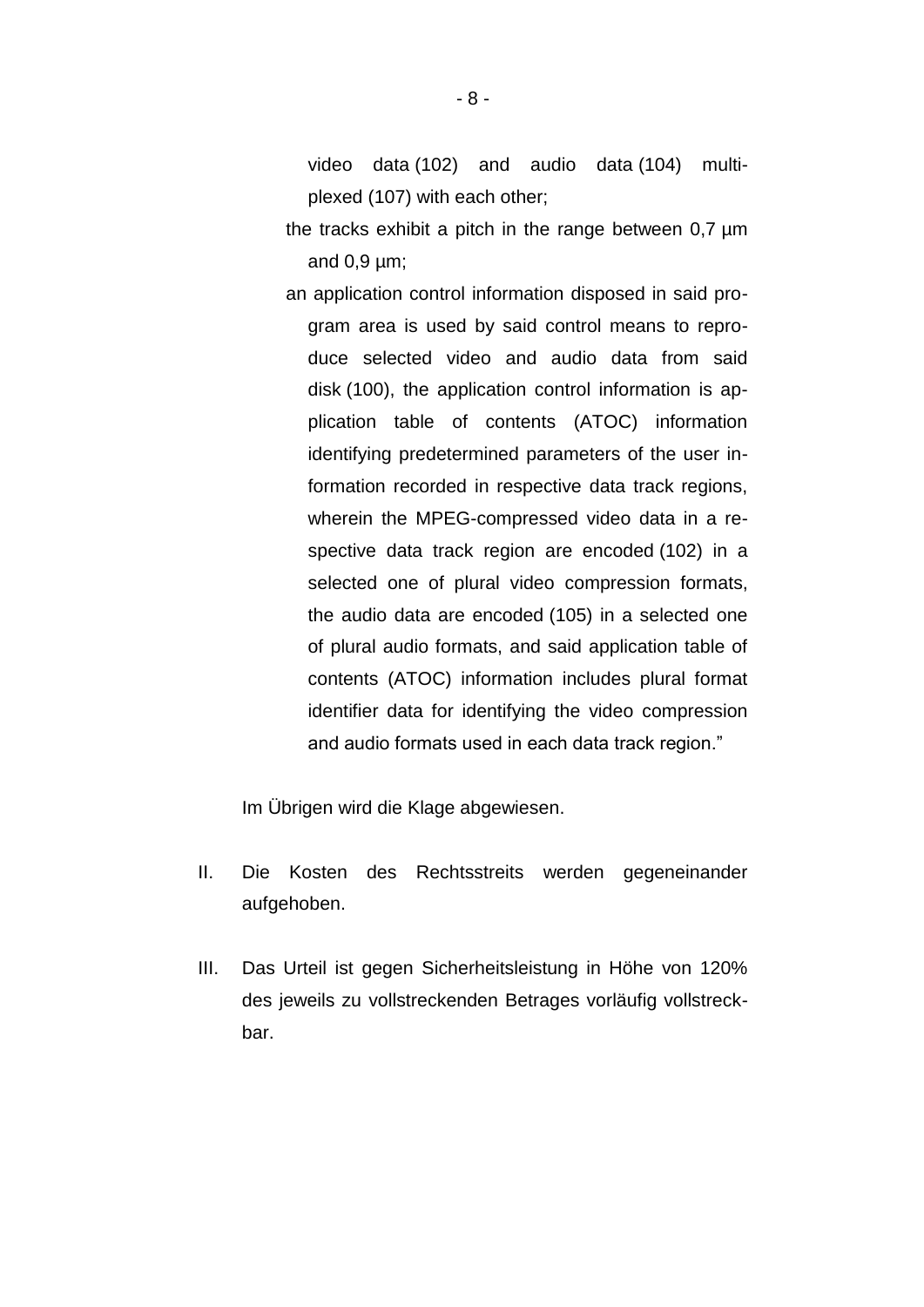#### **T a t b e s t a n d**

Die Beklagte war eingetragene Inhaberin des am 18. März 2015 durch Zeitablauf erloschenen, am 17. März 1995 - unter Inanspruchnahme der japanischen Priorität JP 7 444 594 vom 19. März 1994 - unter der Nummer 95103980.9 beim Europäischen Patentamt angemeldeten und mit der EP 0 673 034 A2 am 20. September 1995 offengelegten sowie am 16. Juli 2003 veröffentlichten europäischen Patents EP 0 673 034 B1 (im Folgenden Streitpatent).

Gegen die Nichtigkeitsklägerin ist wegen Verletzung des Streitpatents Klage erhoben worden.

Das in der Verfahrenssprache Englisch abgefasste Patent mit der Bezeichnung "Optical disk and method and apparatus for recording and then playing information back from that disk" (deutsch: Optische Platte und Methode und Gerät zur Aufzeichnung auf und danach Wiedergabe von Informationen von dieser Platte) wird vom Deutschen Patent- und Markenamt unter der Registernummer 695 31 265.0 geführt und umfasst 5 selbständige und 142 auf diese selbständigen Ansprüche direkt oder indirekt rückbezogene Patentansprüche.

Die Klägerin hatte ihre Nichtigkeitsklage zunächst gerichtet gegen die Ansprüche 59, 60 und 64, 65, 75, 83-85 (soweit diese auf einen der Ansprüche 59 oder 60 rückbezogen sind) sowie die Ansprüche 118, 119 und 123, 124, 134, 142-144 (soweit diese auf einen der Ansprüche 118 oder 119 rückbezogen sind). Mit Schriftsatz vom 30. September 2016 hat sie das Streitpatent nun im Umfang seiner Ansprüche 59 bis 88 sowie 118 bis 147 angegriffen.

Die Beklagte, die ihr Patent zunächst in der erteilten Fassung sowie gemäß Schriftsatz vom 2. September 2016 hilfsweise gemäß den Hilfsanträgen I bis VIII verteidigt hatte, rügt die Klageänderung als verspätet und verteidigt ihr Patent nunmehr im beschränktem Umfang gemäß dem in der mündlichen Verhandlung überreichten neuen Hauptantrag sowie gemäß neuen Hilfsanträgen 1, 2, 2 a, 2 b und 3, die die Hilfsanträge I bis VIII vom 2. September 2016 ersetzen.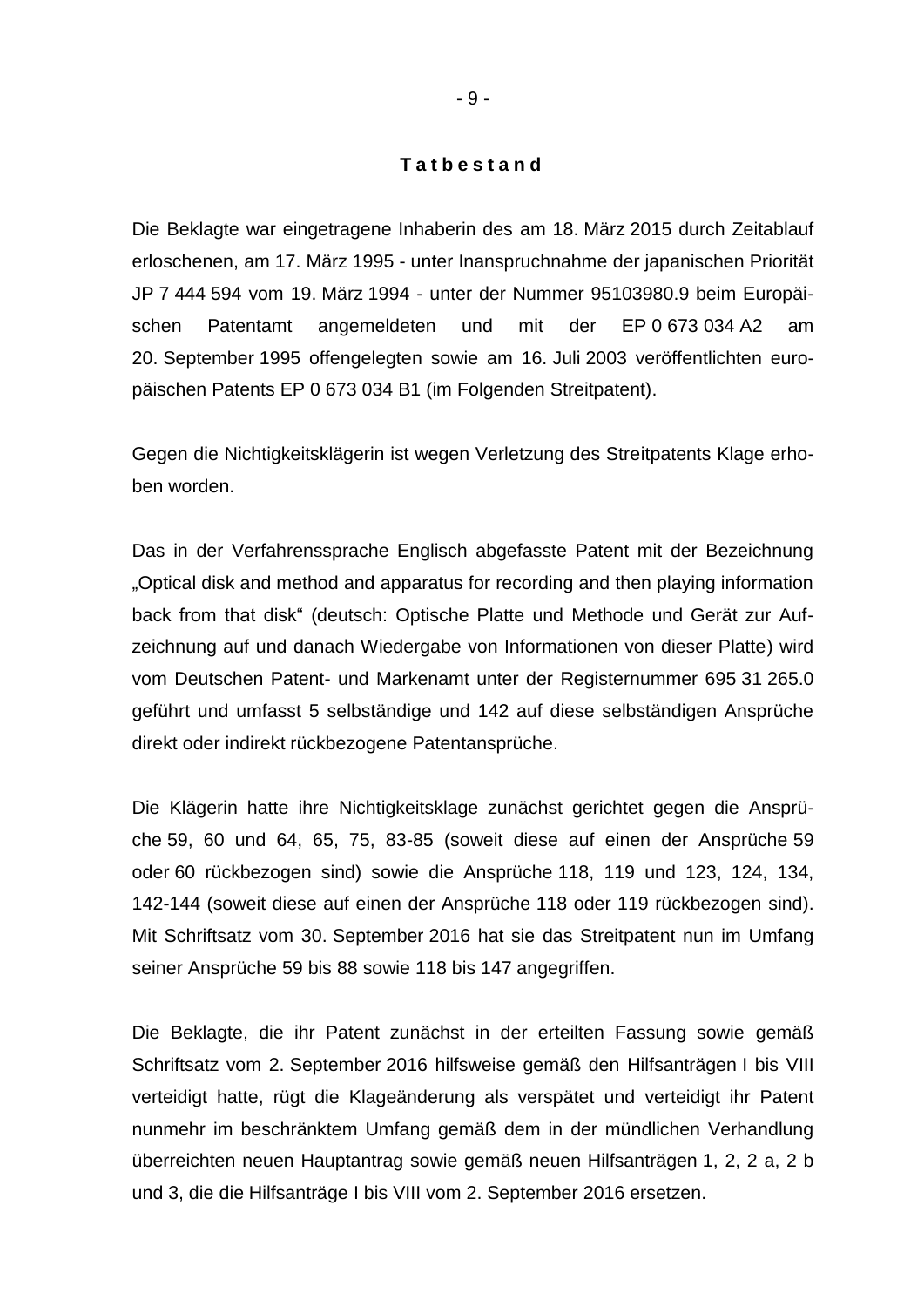Die Klägerin rügt die in der mündlichen Verhandlung überreichten neuen Hilfsanträge 2 a und 2 b als verspätet.

Zum Wortlaut der erteilten angegriffenen Ansprüche wird auf die Streitpatentschrift EP 0 673 034 B1 Bezug genommen.

Die Ansprüche 59 und 118 des Streitpatents lauten in der beschränkt verteidigten Fassung gemäß **Hauptantrag** in der Verfahrenssprache Englisch (mit bei unverändertem Wortlaut eingefügter Gliederung):

- "59. A method of reproducing data from an optical disk (100)
	- 59.1 having
		- 59.1.1 a diameter less than 140mm; a thickness of 1,2mm;
		- 59.1.2 a plurality of record tracks
			- 59.1.2.1 having data recorded thereon as pits representing information,
			- 59.1.2.2 said tracks being divided into a lead-in area, a program area and a lead-out area;
			- 59.1.2.3 said recorded data being recorded in a control information region and in plural data track regions
		- 59.1.3 with said control information region
			- 59.1.3.1 being disposed in said lead-in area or program area,
			- 59.1.3.2 said control information region containing control information (122, 123)
			- 59.1.3.3 which is table of contents information and
			- 59.1.3.4 said control information region being a table of contents region;
		- 59.1.4 said control information (122, 123) being recorded in a first plurality of sectors in said control information region and said user information (121) being recorded in a second plurality of sectors in said plural data track regions; and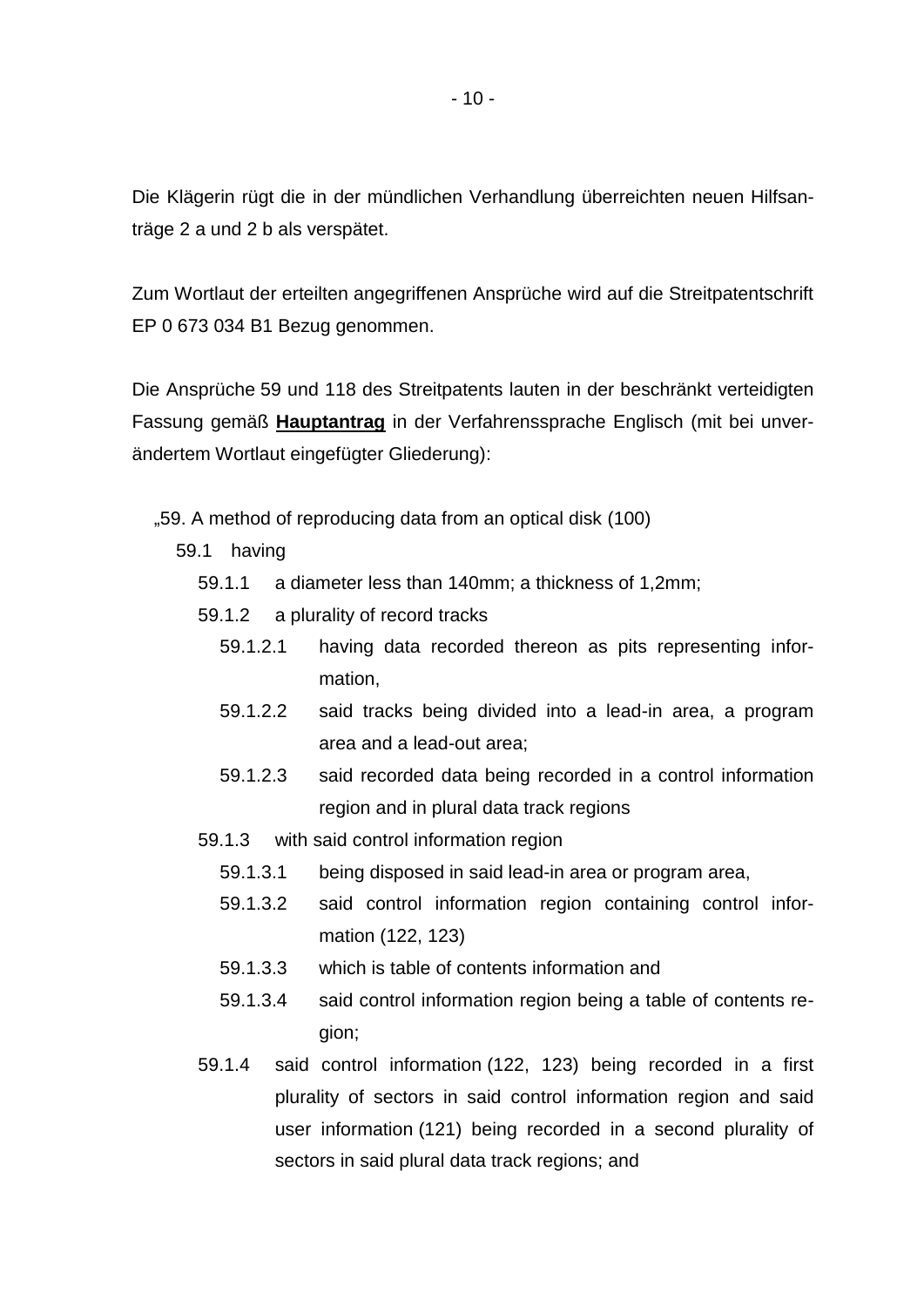- 59.2 said method comprising the steps of:
	- 59.2.1 rotating said disk (100) to obtain a constant linear velocity;
	- 59.2.2 projecting (212) a pickup light beam through a lens for optically reading the rotating disk (100), said pickup light beam having a spatial frequency f=λ/2NA, where the spatial frequency f is less than the track pitch,  $\lambda$  is the wavelength of the pickup light beam and NA is the numerical aperture of the lens;
	- 59.2.3 demodulating (215) the data read from said disk (100);
	- 59.2.4 error correcting (216) the demodulated data;
	- 59.2.5 separating (230) the error corrected data into the control information, application table of contents (ATOC) information and user information;
	- 59.2.6 using (230) said control information to access and read (225) selected user tracks in response to access instructions from a user;

#### **characterized in that**

- 59.3 said control information (122, 123) and said user information (102) are recorded as modulated long distance error correction encoded data (132) having at least eight parity symbols;
- 59.4 at least some of said plural data track regions contain user information (121) including MPEG-compressed video data (102) and audio data (104) multiplexed (107) with each other;
- 59.5 the tracks exhibit a pitch in the range between  $0.7 \mu m$  and  $0.9 \mu m$ ;
	- 59.6.1 an application control information disposed in said program area is used to reproduce selected video and audio data from said disk (100),
	- 59.6.2 the application control information is application table of contents (ATOC) information identifying predetermined parameters of the user information in respective data track regions,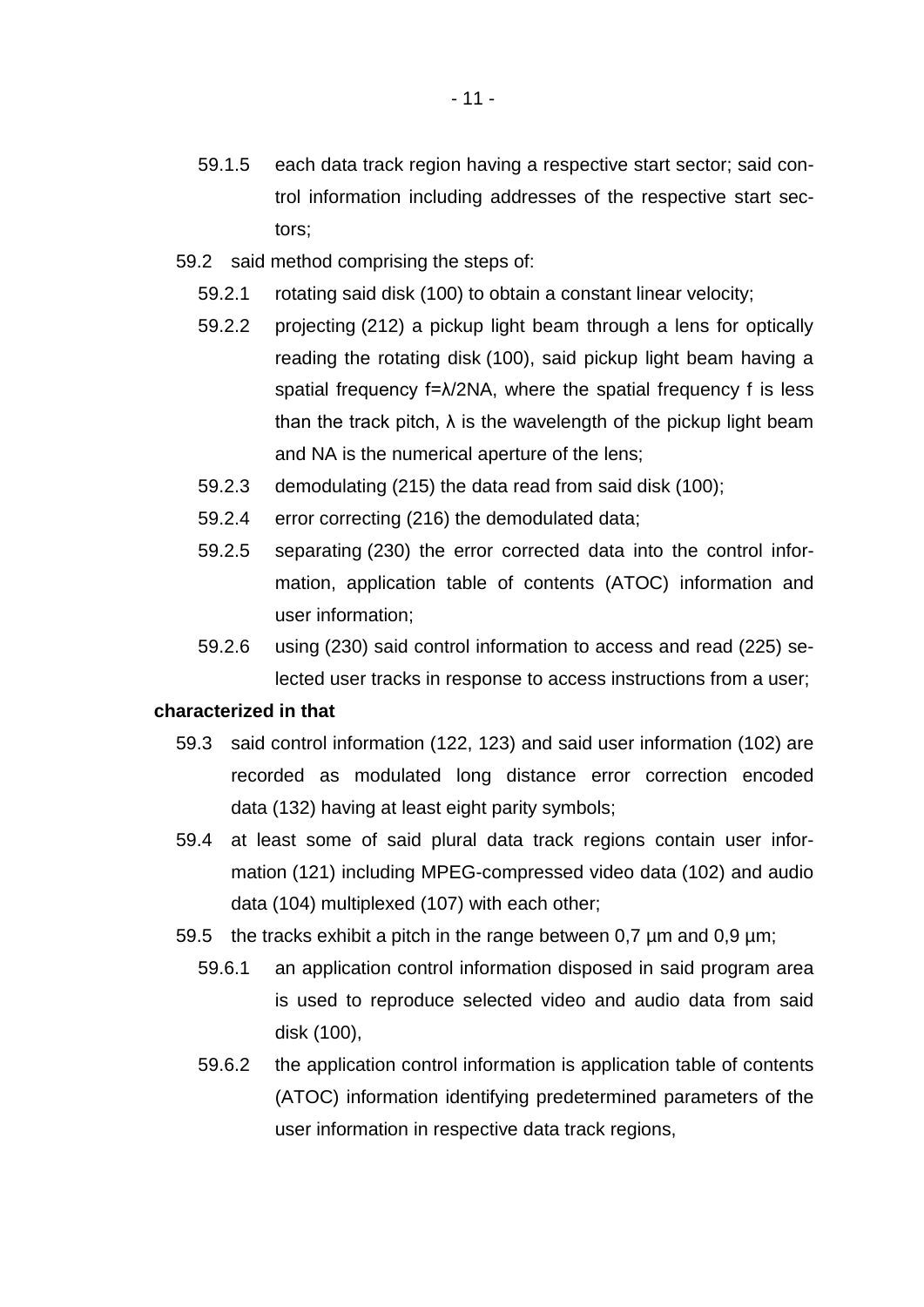- 59.6.3 wherein the MPEG-compressed video data in a respective data track region are encoded (102) in a selected one of plural video compression formats, the audio data are encoded (105) in a selected one of plural audio formats,
- 59.6.4 and said application table of contents (ATOC) information includes plural format identifier data for identifying the video compression and audio formats used in each data track region."
- "118. Apparatus for reproducing data from an optical disk (100)
	- 118.1 having
		- 118.1.1 a diameter less than 140mm; a thickness of 1,2mm;
		- 118.1.2 a plurality of record tracks
			- 118.1.2.1 having data recorded thereon as pits representing information,
			- 118.1.2.2 said tracks being divided into a lead-in area, a program area and a lead-out area;
			- 118.1.2.3 said recorded data being recorded in a control information region and in plural data track regions
		- 118.1.3 with said control information region
			- 118.1.3.1 being disposed in said lead-in area or program area,
			- 118.1.3.2 said control information region containing control information (122, 123)
			- 118.1.3.3 which is table of contents information and
			- 118.1.3.4 said control information region being a table of contents region;
		- 118.1.4 said control information (122, 123) being recorded in a first plurality of sectors in said control information region and said user information (121) being recorded in a second plurality of sectors in said plural data track regions; and
		- 118.1.5 each data track region having a respective start sector; said control information including addresses of the respective start sectors;
	- 118.2 said apparatus comprising: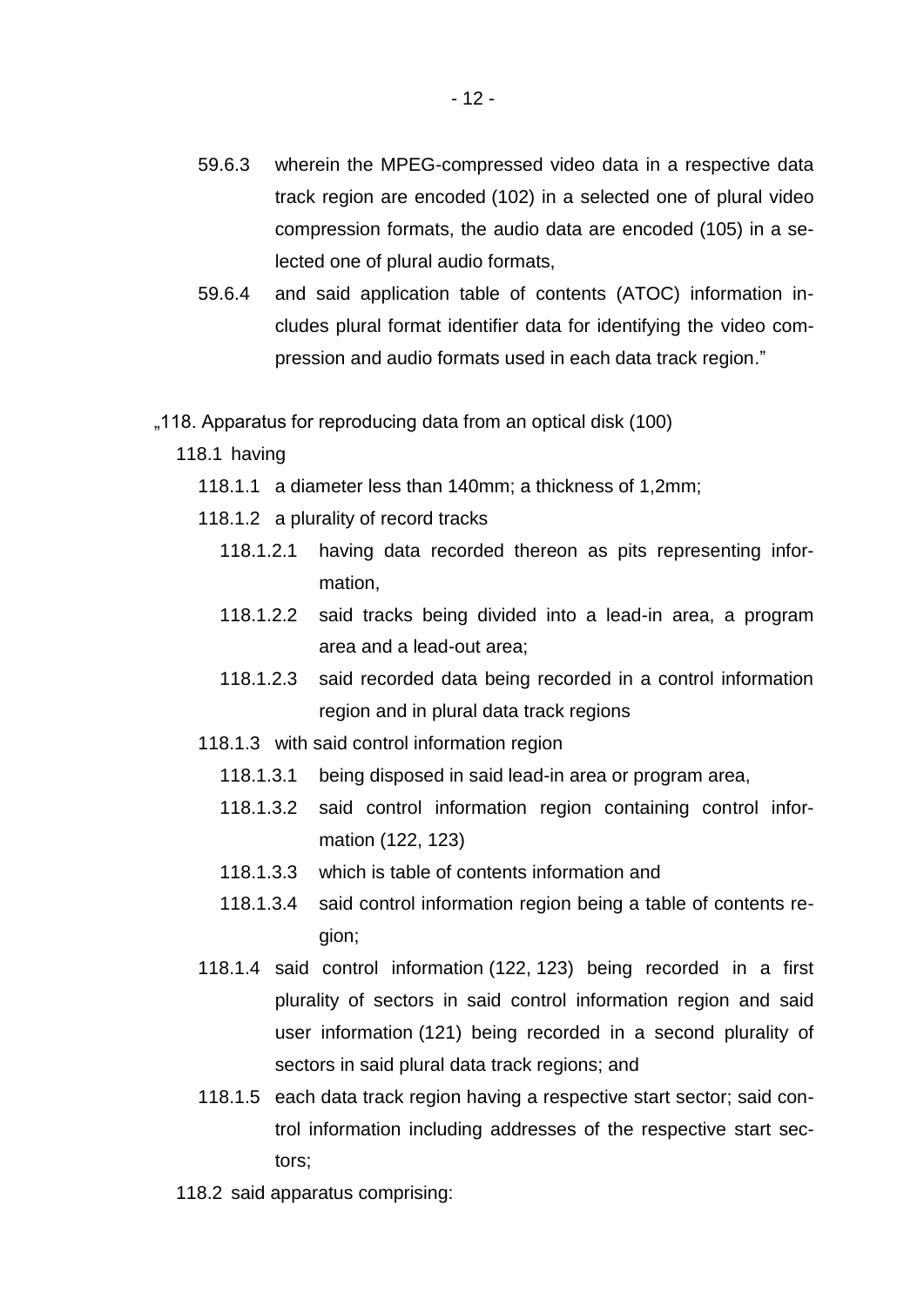- 118.2.2 pickup means (212) for projecting a pickup light beam through a lens to optically read the rotating disk (100), said pickup light beam having a spatial frequency f=λ/2NA, where the spatial frequency f is less than the track pitch,  $\lambda$  is the wavelength of the pickup light beam and NA is the numerical aperture of the lens;
- 118.2.3 demodulating means (215) for demodulating the data read from said disk (100);
- 118.2.4 error correcting means (216) for error correcting the demodulated data;
- 118.2.5 means for separating the error corrected data into the control information, application table of contents (ATOC) information and user information; and
- 118.2.6 control means responsive to said control information to access and read selected user tracks in response to access instructions from a user;

#### **characterized in that**

- 118.3 said control information (122, 123) and said user information (102) are recorded as modulated long distance error correction encoded data (132) having at least eight parity symbols;
- 118.4 at least some of said plural data track regions contain user information (121) including MPEG-compressed video data (102) and audio data (104) multiplexed (107) with each other;
- 118.5 the tracks exhibit a pitch in the range between 0,7 µm and 0,9 µm;
	- 118.6.1 an application control information disposed in said program area is used by said control means to reproduce selected video and audio data from said disk (100),
	- 118.6.2 the application control information is application table of contents (ATOC) information identifying predetermined parameters of the user information recorded in respective data track regions,
	- 118.6.3 wherein the MPEG-compressed video data in a respective data track region are encoded (102) in a selected one of plural video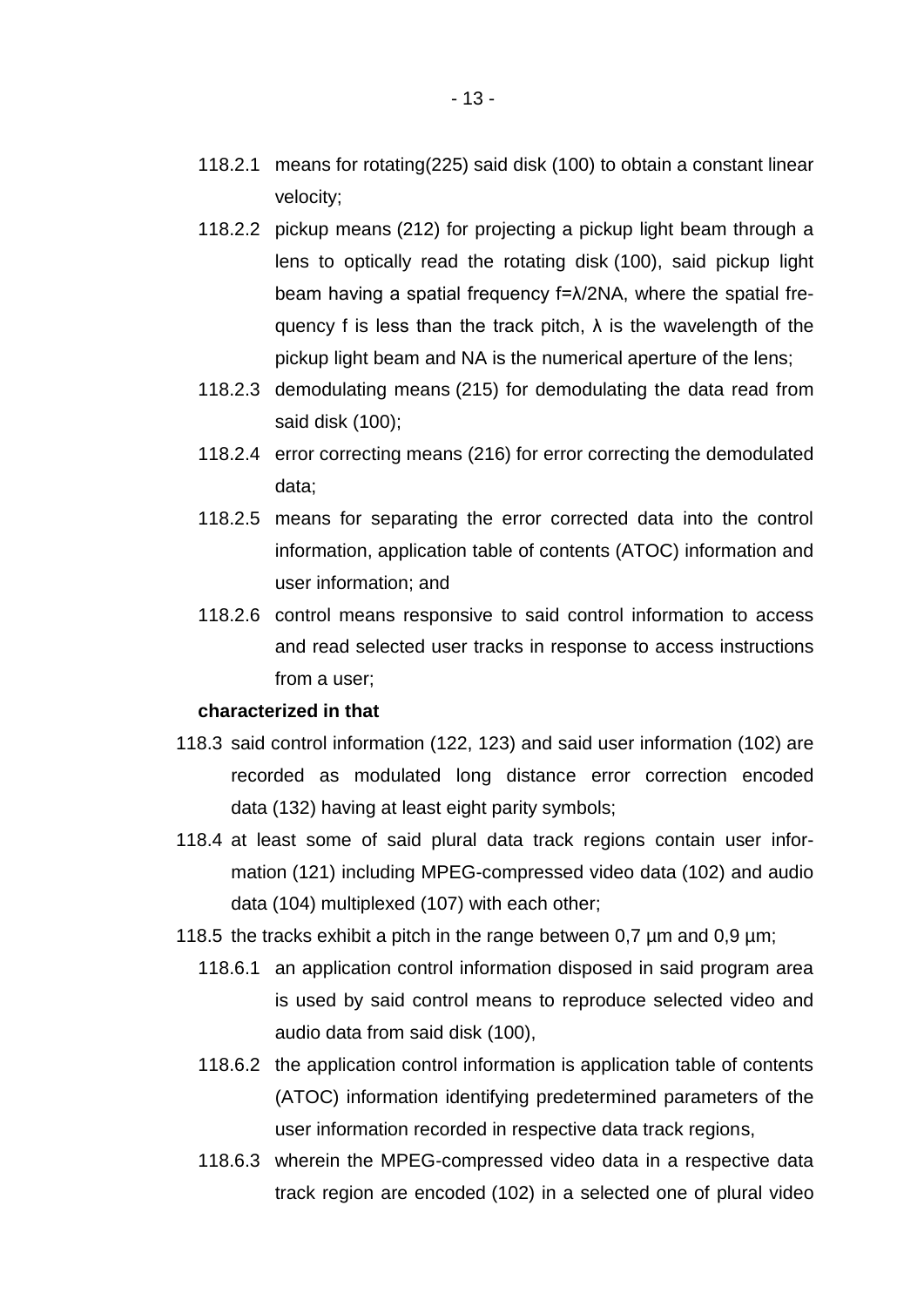compression formats, the audio data are encoded (105) in a selected one of plural audio formats,

118.6.4 and said application table of contents (ATOC) information includes plural format identifier data for identifying the video compression and audio formats used in each data track region."

Hinsichtlich des Wortlauts der weiteren Patentansprüche wird auf die Patentschrift EP 0 673 034 B 1 verwiesen.

Anspruch 59 nach **Hilfsantrag 1** unterscheidet sich von Anspruch 1 nach Hauptantrag dadurch, dass zwischen die Merkmale 59.3 und 59.4 der Merkmalskomplex 59.7 eingefügt ist. Dieser lautet:

- "59.7 said data on the disk (100) is modulated as a run length limited (RLL) code and said step of demodulating (215) includes decoding said RLL data,
	- 59.7.1 said RLL code being a (2, 10) RLL code such that successive data transitions are separated by no less than 2 data bit cells and by no more than 10 data bit cells and
	- 59.7.2 said RLL code being recorded as 16-bit information words without margin bits provided between the 16-bit information words and
	- 59.7.3 said step of demodulating (215) converting said 16-bit information words into 8-bit information words;"

In Anspruch 118 des Hilfsantrags 1 ist ein Merkmalskomplex 118.7 mit den zum Merkmalskomplex 59.7 entsprechenden Merkmalen zwischen die Merkmale 118.3 und 118.4 eingefügt. Dieser Merkmalskomplex lautet:

"118.7 said data on the disk (100) is modulated as a run length limited (RLL) code; and said demodulating means (215) includes an RLL decoder,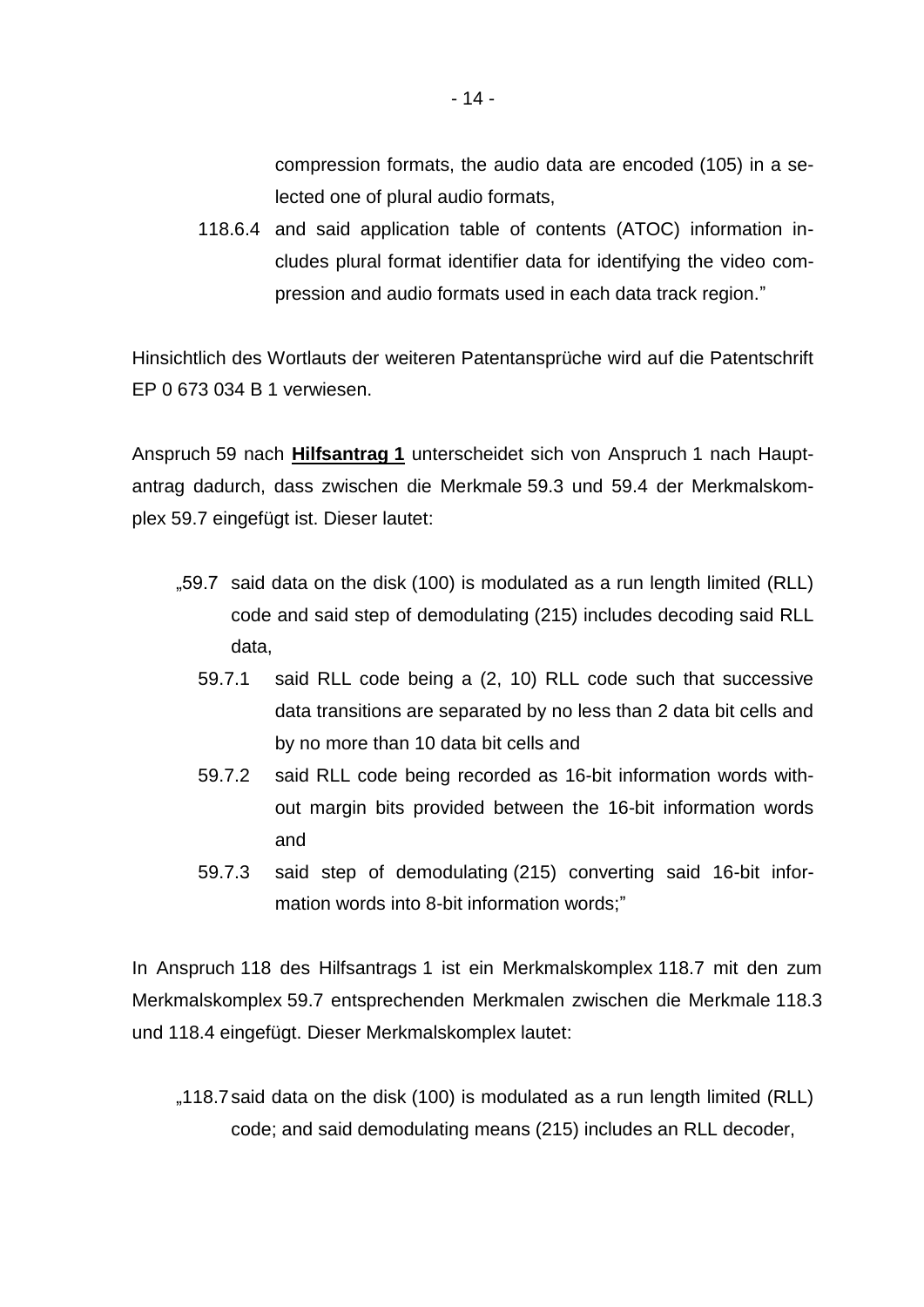- 118.7.1 said RLL code being a (2, 10) RLL code, such that successive data transitions are separated by no less than 2 data bit cells and by no more than 10 data bit cells and
- 118.7.2 said RLL code being recorded as 16-bit information words without margin bits provided between the 16-bit information words and
- 118.7.3 said RLL decoder converting said 16-bit information words into 8 bit information words;"

Bei den Ansprüchen 59 und 118 des **Hilfsantrags 2** enthalten die Merkmalskomplexe 59.7 bzw. 118.7 noch weitere einschränkende Merkmale, die jeweils an das Ende des jeweiligen Komplexes angefügt sind. Sie lauten:

- "59.7.4 and said step of demodulating (215) further comprising storing in each of a plurality of tables several 8-bit information words,
- 59.7.5 selecting a particular table as a function of a preceding 16-bit information word read from said disk (100), and
- 59.7.6 reading out from the selected table an 8-bit information word which corresponds to the 16-bit information word presently read from said disk (100);"

bzw.

- "118.7.4 and said RLL decoder comprising a plurality of storage tables, each for storing several 8-bit information words,
- 118.7.5 means for selecting a particular table as a function of a preceding 16-bit information word read from said disk (100), and
- 118.7.6 means for reading out from the selected table an 8-bit information word which corresponds to the 16-bit information word presently read from said disk (100);"

Beim **Hilfsantrag 2 a** sind an die Merkmalskomplexe 59.7 und 118.7 des Hilfsantrags 2 noch jeweils weitere Merkmale angefügt. Sie lauten: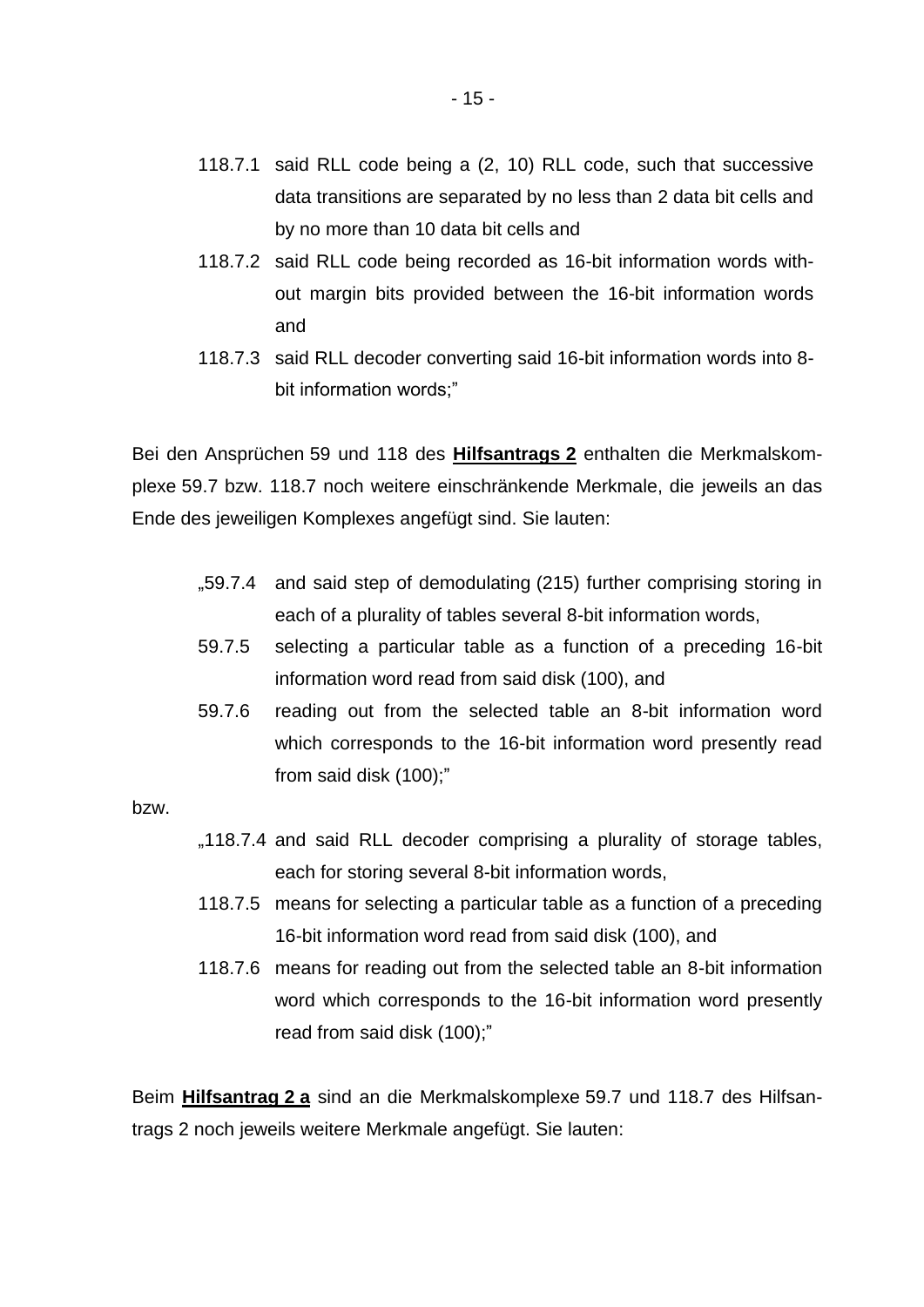- "59.7.7 wherein at least one 16-bit information word read from the disk corresponds to two different 8-bit information words one of which is stored in one table and the other of which is stored in another table,
- 59.7.8 and wherein said step of selecting further comprises examining the 16-bit information word which next follows said presently read 16-bit information word to select said one or said other table as a function of said next-following 16-bit information word."

bzw.

- "118.7.7 wherein at least one 16-bit information word read from the disk corresponds to two different 8-bit information words one of which is stored in one table and the other of which is stored in another table,
- 118.7.8 and wherein said means for selecting includes means for examining the 16-bit information word which next follows said presently read 16-bit information word to control the selection of said one or said other table as a function of said next-following 16-bit information word."

Zum damit sich insgesamt ergebenden Anspruchstext wird auf den Tenor verwiesen. Hinsichtlich des Wortlauts der weiteren Hilfsanträge 2 b und 3 wird auf den Akteninhalt verwiesen.

Soweit die Klägerin das Streitpatent im Umfang seiner Ansprüche 59, 60 und 64, 65, 75, 83 bis 85 (soweit diese auf einen der Ansprüche 59 oder 60 rückbezogen sind) sowie der Ansprüche 118, 119 und 123, 124, 134, 142 bis 144 (soweit diese auf einen der Ansprüche 118 oder 119 rückbezogen sind) angreift, stützt sie ihre Klage auf die Nichtigkeitsgründe der unzulässigen Erweiterung gegenüber der ursprünglichen Offenbarung, der fehlenden Ausführbarkeit und der mangelnden Patentfähigkeit auf Grund fehlender Neuheit sowie fehlender erfinderischer Tätigkeit.

Sie stützt ihr Vorbringen auf die nachstehend genannten Dokumente: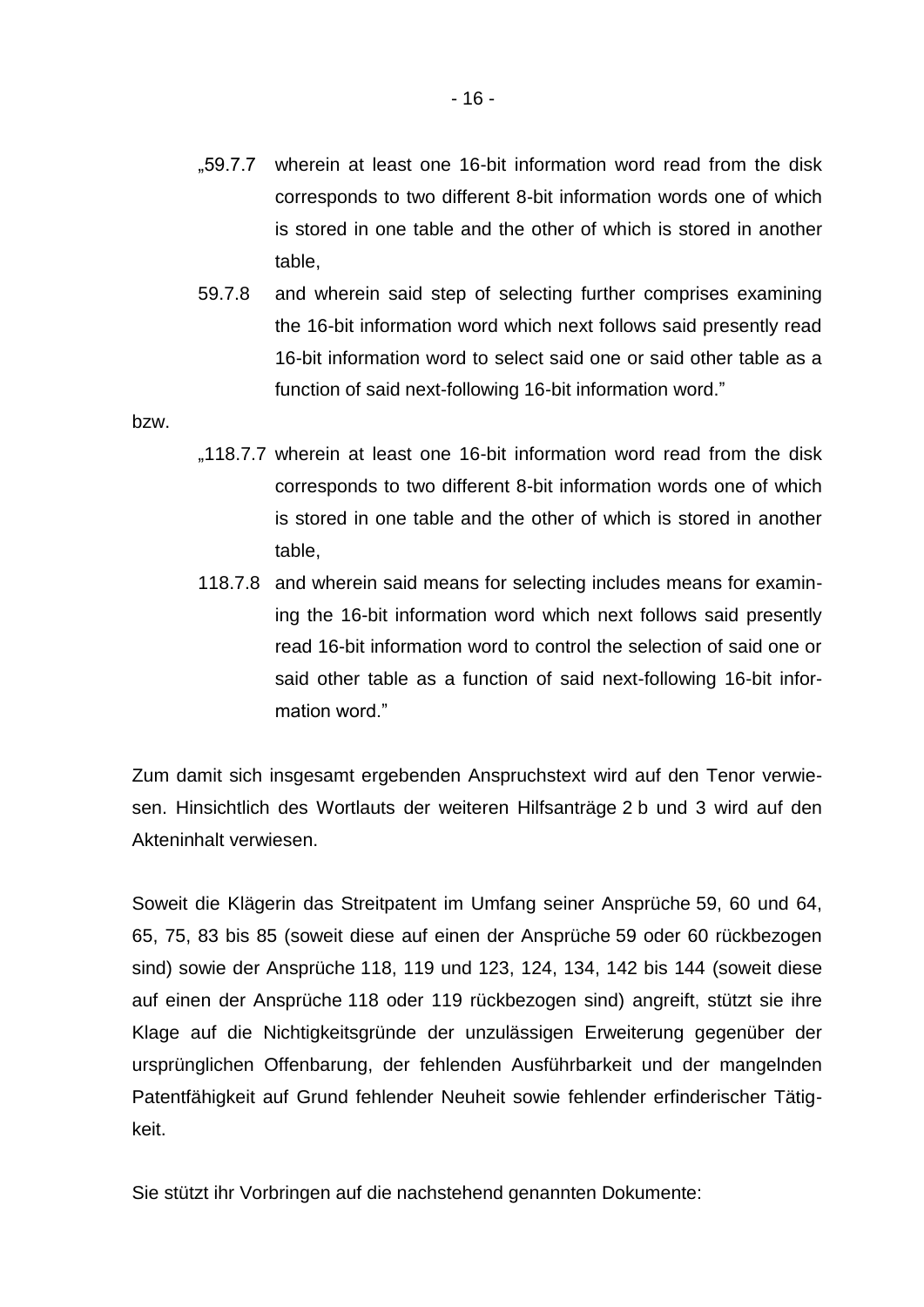- NK1 EP 0 673 034 B1 (Streitpatentschrift);
- NK1a DE 695 31 265 T2 (deutsche Übersetzung der Streitpatentschrift);
- NK2 ursprüngliche Anmeldeunterlagen zur EP 0 673 034;
- NK3 Englischsprachige Übersetzung der japanischen Patentanmeldung JP 6-074 445 A (Prioritätsanmeldung);
- NK4 DPMA-Registerauszug zum Aktenzeichen 695 31 265.0 vom 1. Dezember 2014;
- NK5 Verletzungsklageschrift der Sony Corporation gegen die Medion AG vom 20. August 2014;
- NK6 EP 0 536 764 A1;
- NK7 US 5 276 674 A;
- NK8a EPA-Prüfungsbescheid vom 29. Juni 2001;
- NK8b EPA-Prüfungsbescheid vom 23. Januar 2002;
- NK8c Anspruchssatz aus dem Prüfungsverfahren vor dem EPA;
- NK8d Merkmalsgegenüberstellung zwischen Anspruch 118 des Streitpatents und NK8c;
- NK9 M. Matuszak: "Video von der CD"; in Funkschau 18/1993, S. 120 bis 125;
- NK10 R. Steinmetz: "Multimedia-Technologie", Springer-Verlag Berlin Heidelberg, 1993, ISBN 3-540-56724-0, S. V bis VII und 124 bis 194;
- NK11 International Standard IEC 908 "Compact disc digital audio system", first edition 1987, ungerade, englischsprachige S. 1 bis 5 und 9 bis 37, 52, 53;
- NK12 K.C. Pohlmann: "The Compact Disc Handbook", 2nd edition, ISBN 0-89579-300-8, A-R Editions Inc., Madison, Wisconsin, 1992, S. 47 bis 99, 103 bis 108, 213 bis 242;
- NK12a K. Pohlmann: "Compact Disc Handbuch", ISBN 3-88322-500-2, 1. Auflage, IWT Verlag GmbH, Vaterstetten bei München, 1994, S. 5, 57 bis 113, 209 bis 237;
- NK13 Wikipedia-Artikel "Numerische Apertur" vom 23. September 2014;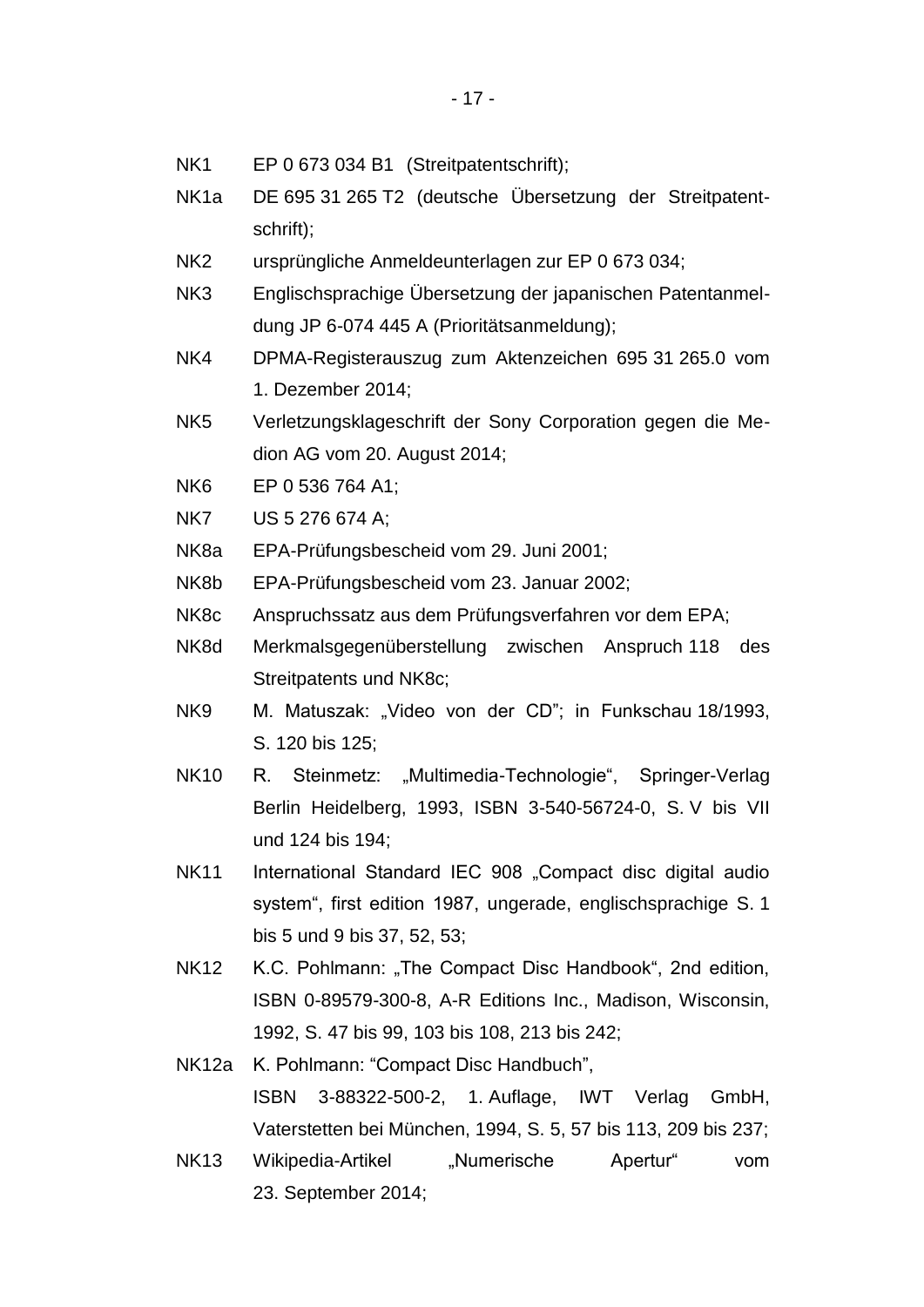- NK14 K.A. Schouhamer Immink: "Runlength-Limited Sequences"; in: Proceedings of the IEEE, Vol. 78, No. 11, November 1990, S. 1745 bis 1759;
- NK15 K.A. Schouhamer Immink: "Error Detecting Runlength-Limited Sequences"; in: IEEE Proceedings of the Eighth International Conference on Video, Audio and Data Recording, Birmingham 24.-26. April 1990, S. 176 bis 182;
- NK16 M. Mattavelli: "Low Frequency Suppression in RLL Codes for Optical Recording"; in: IEEE Proceedings of the Eighth International Conference on Video, Audio and Data Recording, Birmingham 24.-26. April 1990, S. 109 bis 115;
- NK17 US 5 239 531 A;
- NK18 N. Eguchi and Y. Akiyama: "High Density Optical Disk System Using Variable Five Modulation and SHG Green Laser": in: IEEE Conference Digest of the Joint International Symposium on Optical Memory and Optical Data Storage, Maui, Hawaii, 5.-9. Juli 1993, S. 55, 56;
- NK19 Standard ECMA-119, Volume and File Structure of CDROM for Information Interchange, December 1986;
- NK20 JP 4-358 356 A;
- NK20a Englischsprachige Maschinenübersetzung der NK20;
- NK21 WO 94/07 332 A1;
- NK22 EP 0 606 868 A2;
- NK23 "Compact Disc Interactive Full Functional Specification", Philips Consumer Electronics B.V., May 1994, S. ii, TOC-1, TOC-3, I-I, I-1 bis I-3, III-I bis III-iv, III-1 bis III-8, IX-iii bis IX-viii, IX-1 bis IX-5, IX-7 bis IX-22, IX-53 bis IX-57, IX-61 bis IX-65, IX-79 bis IX-82;
- NK23a erweiterter Auszug der NK23, S. ii, TOC-1, TOC-3, I-i, I-1 bis I-7, II-i, II-iii, II-v, II-vii, II-1 bis II-15, II-37 bis II-39, III-i, III-iii, III-1 bis III-31, IV-i, IV-iii, IV-v, IV-1 bis IV-6, V-i, V-iii, V-v, V-vii, V-ix, V-xi, V-xiii, V-xv, V-xvii, V-1, V-18, V-94 bis V-97, IX-i,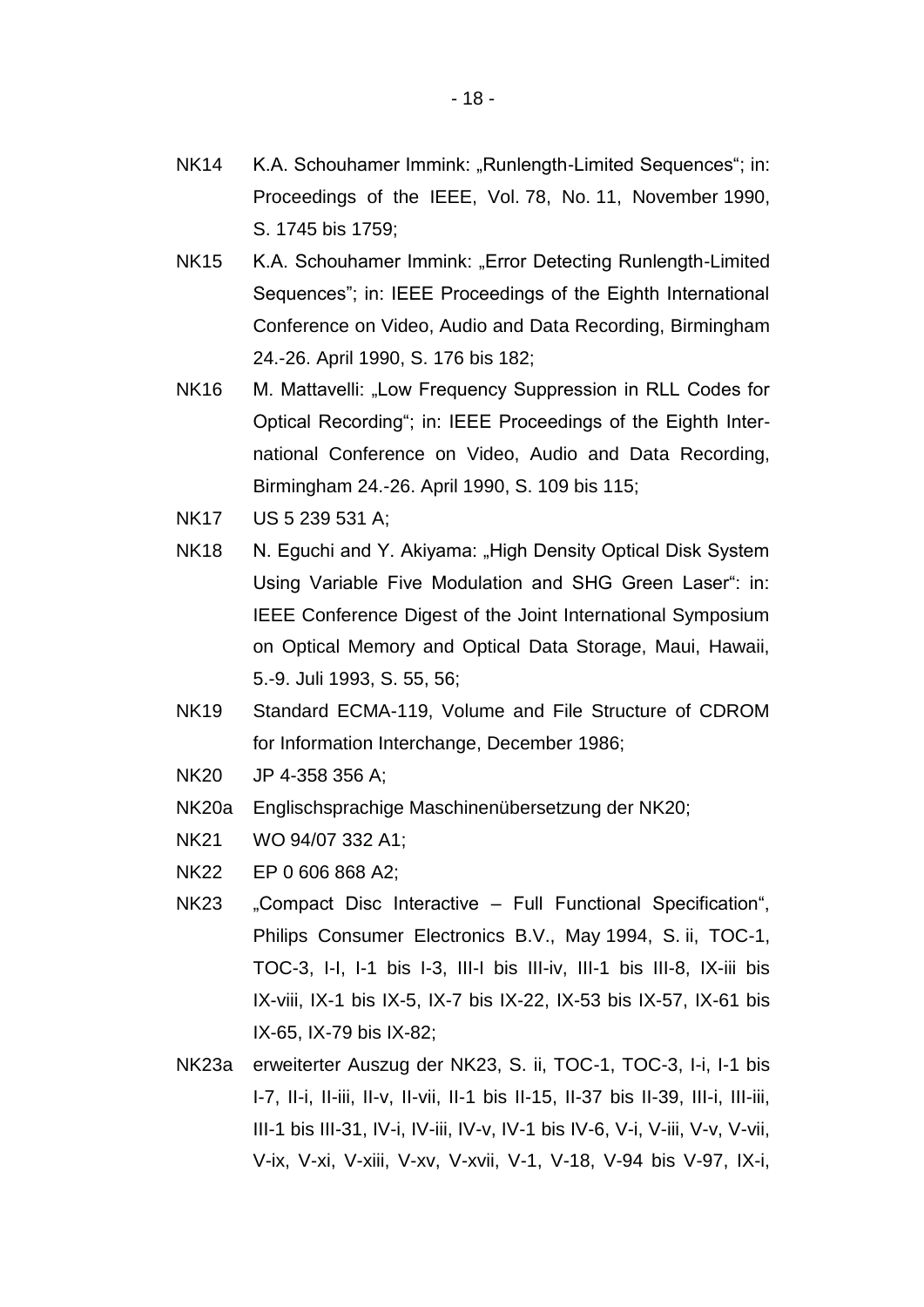IX-iii bis IX-viii, IX-1 bis IX-5, IX-7 bis IX-22, IX-53 bis IX-57, IX-61 bis IX-65, IX-79 bis IX-82;

- NK24 Optical Storage Technology Association: "Universal Disk Format<sup>™</sup> Specification", Revision 1.02, 30. August 1996, S. i bis iii, 1 bis 3, 89 bis 93;
- NK25 Wikipedia-Artikel "DVD-Video", 11. November 2014;
- NK26 Merkmalsanalyse zu den Ansprüchen 118, 119, 123, 124, 134, 142-144;
- NK27 DVD Specifications for Read-Only Disc, Part 3, Video Specifications, Version 1.1, December 1997, S. VI-0, VI-I, VI-I bis VI-xiv, VI1-1 bis VI1-3, VI-2-1, VI3-1 bis VI3-4, VI4-82, VI4-83, VI4-98 bis VI4-103;
- NK28 Replik des Verletzungsverfahrens One-Red LLC ./. Vestel Germany GmbH vor dem Landgericht Mannheim, Az. 7 O 153/14, 20. Februar 2015;
- NK29 EP 1 336 963 A2;
- NK30 Stellungnahme zum Verfahren 7 O 153/14 LG Mannheim von Richter am BGH a. D. Alfred Keukenschrijver;
- NK31 H.Nakajima und H.Ogawa: "Compact Disc Technology", Ohmsha, Ltd., Tokio, 1992, ISBN 4-274-03347-3, S. vii-x, 197-208;
- NK32 J. van der Meer: "The Full Motion System for CD-I". In: IEEE Transactions on Consumer Electronics, Vol 38, No. 4, 1992, S. 910-920;
- NK33 Philips International B.V., Eindhoven, Firmenschrift: "An Introduction to Compact Disk-Interactive, Januar 1987;
- NK34 Schriftsatz der Beklagten vom 13. Mai 2015 aus dem parallelen Verletzungsprozess One-Red LLC ./. Vestel Germany vor dem Landgericht Mannheim Az. 7 O 153/14;
- NK35 Erläuterungen zum "High Sierra Group Level 2 Datei- und Verzeichnisstruktur gemäß Anlage NK19;
- NK36 M.C.Gupta und J. Ballato: "The Handbook of Photonics", CRC Press, Boca Raton, 2007, S. 15-33;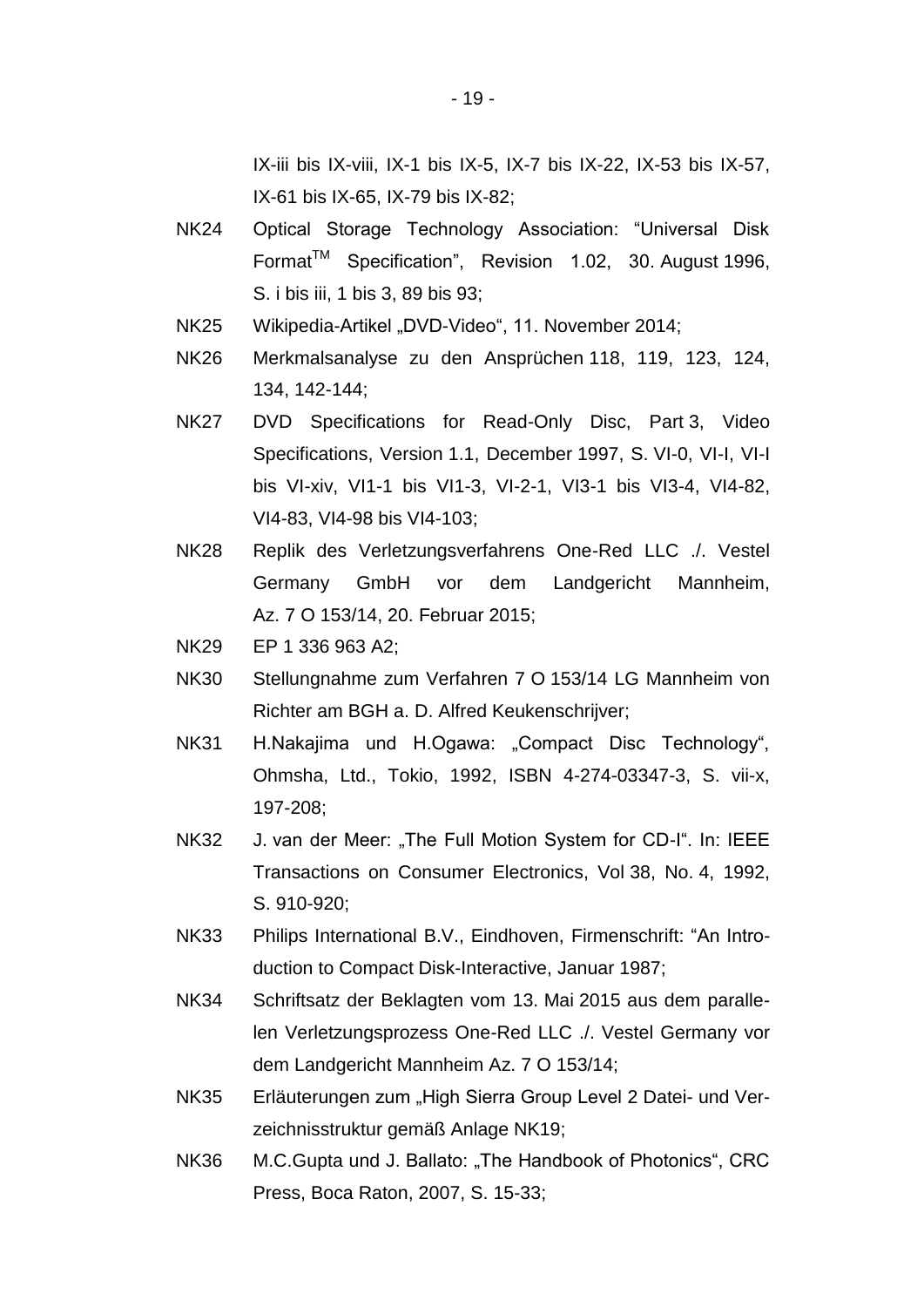- NK37 Brief von Bert Gall, Philips Consumer Electronics B.V. an CD licensees und CD Information Agreement Holders vom 14. Juni 1993;
- NK38 Wikipedia-Artikel "Eight-to-Fourteen-Modulation", https://de.wikipedia.org/wiki/Eight-toFourteen-Modulation, vom 27. September 2016;
- NK39 DVD Specifications for Read-Only Disc, Part 1, Physical Specifications, Version 1.01, December 1997, S. PH-0, PH-52-1 bis PH-62;
- NK40 US 5 696 505 A mit US 5 696 505 C1;
- NK41 K.A. Schouhamer Immink: "Coding techniques for Digital Recorders, Prentice Hall International (UK) Ltd., ISBN 0-13-140047-9, 5. Auflage 1995, S.81 bis 117.

Die Nichtigkeitsklägerin macht in ihrem Klageschriftsatz und mit ihren späteren Schriftsätzen insbesondere geltend, dass

- der Gegenstand des Anspruchs 118 über den Inhalt der Anmeldung in der ursprünglich eingereichten Fassung hinausgehe, was analog auch für das Verfahren des Anspruchs 59 gelte;
- der Gegenstand des Anspruchs 118 des Streitpatents gegenüber der Zusammenschau der Lehren der Druckschriften NK9 mit NK7 auf keiner erfinderischen Tätigkeit des Fachmanns beruhe, was wiederum analog für das Verfahren des Anspruchs 59 gelte;
- der Gegenstand des Anspruchs 118 des Streitpatents gegenüber der Zusammenschau der Lehren der Druckschriften NK6, NK7, welche bereits im Patentprüfungsverfahren genannt worden waren, und NK9 auf keiner erfinderischen Tätigkeit des Fachmanns beruhe, was auch hier analog für das Verfahren des Anspruchs 59 gelte;
- der Gegenstand des Anspruchs 118 des Streitpatents sowie auch das Verfahren des Anspruchs 59 durch die Zusammenschau der Lehren der Druckschriften NK23 und NK7 nahegelegt seien;
- die abhängigen Ansprüche 119, 123, 124, 134, 142 bis 144 nicht rechtsbeständig seien, da ihre Merkmale bereits aus den Druckschriften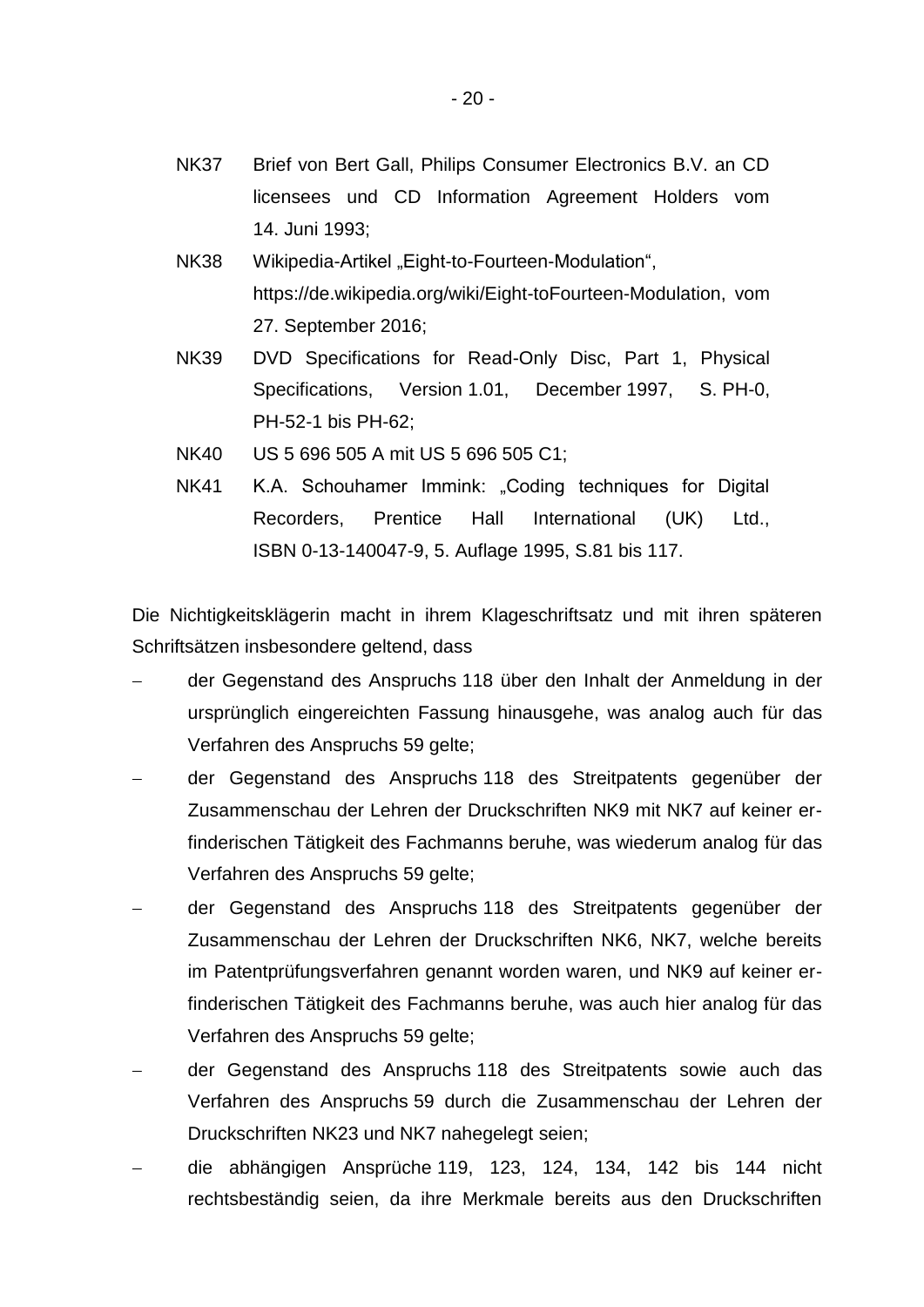NK6, NK9, NK10 und NK12 bis NK19, NK22 und NK23 bekannt seien, so dass auch die Gegenstände dieser Ansprüche nahegelegt seien. Für die Verfahrensansprüche 60, 64, 65, 75 und 83 bis 85 gelte dies entsprechend;

- der Gegenstand des Anspruchs 118 über die Offenbarung der prioritätsbegründenden Anmeldung NK3 hinausgehe, so dass die Priorität zu Unrecht in Anspruch genommen werde. Dies gelte analog für das Verfahren des Anspruchs 59;
- der Gegenstand des Anspruchs 118 durch die Teilungsanmeldung aus der Anmeldung des Streitpatents NK29 neuheitsschädlich vorweggenommen werde ("poisonous divisional"). Dies gelte auch für alle weiteren angegriffenen Ansprüche.

Hinsichtlich der Klageerweiterung, mit der zusätzlich weitere Unteransprüche angegriffen werden, macht die Klägerin lediglich geltend, dass die unabhängigen Ansprüche 59 und 118, auf die die Unteransprüche rückbezogen sind, unzulässig erweitert seien. Die Erweiterung der Klage auf die Unteransprüche 61-63, 66-74, 76-82, 86-88 und 120-122, 125-133, 135-141, 145-147 erfolge vor dem Hintergrund, dass sich die Beklagte als Verletzungsklägerin im Rahmen des parallel anhängigen Verletzungsverfahren gegen die Nichtigkeitsklägerin auch auf diese Unteransprüche berufen könne.

Die Ansprüche in der Fassung gemäß neuem Hauptantrag sowie den neuen Hilfsanträgen seien ursprünglich nicht offenbart und nicht patentfähig.

Die Klägerin stellt den Antrag,

das europäische Patent 0 673 034 im Umfang seiner Ansprüche 59 bis 88 sowie 118 bis 147 mit Wirkung für das Hoheitsgebiet der Bundesrepublik Deutschland für nichtig zu erklären.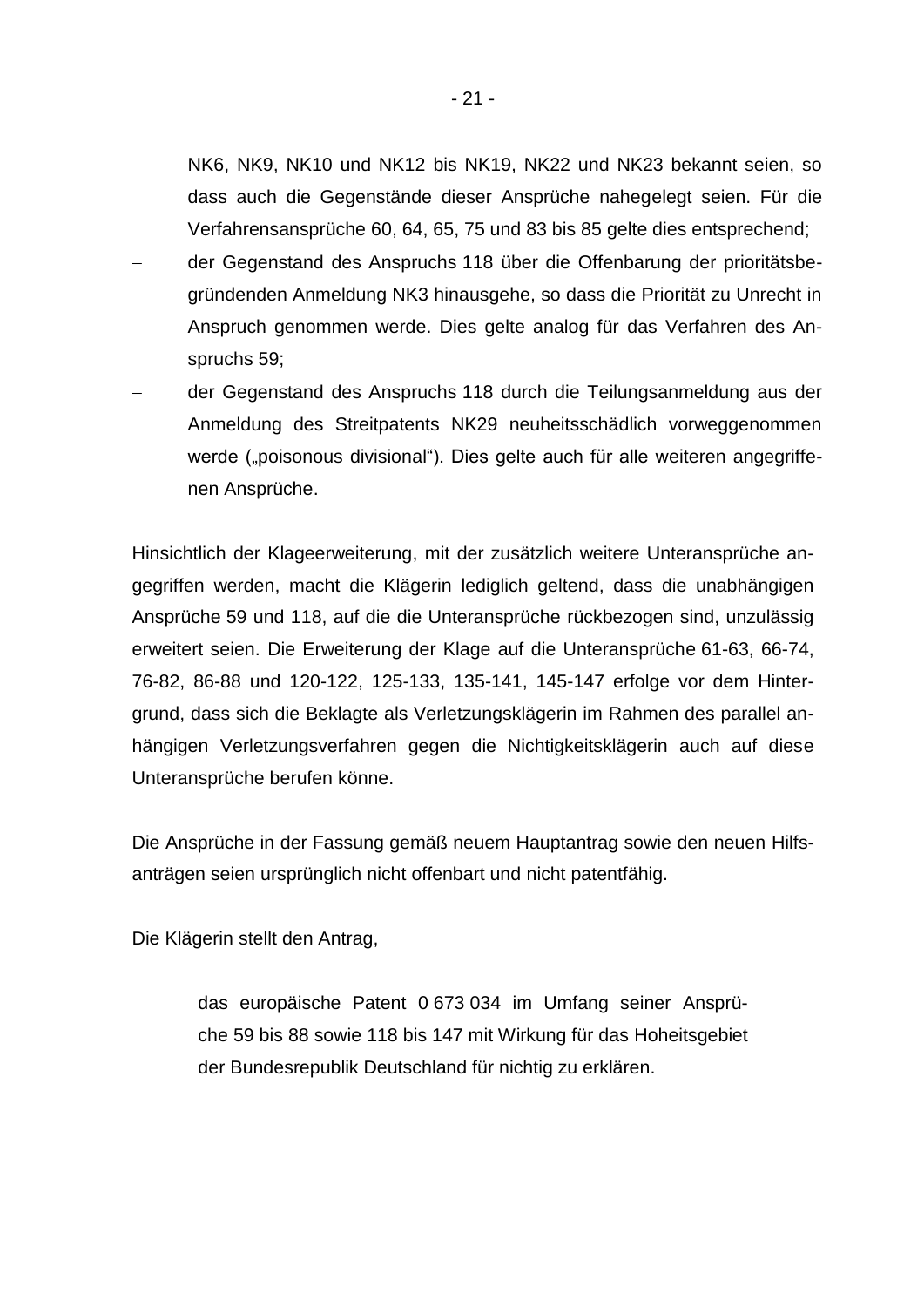Die Beklagte stellt den Antrag,

das europäische Patent 0 673 034 mit Wirkung für das Hoheitsgebiet der Bundesrepublik Deutschland dadurch teilweise für nichtig zu erklären, dass seine Ansprüche 59 und 118 die Fassung gemäß Hauptantrag, eingereicht in der mündlichen Verhandlung, hilfsweise die Fassung eines der Hilfsanträge 1, 2, 2 a, 2 b, 3, eingereicht in der mündlichen Verhandlung, erhalten und die angegriffenen Unteransprüche sich auf die jeweilige Fassung der übergeordneten Ansprüche 59 bzw. 118 rückbeziehen.

Die Beklagte erklärt, dass sie den Hauptantrag und die Hilfsanträge jeweils als geschlossene Anspruchssätze ansieht, die sie jeweils in ihrer Gesamtheit beansprucht.

Die Beklagte stellt weiter hilfsweise den Antrag,

die mündliche Verhandlung zu vertagen.

Der Vertreter der Beklagten erklärt, er habe sich nach der Klageerweiterung nicht mit seiner Mandantin über die Stellung von Hilfsanträgen verständigen können.

Die Beklagte, die die Ansprüche 118 und 59 ihres Patents nunmehr beschränkt in der Fassung gemäß Hauptantrag und hilfsweise mit 5 Hilfsanträgen verteidigt, tritt der Argumentation der Klägerin im Übrigen in vollem Umfang entgegen und begründet dies im Einzelnen. Sie unterstützt ihre Argumentation durch die Dokumente:

- NB1 Liste zur Anlagenkonkordanz;
- NB2 Entscheidung der Beschwerdekammer des Europäischen Patentamts T 1222/11 – 3.3.07 vom 4. Dezember 2012;
- NB3 Stellungnahme der großen Beschwerdekammer des Europäischen Patentamts vom 31. Mai 2001 G2/98;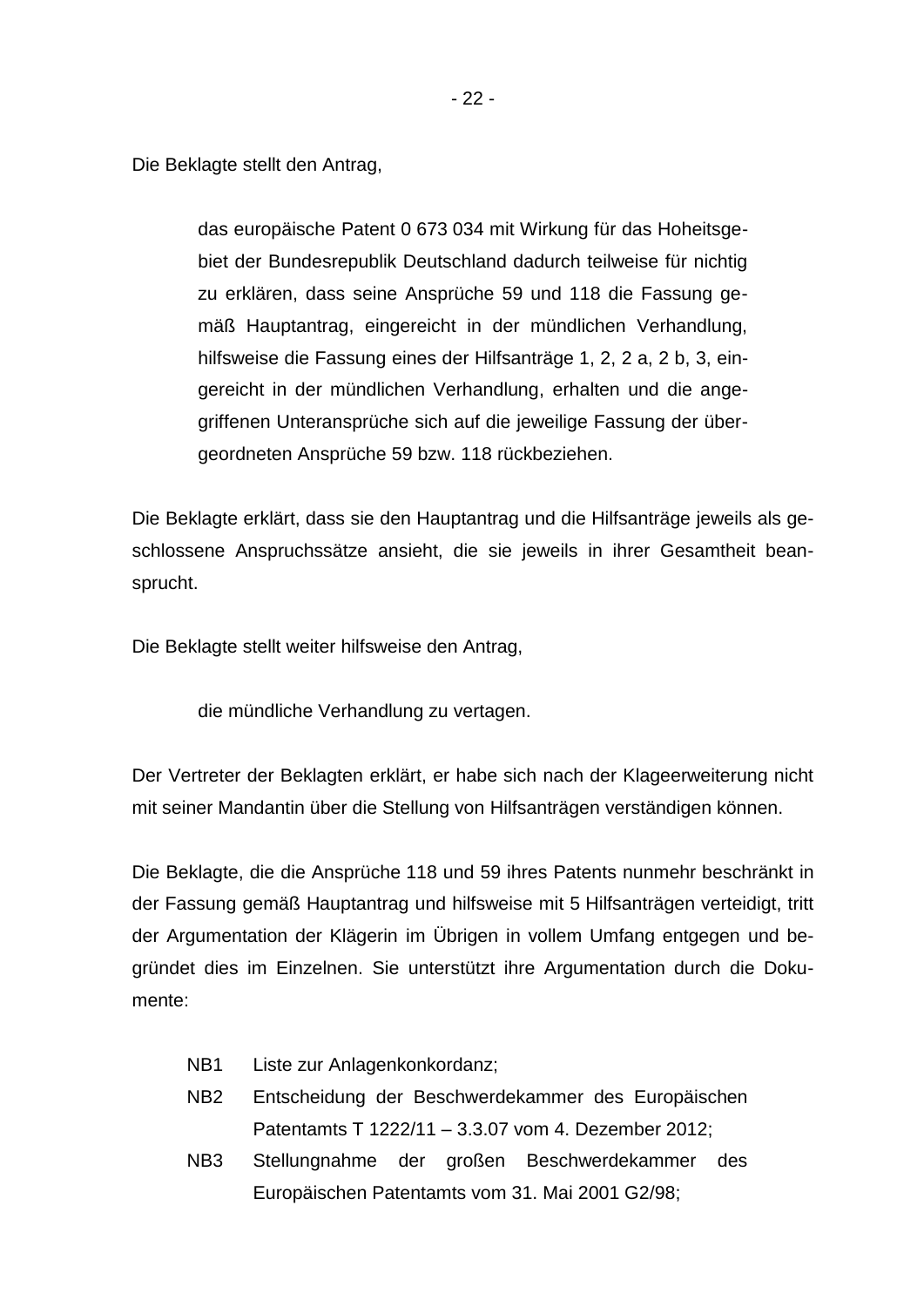- NB4 R. Teschemacher: "Poisonous divisionals ein Gespenst verschwindet?"; in: Mitt. Heft 1/2014, S. 16 bis 18;
- NB5 K. Bacher, Vortrag auf der GRUR-Tagung 2014, Folie 15;
- NB6 Wikipedia-Artikel "MPEG-2";
- NB7 Tufty the Cat G/15 Amicus Briefs vom 28. September 2016.

Sie ist im Wesentlichen der Ansicht, dass die geltend gemachten unzulässigen Erweiterungen nicht gegeben seien und das Streitpatent jedenfalls in einer der Fassungen der Hilfsanträge patentfähig sei. Dies werde auch nicht durch eine vermeintliche "poisonous divisional" in Frage gestellt. Nach der neueren Rechtsprechung der Beschwerdekammern des Europäischen Patentamtes sei diese für die hier vorliegende Fallgruppe ausgeschlossen.

Wegen der weiteren Einzelheiten des Vorbringens der Beteiligten wird auf den Akteninhalt verwiesen.

#### **E n t s c h e i d u n g s g r ü n d e**

#### **A**

Die Klage ist im geltenden Umfang zulässig. Ferner sind die geltenden Hilfsanträge 1, 2, 2 a, 2 b und 3 trotz der gegenteiligen Darlegungen der Klägerin zu berücksichtigen.

**1.** Dies gilt insbesondere auch insoweit, als die Klägerin die Nichtigkeitsklage über die zunächst mit der Klageschrift angegriffenen Patentansprüche 59, 60 und 64, 65, 75, 83-85 (soweit diese auf einen der Ansprüche 59 oder 60 rückbezogen sind) sowie die Ansprüche 118, 119 und 123, 124, 134, 142-144 (soweit diese auf einen der Ansprüche 118 oder 119 rückbezogen sind) des Streitpatents hinaus mit Schriftsatz vom 30. September 2016 auf die Patentansprüche 59 bis 88 sowie 118 bis 147 des Streitpatents erweitert hat.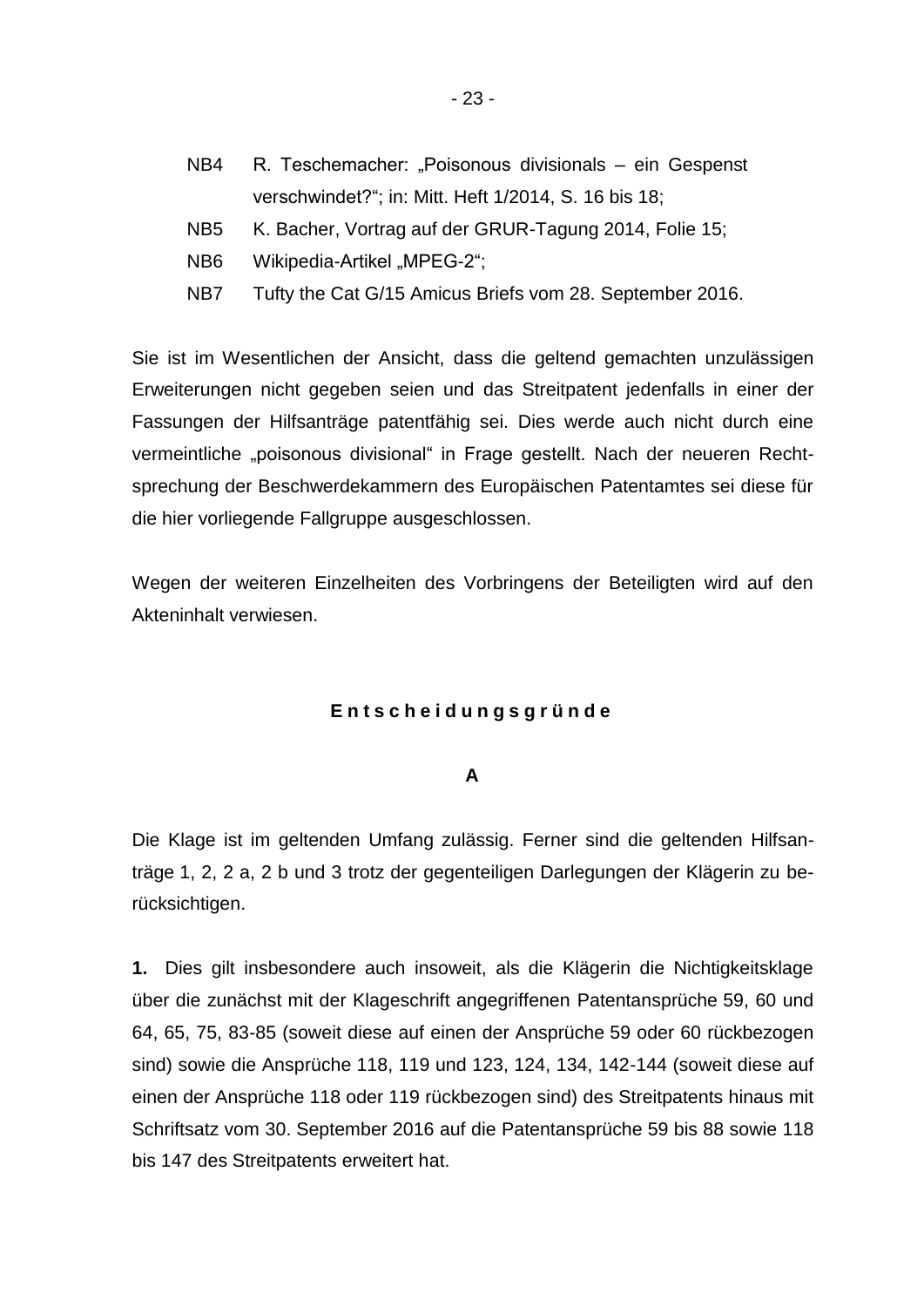Die Einbeziehung eines echten Unteranspruchs ist eine Änderung des Streitgegenstands und damit eine Klageänderung (*BGH GRUR 2008, 90 - Verpackungsmaschine*). Die vorliegende Klageänderung ist nach § 99 Abs. 1 PatG i. V. m. § 263 Abs. 1 ZPO zulässig, da sie nach Auffassung des Gerichts sachdienlich ist (*vgl. dazu Busse/Keukenschrijver, Patentgesetz, 8. Auflage, § 82 Rdnr. 32*). Die Sachdienlichkeit ist hier zu bejahen, da der bisherige Prozessstoff als Entscheidungsgrundlage verwertbar bleibt, und ein weiterer Rechtsstreit vermieden werden kann (*BGH GRUR 2010, 901 Tz. 8 - Polymerisierbare Zementmischung; BGH GRUR 2008, 90, Tz. 11 - Verpackungsmaschine*). Die Klageänderung betrifft weitere Unteransprüche und stützt sich auf den zuvor schon geltend gemachten Nichtigkeitsgrund der unzulässigen Erweiterung, welche ursächlich in den selbständigen Ansprüchen bestehe, auf die sich diese Unteransprüche zurückbeziehen, so dass insoweit der bisherige Prozessstoff zugrunde gelegt werden kann. Vor dem Hintergrund des bereits anhängigen Verletzungsverfahrens kann eine Einbeziehung auch dieser Unteransprüche durch die Verletzungsklägerin nicht ausgeschlossen werden.

Die Klageänderung i. S. d. § 263 ZPO unterliegt grds. der Präklusion des § 83 (*BPatG GRURPrax 2013, 44 - Ofen*), wonach die Möglichkeit besteht, verspätetes Vorbringen zurückzuweisen. Hierfür ist es aber stets erforderlich, dass dieser Vortrag tatsächliche oder rechtliche Fragen aufkommen lässt, die in der mündlichen Verhandlung nicht oder nur mit unverhältnismäßigem Aufwand zu klären sind. Kann das an sich verspätete Vorbringen dagegen noch ohne Weiteres in die mündliche Verhandlung einbezogen werden, ohne dass es zu einer Verfahrensverzögerung kommt, liegen die Voraussetzungen für eine Zurückweisung nach § 83 Abs. 4 PatG nicht vor (*vgl. BPatG Urt. v. 15. 11. 2011 - 3 Ni 27/10; Busse/Keukenschrijver PatG 8. Aufl., § 83 Rn. 21, 22*).

Im vorliegenden Fall wurden keine Fragen in tatsächlicher und rechtlicher Hinsicht aufgeworfen, welche die sachgerechte Vorbereitung des Termins erheblich erschwert haben bzw. in der Verhandlung nicht oder nur mit unverhältnismäßigem Aufwand zu klären gewesen wären und dementsprechend eine Vertagung erforderlich gemacht hätten. Vielmehr konnte die Erörterung und Beurteilung der Pa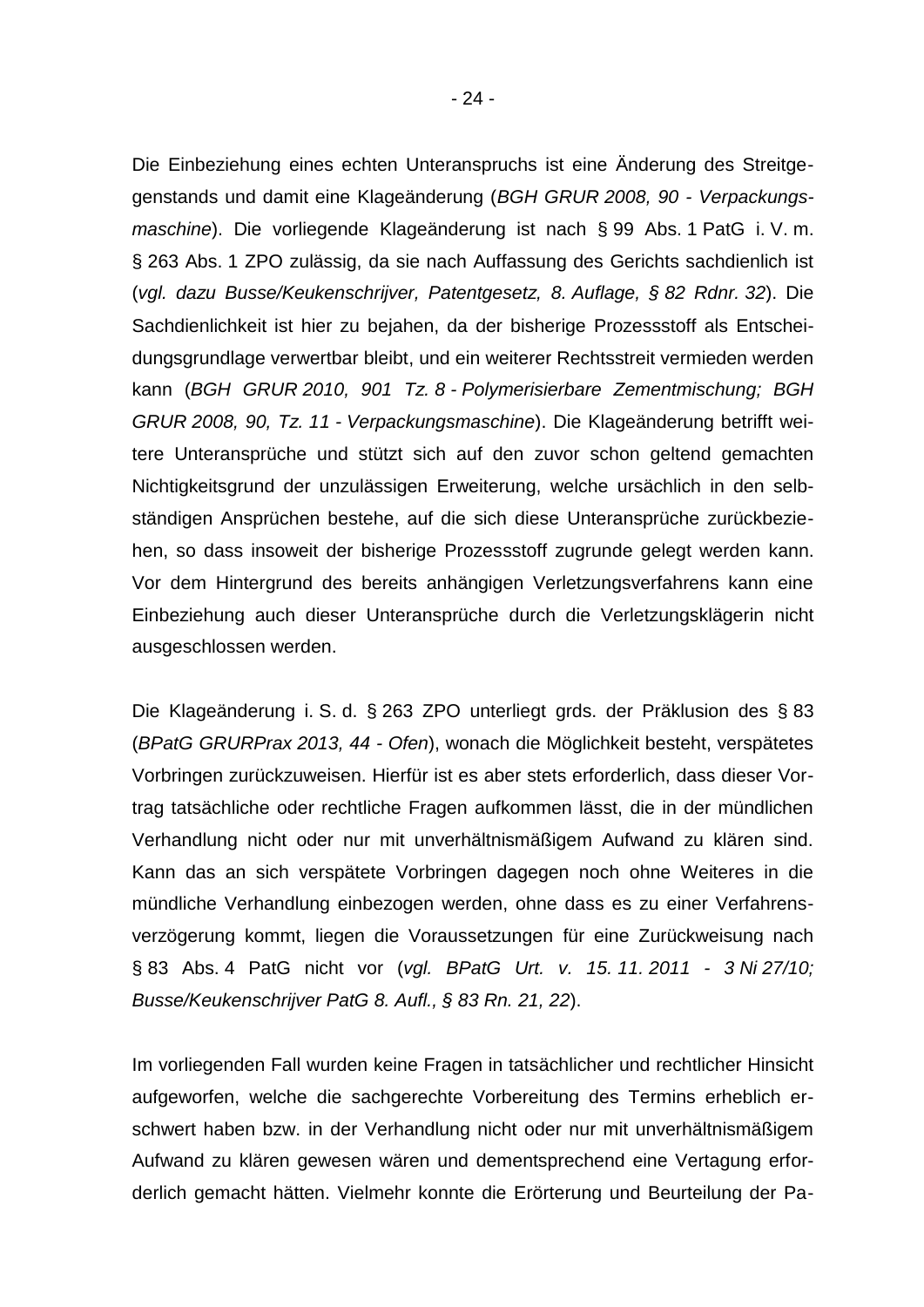tentfähigkeit der zusätzlich angegriffenen Unteransprüche mit dem im Verfahren befindlichen Stand der Technik ohne weiteres in die mündliche Verhandlung einbezogen werden. Für den Senat bestand daher keine Veranlassung, die Erweiterung der Klage auf die weiteren Unteransprüche nach § 83 Abs. 4 PatG als verspätet zurückzuweisen.

**2.** Einer Zulässigkeit der Klage steht auch nicht das Erlöschen des Streitpatents wegen Zeitablaufs entgegen. Das insoweit erforderliche Rechtsschutzbedürfnis ergibt sich daraus, dass die Klägerin von der Beklagten wegen Verletzung des Streitpatents gerichtlich in Anspruch genommen wird. Dies gilt auch in Bezug auf die erst mit Schriftsatz vom 30. September 2016 angegriffenen Unteransprüche. Die Klägerin hat insoweit ausreichend dargelegt, dass sie auch für die Klageänderung ein schutzwürdiges Interesse an der Durchführung des Nichtigkeitsverfahrens hat. Dieses liegt vor, wenn sie als Patentverletzer in Anspruch genommen wird oder eine solche Inanspruchnahme befürchten muss (*vgl. BGH GRUR 2010, 1084, Tz. 10 - Windenergiekonverter*). Die Klägerin hat erklärt, dass sie befürchtet, dass die Verletzungsklägerin sich auf die bislang nicht angegriffenen Unteransprüche beruft. Vor dem Hintergrund, dass jedenfalls die Fälle eines ersichtlich fehlenden Rechtsschutzbedürfnisses für eine Klage gegen ein erloschenes Patent - wenn der Patentinhaber auf alle Ansprüche aus dem Patent verzichtet hat oder eine Inanspruchnahme aus dem Schutzrecht ernsthaft nicht in Betracht kommt (vgl. BGH GRUR 1995, 342, 343 - Tafelförmige Elemente) – auszuschließen sind, hat die Klägerin ihr Rechtsschutzbedürfnis im vorliegenden Fall nach Ansicht des Senats im ausreichenden Umfang begründet.

**3.** Die von der Beklagten in der mündlichen Verhandlung am 13. Oktober 2016 zur hilfsweisen Verteidigung des Streitpatents gestellten Hilfsanträge 2 a und 2 b sind nicht - wie von der Klägerin gerügt - gemäß § 83 Abs. 4 PatG als verspätet zurückzuweisen, da die erforderlichen Voraussetzungen hierfür nicht vorliegen.

Der Vortrag der Beklagten hat keine tatsächlichen oder rechtlichen Fragen aufkommen lassen, die in der Verhandlung nicht oder nur mit unverhältnismäßigem Aufwand zu klären gewesen wären und dementsprechend eine Vertagung erfor-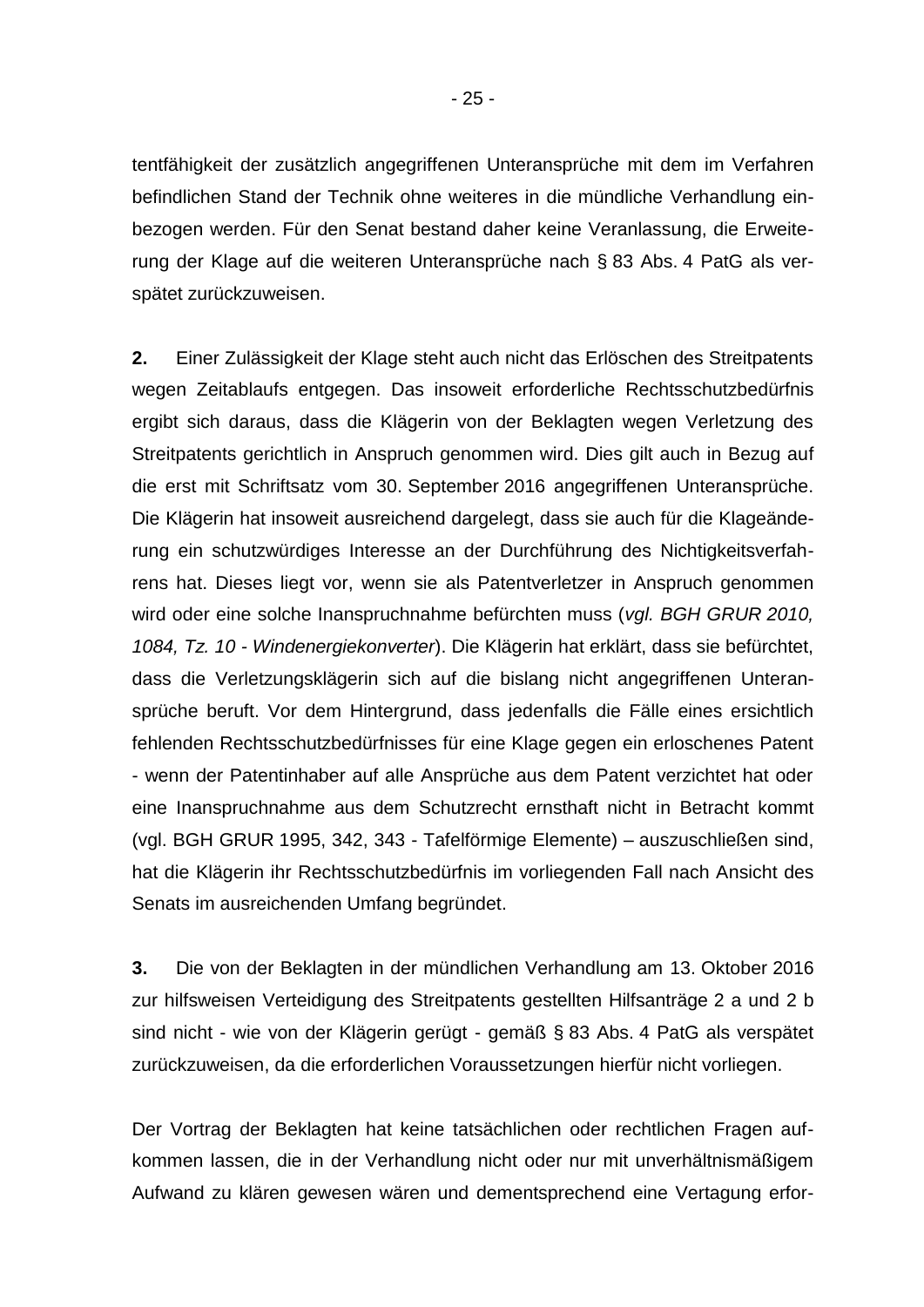derlich gemacht hätten. Die Ansprüche gemäß den neuen Hilfsanträgen 2 a und 2 b enthalten zwar Änderungen gegenüber den bereits (schriftsätzlich) erörterten, fristgerecht eingereichten ursprünglichen Hilfsanträgen, doch hat die Klägerin vor der mündlichen Verhandlung im Rahmen ihrer Klageerweiterung die nunmehr in die Ansprüche 59 und 118 als weitere Merkmale aufgenommenen Unteransprüche 86 und 87 bzw. 145 und 146 nur in Bezug auf die Unzulässigkeit der Ansprüche angegriffen. Die Patentfähigkeit wurde nicht angegriffen. Es war somit zu erwarten, dass die Beklagte die nach Ansicht der Klägerin bestehende Unzulässigkeit zu beseitigen versucht und entsprechend korrigierte Hilfsanträge formuliert, indem Merkmale hinzugefügt werden, deren Patentfähigkeit nicht angegriffen wurde. Die Klägerin musste somit auf ihre Klageänderung hin mit einer entsprechenden Reaktion der Beklagten und neuen Hilfsanträgen im vorgegebenen Rahmen rechnen. Für den Senat bestand daher keine Veranlassung, die beiden Hilfsanträge 2 a und 2 b nach § 83 Abs. 4 PatG als verspätet zurückzuweisen.

#### **B**

In der Sache erweist sich die Klage, die auf die Nichtigkeitsgründe der unzulässigen Erweiterung, der mangelnden Patentfähigkeit sowie der mangelnden Ausführbarkeit des Streitpatents (Art. II § 6 Abs. 1 Nr. 3 IntPatÜG i. V. m. Art. 138 Abs. 1 lit c EPÜ, Art. II § 6 Abs. 1 Nr. 1 IntPatÜG i. V. m. Art. 138 Abs. 1 lit a EPÜ und Art. II § 6 Abs. 1 Nr. 2 IntPatÜG i. V. m. Art. 138 Abs. 1 lit b EPÜ) gestützt wird, zum Teil als begründet.

Soweit die Beklagte das Streitpatent im Wege der zulässigen Selbstbeschränkung nicht mehr verteidigt, war es mit Wirkung für die Bundesrepublik Deutschland ohne Sachprüfung für nichtig zu erklären (*zur st. Rspr. im Nichtigkeitsverfahren vgl. z. B. BGH GRUR 2007, 404, 405 - Carvedilol II; Busse/Keukenschrijver, PatG, 8. Aufl., § 82 Rdn. 119 f. m. w. Nachw.; Schulte/Voit, PatG, 9. Aufl., § 81 Rdn. 128*).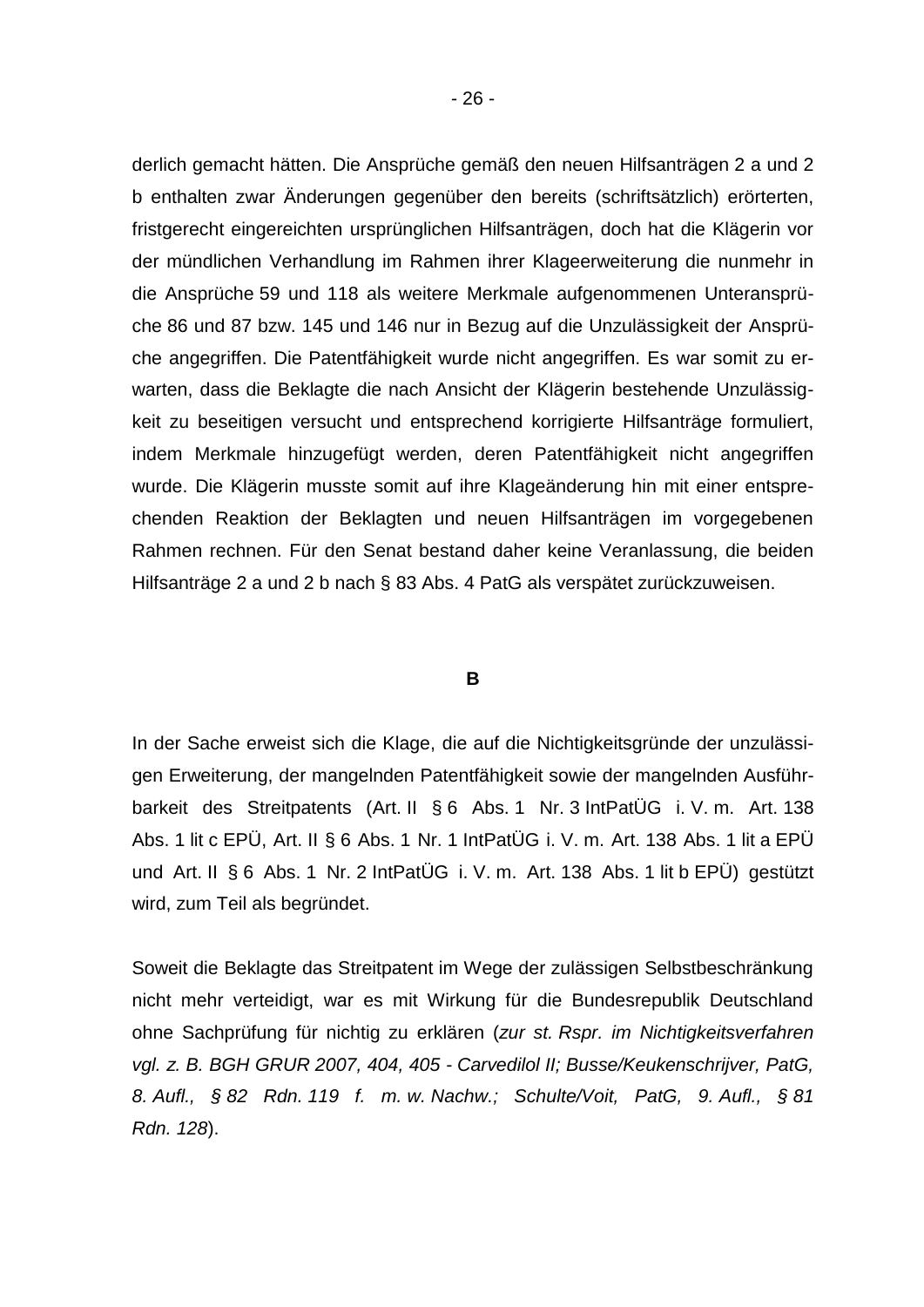**I.**

**1.** Das Streitpatent betrifft eine optische Platte und jeweils ein Verfahren zum Aufzeichnen und zum Lesen von Information auf der Platte sowie jeweils ein Gerät zum Ausführen der Verfahren.

Optische Platten wurden als Großspeicher für Computeranwendungen verwendet, wobei diese optischen Platten als CD-ROMs bekannt sind. Platten, die als CD-ROM verwendet werden, werden nach dem Modell der Standard-Compact-Disc (CD) hergestellt, die für Audioanwendungen entwickelt wurde. Sie sind grundsätzlich Audio-CDs mit verschiedenen Verbesserungen und Verfeinerungen, die insbesondere für Computeranwendungen angepasst wurden. Unter Verwendung einer derartigen CD als Standard hat die CD-ROM eine Datenspeicherkapazität von ungefähr 600 Mbytes. Unter Verwendung der Audio-CD-Technologie als deren Basis wurden die CD-ROMs und Plattenlaufwerke für sie relativ preiswert und populär.

Da jedoch herkömmliche Audio-CDs und das ihnen eigene Format und die damit verbundene Speicherkapazität als Grundlage für die Entwicklung der CD-ROMs dienten, wurde es daher schwierig, die Datenspeicherkapazität zu verbessern. Bei typischen Computeranwendungen zeigte sich, dass eine Kapazität von 600 Mbytes unzureichend ist.

Außerdem ist die Datenübertragungsrate, die von Audio-CDs erzielt werden kann, kleiner als 1,4 Mbits/s. Computeranwendungen erfordern jedoch allgemein eine Übertragungsrate von weit über 1,4 Mbits/s. Mit herkömmlichen CD-ROMs ist es jedoch schwierig, eine schnellere Übertragungsrate zu erreichen.

Ein weiterer Nachteil der herkömmlichen CD-ROMs, der aufgrund der Tatsache besteht, dass das CD-Audioformat für Computeranwendungen angepasst wurde, ist die relativ lange Zugriffszeit in Verbindung mit dem Zugriff auf eine bestimmte Stelle auf der Platte. Üblicherweise werden bei Audio-CDs relativ lange zusammenhängende Datenfolgen gelesen, während Computeranwendungen häufig das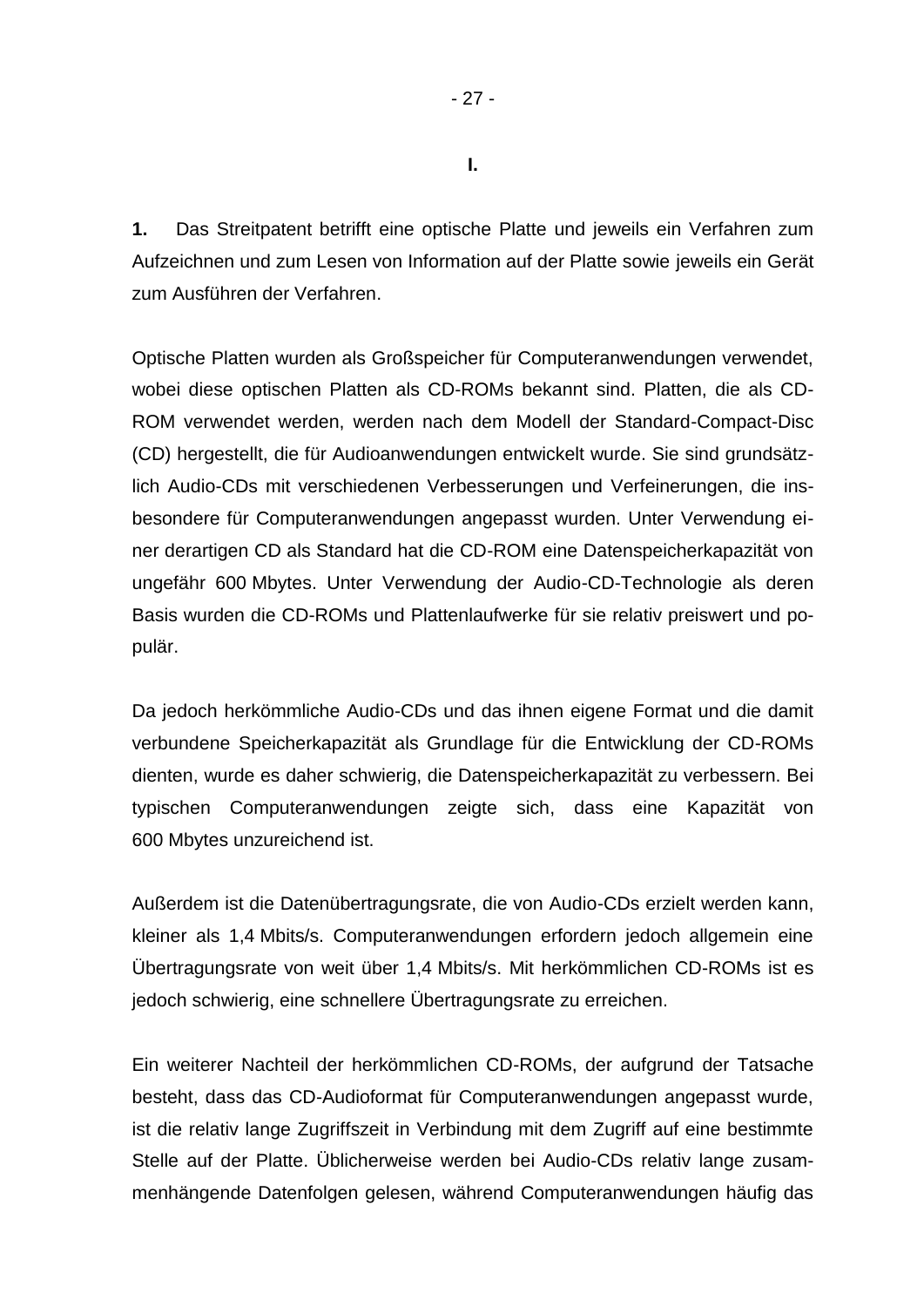Zugreifen auf eine beliebige Stelle erfordern, um dort eine relativ kleine Datenmenge zu lesen. Das Zugreifen auf einen bestimmten Sektor kann beispielsweise viel Zeit erfordern, da die CD-Steuerung den Sektor identifizieren muss, der gerade durch die optische Abtasteinrichtung gelesen wird.

Eine weitere Schwierigkeit in Verbindung mit CD-ROMs und aufgrund der Tatsache, dass diese CD-ROMs auf der CD-Audiotechnologie basieren, ist deren Fehlerkorrekturfähigkeit. Wenn Audiodaten von einer Audio-CD reproduziert werden, können Fehler, die nicht korrigiert werden können, trotzdem unter Verwendung von Interpolation auf der Basis der hohen Korrelation bei der Audioinformation, die wiedergegeben wird, verborgen werden. Bei Computeranwendungen jedoch kann die Interpolation, um Fehler zu verbergen, wegen der niedrigen Korrelation dieser Daten nicht verwendet werden. Folglich müssen die Daten, die auf einer CD-ROM aufgezeichnet sind, codiert und in einer Form moduliert werden, die eine hohe Fehlerkorrekturfähigkeit zeigt. Daher wurden Daten auf einer CD-ROM in einem herkömmlichen Kreuzverschachtelungs-Reed-Solomon-Code (CIRC) zusätzlich zu einem sogenannten Blockbeendigungs-Fehlerkorrekturcode aufgezeichnet. Der Blockbeendigungscode erfordert jedoch allgemein eine relativ lange Zeitdauer, um die Daten zu decodieren, und außerdem glaubt man, dass die Fehlerkorrekturfähigkeit unzureichend ist, wenn Mehrfachfehler in einem Block vorhanden sind. Da zwei Fehlerkorrekturcode-Verfahren (ECC) für eine CD-ROM verwendet werden, während lediglich ein ECC-Verfahren für eine Audio-CD verwendet wird (nämlich das CIRC-Verfahren), muss eine größere Menge an Nicht-Dateninformation auf der CD-ROM aufgezeichnet werden, um diese Fehlerkorrektur auszuführen, wobei diese Nicht-Dateninformation als "redundante" Daten bezeichnet wird. Bei einem Versuch, die Fehlerkorrekturfähigkeit einer CD-ROM zu verbessern, wird die Menge an Redundanz, die aufgezeichnet werden muss, wesentlich erhöht.

Weiter ist es wünschenswert, eine genormte optische Platte dadurch zu verbessern, dass digitale Videoinformation in einem datenkomprimierten Format, beispielsweise MPEG-komprimierte Videodaten (oder PCM-Audiodaten), aufgezeichnet werden können, so dass sie als eine digitale Videoplatte (DVD) verwendet werden kann. Es gab zum Prioritätszeitpunkt des Streitpatents und gibt jedoch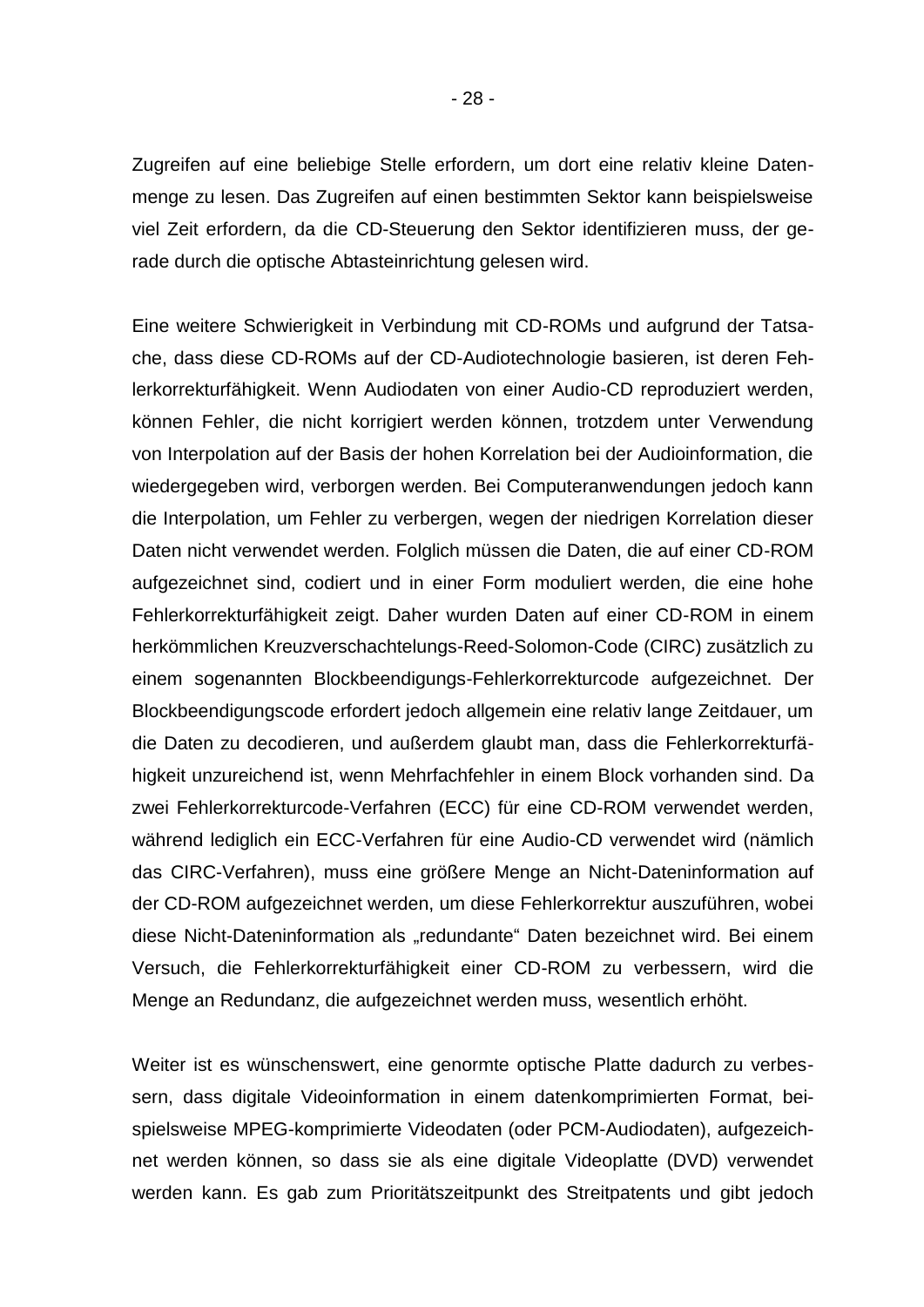zurzeit unterschiedliche MPEG-Kompressionsverfahren oder Formate, die verfügbar sind, und die weiter in der Zukunft entwickelt werden können. Es ist schwierig, ein Videoprogramm von einer DVD wiederzugeben, wenn das MPEG-Format, welches bei der Aufzeichnung des Videoprogramms verwendet wurde, nicht schnell bestimmt werden kann. Dieses Problem wird verschlimmert, wenn auf einer DVD verschiedene Videoprogramme, die unterschiedliche MPEG-Formate aufweisen, sowie unterschiedliche Audioformate aufgezeichnet wurden (*vgl. Abs. [0001] bis [0007] der deutschen Übersetzung der Streitpatentschrift NK1a.*).

**2.** Vor diesem Hintergrund liegt der Erfindung als technisches Problem die Aufgabe zugrunde, eine verbesserte optische Platte bereitzustellen, die insbesondere Verwendung als DVD oder als CD-ROM findet, bei der die oben genannten Schwierigkeiten und Nachteile in Verbindung mit CD-ROMS, für die ähnliche Verwendungen bisher versucht wurden, überwunden werden (*vgl. Abs. [0010] der NK1a*).

Dies bedeutet, dass eine optische Platte bereitgestellt werden soll, die eine höhere Zugriffsgeschwindigkeit zeigt, um damit einen schnellen Zugriff auf beliebige Stellen zu ermöglichen, beispielsweise, um schnell auf Sektoren zuzugreifen, und es soll ein verbessertes Aufzeichnungsformat für eine optische Platte bereitgestellt werden, das die Fähigkeit verbessert, die auf ihr aufgezeichnete Videoinformation zu identifizieren und auf diese zuzugreifen. Auch soll die Übertragungsrate gegenüber den bisher verwendeten CD-ROMs erhöht werden, und die Zugriffsfähigkeit auf verschiedene Segmente von Videoinformation, beispielsweise Kapiteln, die auf einer optischen Platte aufgezeichnet sind, soll verbessert werden. Es soll möglich sein, die Daten mit reduzierter Redundanz zu speichern und die Aufzeichnungsdichte gegenüber einer CD zu erhöhen (*vgl. Abs. [0011] bis [0017] der NK1a*).

**3.** Die gestellte Aufgabe wird u. a. durch das Verfahren des angegriffenen, selbständigen Anspruchs 59 und das Wiedergabegerät des ebenfalls angegriffenen, selbständigen Anspruchs 118 des Streitpatents gelöst.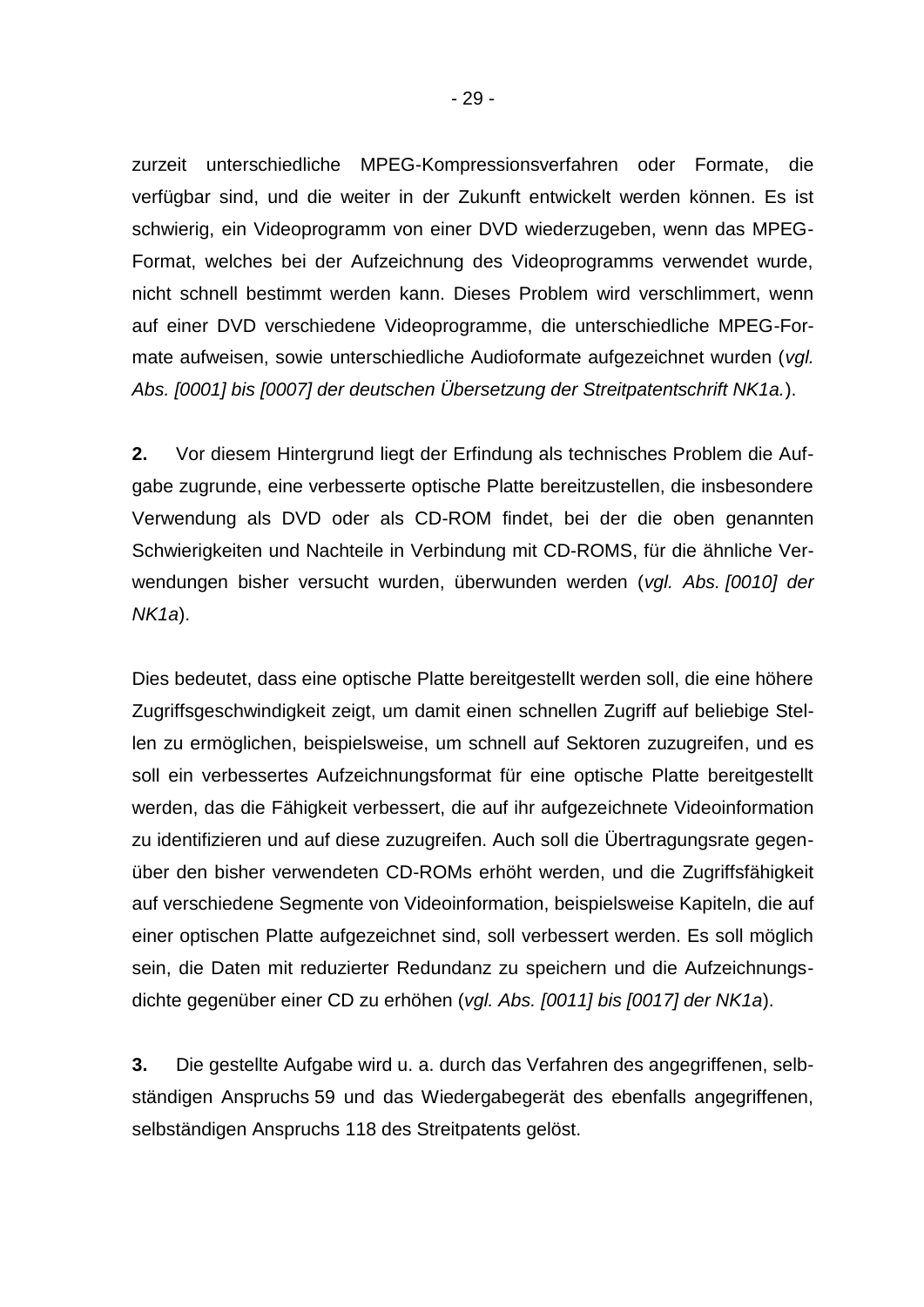Die eigentliche Erfindung des Streitpatents besteht in dem in Anspruch 1 des Streitpatents beanspruchten Format einer optischen Platte. Die angegriffenen Ansprüche 118 und 59 betreffen ein Lesegerät für dieses Format und ein Verfahren zum Lesen dieses Formats. Beides sind ausgehend von der eigentlich erfundenen optischen Platte Notwendigkeiten, die im Streitpatent gemeinsam mit der optischen Platte geschützt sind. Auch in diesen Ansprüchen ist das Format der optischen Platte als Merkmale enthalten. So betreffen im geltenden Hauptantrag die Merkmalskomplexe 118.1 und 118.3 bis 118.6 Merkmale dieser optischen Platte. Lediglich der Merkmalskomplex 118.2 betrifft Merkmale des Lesegeräts.

Die optische Platte wird teilweise durch physikalische Merkmale und teilweise durch abstrakte, den logischen Aufbau der auf ihr befindlichen Daten betreffende Merkmale charakterisiert. Dies könnte bei einer optischen Platte allein problematisch sein, denn einem aufgezeichneten Datenmuster allein kann üblicherweise dessen Sinn nicht entnommen werden. Bei einem Lesegerät ist diese Problematik jedoch hinfällig, da hier das Lesegerät das aufgezeichnete, die Daten repräsentierende Muster interpretiert. Für ein Verfahren gilt dasselbe.

Wie bereits ausgeführt, weist die optische Platte eine Reihe von physikalischen Merkmalen auf. So hat sie einen Durchmesser von weniger als 140 mm und eine Dicke von 1,2 mm (Merkmal 118.1.1). Sie weist auch eine Mehrzahl von Aufnahmespuren auf (Merkmal 118.1.2), auf denen "Pits", also Grübchen, welche die Information darstellen, aufgezeichnet sind (Merkmal 118.1.2.1). Dabei bedeutet die Mehrzahl von Aufnahmespuren, dass sich neben einer Spur senkrecht zur Leserichtung eine weitere Spur befindet. Dies schließt nicht aus, dass diese nebeneinanderliegenden Spuren logisch nur eine Spur bilden, indem sie hintereinander gelesen werden. Der Abstand der Spuren beträgt zwischen 0,7 µm und 0,9 µm (Merkmal 118.5).

Die übrigen die optische Platte betreffenden Merkmale beschreiben deren logischen Aufbau. So sind zunächst die Spuren in einen Einlaufbereich, einen Programmbereich und einen Auslaufbereich unterteilt (Merkmal 118.1.2.2). Aus den Namen ist auf deren Reihenfolge zu schließen. Die Aufzeichnungsdaten, also das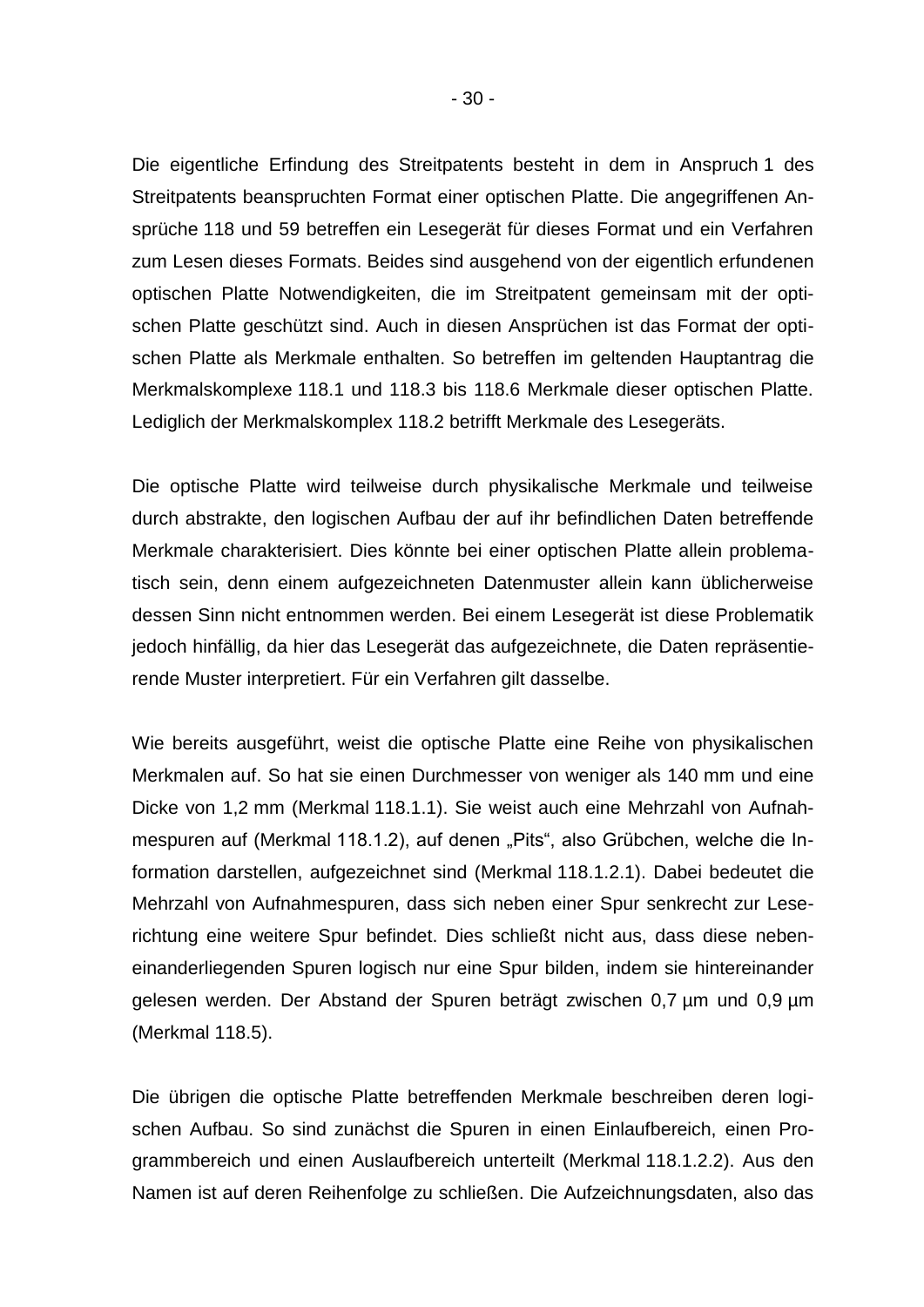was an Information auf der optischen Platte gespeichert ist, sind in mehreren Bereichen gespeichert, nämlich in einem Steuerinformationsbereich (*"control information region"*) und in mehreren Datenspurbereichen (Merkmal 118.1.2.3). Dies bedeutet, dass es nur einen Steuerinformationsbereich gibt und mehrere Datenspurbereiche, was wiederum heißt, dass es einen zusammenhängenden Bereich gibt, in dem die gesamte Steuerinformation enthalten ist. Dies schließt aber nicht aus, dass es eine oder mehrere Kopien der Steuerinformation in weiteren Steuerinformationsbereichen gibt (*siehe hierzu auch Fig. 4A, 4B und 5. Fig. 4B und 5 zeigen Kopien der Steuerinformation in weiteren Steuerinformationsbereichen, TOC DATA. Vgl. auch Abs. [0052]: "In Fig. 43 (Anm.: muss 4B heißen) duplicate TOC regions are disposed in the lead-in area…" und Abs. [0054]: "… and a copy of the TOC information is recorded in the program area."*).

Dieser Steuerinformationsbereich ist im Einlaufbereich oder Programmbereich angeordnet (Merkmal 118.1.3.1). Dies bedeutet, dass er entweder im Einlaufbereich oder im Programmbereich angeordnet sein kann.

Eine Anordnung im Einlaufbereich schließt dabei nicht aus, dass im Programmbereich eine Kopie angeordnet ist.

Der Steuerinformationsbereich enthält Steuerinformation (*"control information"*; Merkmal 118.1.3.2), die mit Inhaltsangabeninformation ("table of contents informa*tion"*) gleichgesetzt ist. Dies bedeutet, dass sich im Steuerinformationsbereich die Information befindet, die für eine Inhaltsangabe benötigt wird. Daraus ergibt sich für den Steuerinformationsbereich auch die Bezeichnung Inhaltsangabenbereich (*"table of contents region"*). Es ist nicht ausgeschlossen, dass sich dort noch weitere Informationen befinden.

Die Steuerinformation befindet sich in einer ersten Mehrzahl von Sektoren. Ein Sektor ist wiederum eine weitere Unterteilung der aufgezeichneten Information, welche nicht näher spezifiziert wird. In einer zweiten Mehrzahl von Sektoren, welche sich in den Datenspurbereichen befinden, ist die Benutzerinformation aufgezeichnet. Wo sich die Datenspurbereiche befinden, ist nicht angegeben. Das Übliche ist aber, dass sie sich im Programmbereich befinden.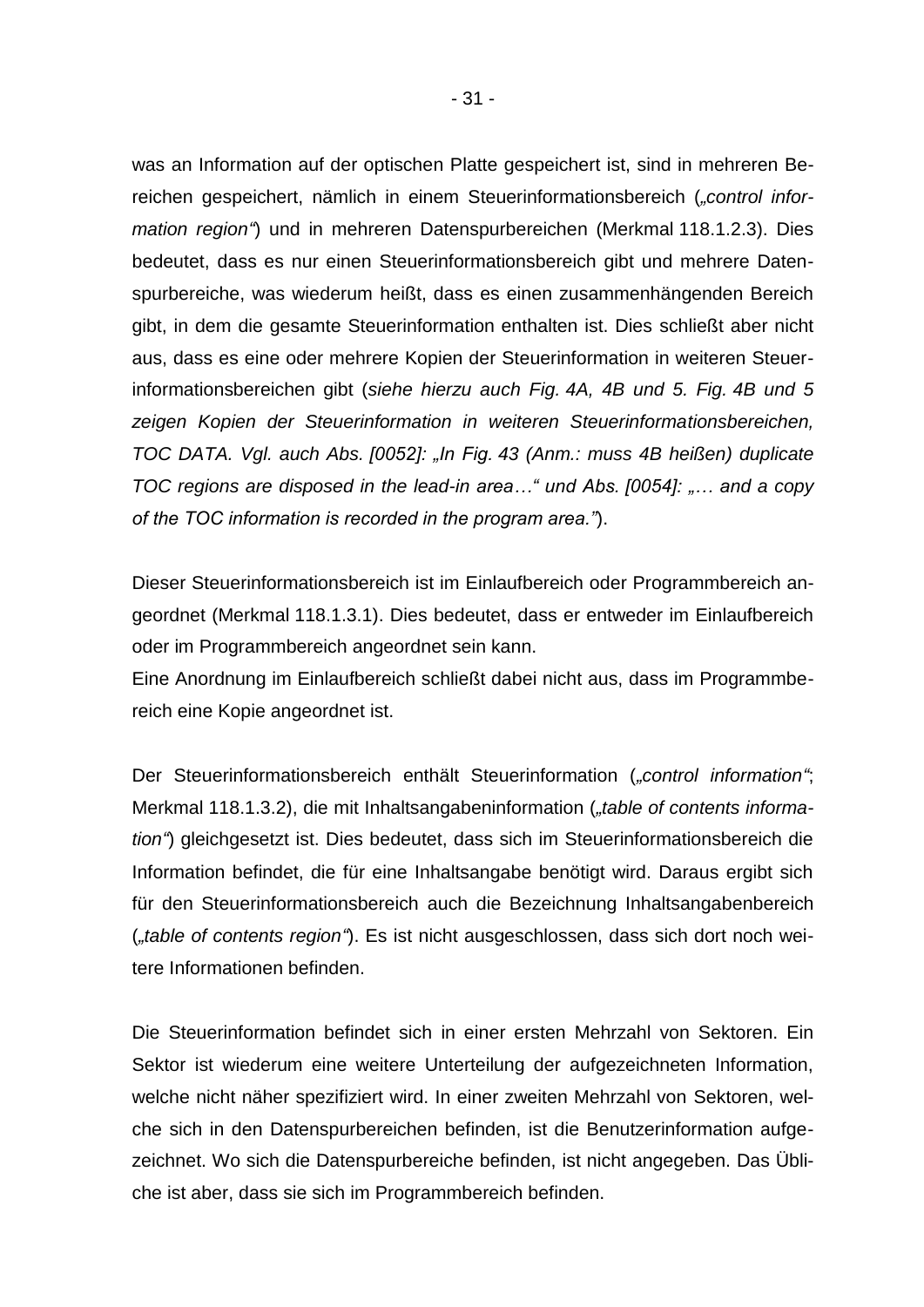Wie bereits dargestellt, besteht ein Datenspurbereich aus mehreren Sektoren. Der erste dieser Sektoren wird als Startsektor bezeichnet. Seine Adresse ist in der Steuerinformation, welche sich in der ersten Mehrzahl von Sektoren im Steuerinformationsbereich, welcher sich im Einlaufbereich oder im Programmbereich befindet, verzeichnet (Merkmal 118.1.5).

Weitere Merkmale geben an, wie die Daten auf der optischen Platte gespeichert sind. So sind die Steuerinformation und die Benutzerinformation als modulierte Langabstand-Fehlerkorrektur-Codierdaten, die zumindest acht Paritätssymbole haben, aufgezeichnet (Merkmal 118.3). Was dies (*"modulated long distance error correction encoded data"*) bedeutet, bleibt in gewissem Umfang offen, denn es handelt sich um einen Begriff, der zum Prioritätszeitpunkt von wenigen verwendet wurde und sowohl zum damaligen Zeitpunkt als auch heute kein eindeutiger Fachbegriff ist.

Bei den Daten auf der optischen Platte handelt sich somit um modulierte Daten. Dies bedeutet, dass ein Datenbyte (= 8 Bits) in ein Symbol umgesetzt wird, das mehr als 8 Bit, üblicherweise 14 oder 16 Bit aufweist. Dies wird gemacht, um die Daten mit weniger Fehlern lesen zu können, denn manche Folgen von Nullen und Einsen können nur mit relativ hoher Fehlerwahrscheinlichkeit gelesen werden, so beispielsweise viele Nullen oder Einsen hintereinander. Solche Kombinationen werden demnach vermieden, was möglich ist, da man bei einem Symbol mit mehr als 8 Bit zur Darstellung des Wertebereichs eines Bytes nicht alle Darstellungsmöglichkeiten der mehreren Bits nutzen muss und aus den Möglichkeiten nur die günstigen auswählen kann. So müssen bei einer Darstellung mit 16 Bit nur 256 (= 8 Bit) der 65536 (= 16 Bit) möglichen Kombinationen genutzt werden.

Weiter wird mit diesem Ausdruck ausgedrückt, dass eine Fehlerkorrekturmöglichkeit eingeführt ist, was durch die Erzeugung von Paritätsdaten bzw. Paritätssymbolen geschieht. Die Parität stellt fest, ob die Anzahl an Einsen in einer dualen Zahl gerade oder ungerade ist. Je nach Typ der Parität wird bei einer geraden oder eine ungeraden Anzahl von Einsen eine Eins als Paritätsbit gesetzt. Macht man dies nicht für einzelne Bits, sondern gleich für ganze Symbole, so erhält man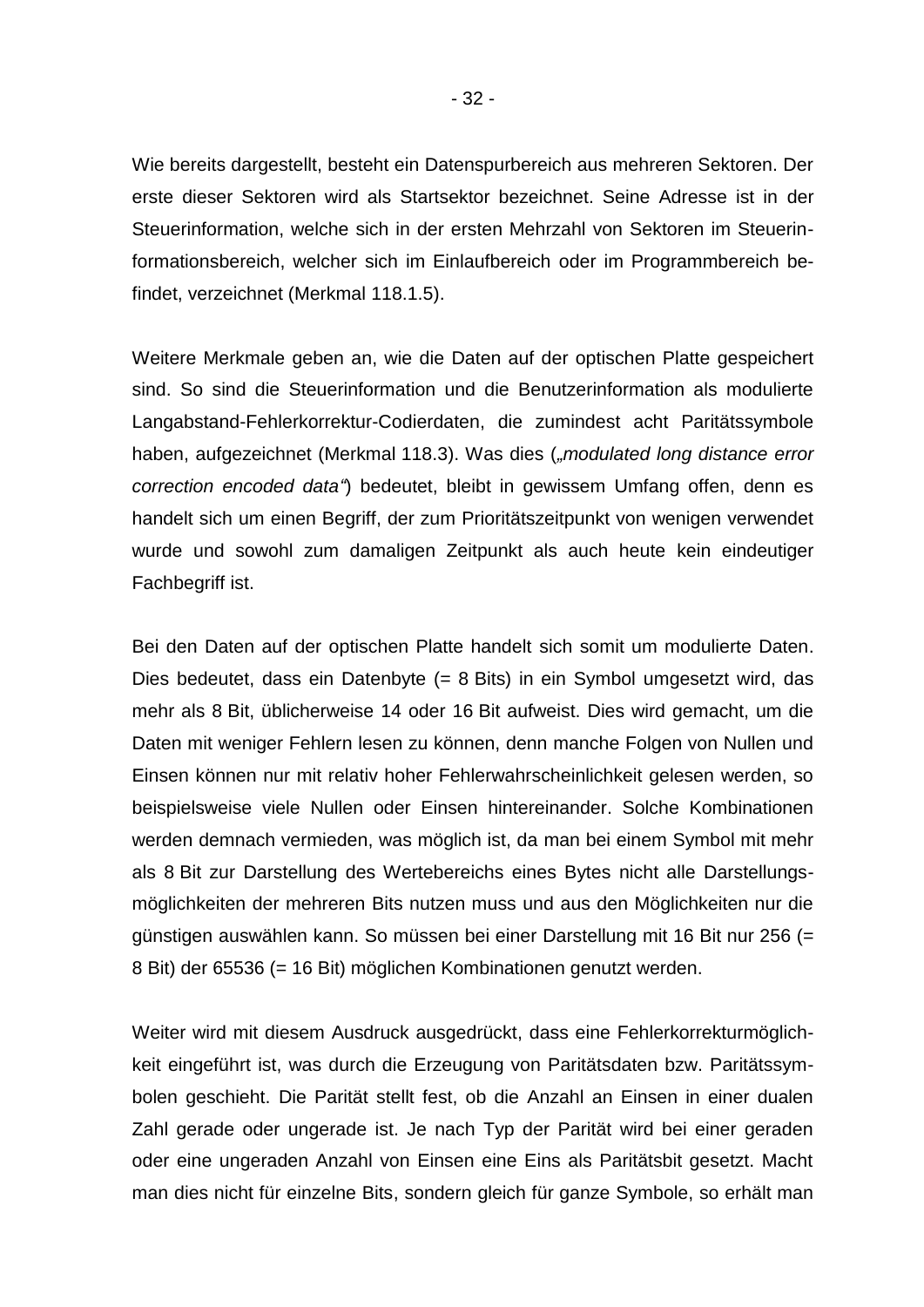als Ergebnis wiederum ein Symbol, da jede Stelle des Symbols ein Paritätsbit an der entsprechenden Stelle im Paritätssymbol ergibt.

Erzeugt man nur ein Paritätssymbol, so kann ein einzelner Fehler festgestellt werden. Zwei Fehler können nicht erkannt werden. Eine Korrektur des Fehlers ist nicht möglich. Erzeugt man mehrere Symbole nach unterschiedlichen Regeln, so sind das Erkennen mehrerer Fehler und auch die Korrektur von Fehlern möglich. Im Prinzip ist die Korrektur von umso mehr Fehlern möglich, je mehr Paritätssymbole gebildet werden. Die Anzahl der Paritätssymbole ist jedoch beschränkt, da auch diese aufgezeichnet werden müssen und somit Speicherplatz benötigen. Es wird beansprucht, dass mindestens acht Paritätssymbole erzeugt werden. Für welche Datenmenge diese acht Paritätssymbole erzeugt werden, bleibt dabei offen.

Genauso bleibt offen, was unter "long distance" zu verstehen ist. Dieser Begriff ist nur im Vergleich zu einer "short distance" verständlich. Das Streitpatent offenbart ein Beispiel für "modulated long distance error correction encoded data". Eine eindeutige Definition gibt es aber nicht an. Die Klägerin interpretiert diese Angabe dahingehend, dass bei einer Kurzabstand-Codierung die einem Codier-Schritt unterliegende Datenmenge (Datenblock) in Subblöcke unterteilt werde, und die Paritätssymbole den einzelnen Subblöcken zugeordnet würden. Bei einer Langabstand-Codierung würde dagegen keine solche Aufteilung stattfinden. Alle Paritätssymbole stünden für den gesamten Datenblock zur Verfügung (*vgl. NK26 und Abs. [0022] der Streitpatentschrift*).

Zumindest einige der mehreren Datenspurbereiche enthalten Benutzerinformationen, die MPEG-komprimierte Videodaten und Audiodaten enthalten. Diese Daten sind gemultiplext, d. h. es sind wechselweise Video- und Audiodaten aufgezeichnet (Merkmal 118.4). Die Version der MPEG-Komprimierung ist dabei aus mehreren Möglichkeiten ausgewählt und das Format der Audiodatei ebenfalls (Merkmal 118.6.3). Letzteres ist kein weiter einschränkendes Merkmal, sondern zunächst lediglich eine Definition.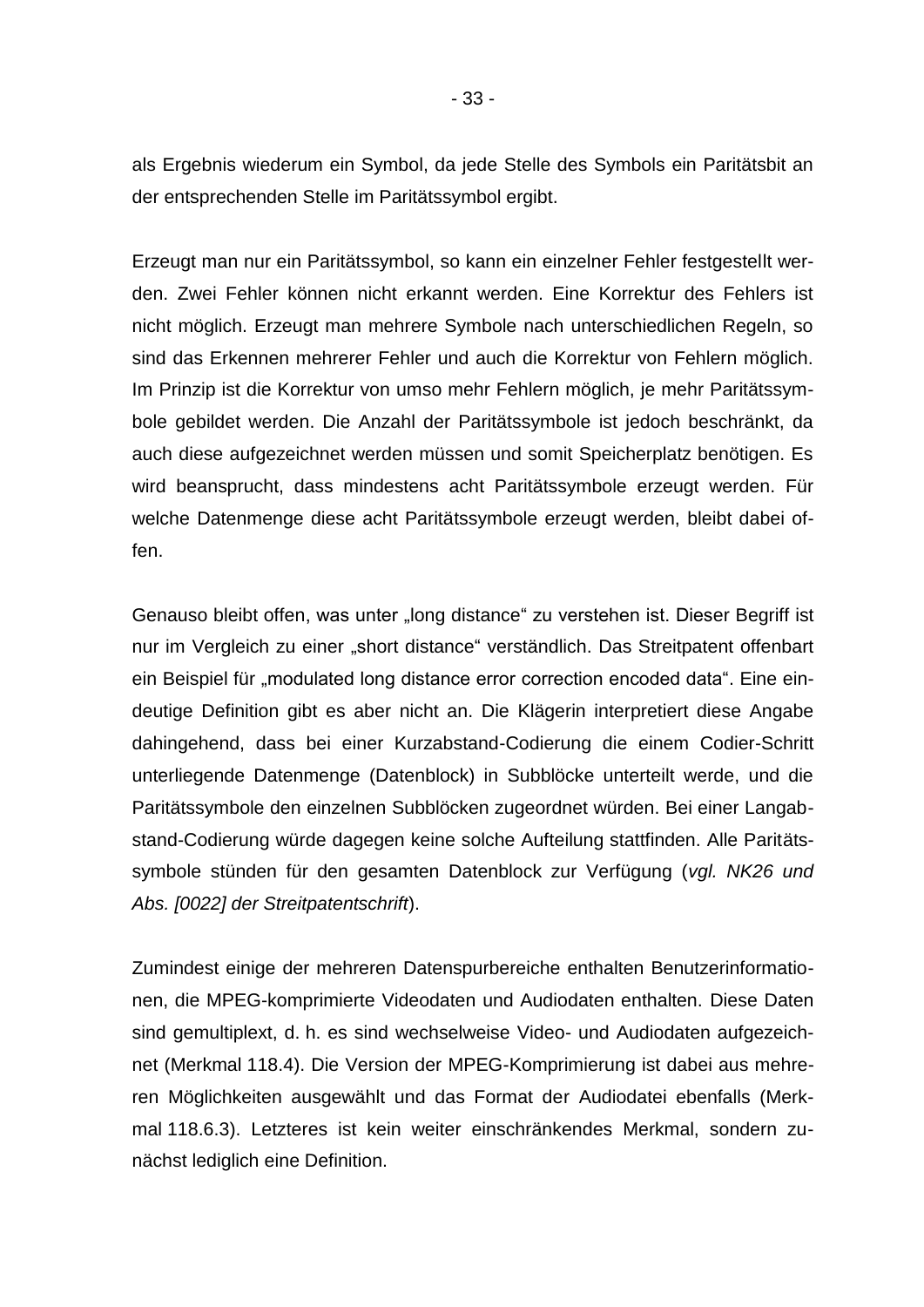Die optische Platte enthält zudem eine Anwendungssteuerinformation. Diese ist im Programmbereich aufgezeichnet. Sie dient dazu, dass ausgewählte Videodaten und Audiodaten von der Platte reproduziert werden (Merkmal 118.6.1). Sie ist mit der Anwendungsinhaltsverzeichnisinformation (ATOC) gleichgesetzt, die vorher festgelegte Parameter der Benutzerinformation identifiziert, die in dementsprechenden Datenspurbereichen aufgezeichnet sind (Merkmal 118.6.2).

Die Anwendungsinhaltsverzeichnisinformation enthält mehrere Formatidentifizierdaten, um das Videokompressionsformat und das Audioformat, welches in jedem Datenspurbereich verwendet wird, zu identifizieren (Merkmal 118.6.4). Damit wird der Definition im Merkmal 118.6.3 ein Sinn gegeben, der darin besteht, dem Merkmal 118.6.4 einen eindeutigen Inhalt zu verleihen.

Damit sind die Merkmale der optischen Platte abgeschlossen. Es verbleiben die im Merkmalskomplex 118.2 vereinten, für das Abspielgerät wesentlichen Merkmale.

Dieses weist Mittel zum Drehen der optischen Platte mit einer konstanten Lineargeschwindigkeit auf (Merkmal 118.2.1), Abtastmittel, welche in bestimmter Weise charakterisiert werden, Demodulationsmittel (Merkmal 118.2.3), Fehlerkorrekturmittel (Merkmal 118.2.4), Mittel zum Trennen der fehlerkorrigierten Daten in Steuerinformation, ATOC-Information und Nutzerinformation (Merkmal 118.2.5) sowie Steuermittel, die auf die Steuerinformation ansprechen, um auf ausgewählte Benutzerspuren als Antwort auf Zugriffsinstruktionen eines Benutzers zuzugreifen und diese zu lesen (Merkmal 118.2.6). Diese Mittel müssen alle mit den Eigenschaften der optischen Platte konform sein. Eine weitere Eigenschaft der Steuermittel liefert Merkmal 118.6.1, nämlich dass die Steuermittel auch die Anwendungssteuerinformation verwenden.

Bei den Ansprüchen 59 und 118 der Hilfsanträge wird das Modulationsverfahren noch genauer ausgeführt. So handelt es sich bei dem Modulationsverfahren um einen lauflängenbegrenzten Code (*"RLL-Code"*) (Merkmal 118.7), und zwar um einen (2, 10) RLL-Code (Merkmal 118.7.1), bei dem Datenübergänge mindestens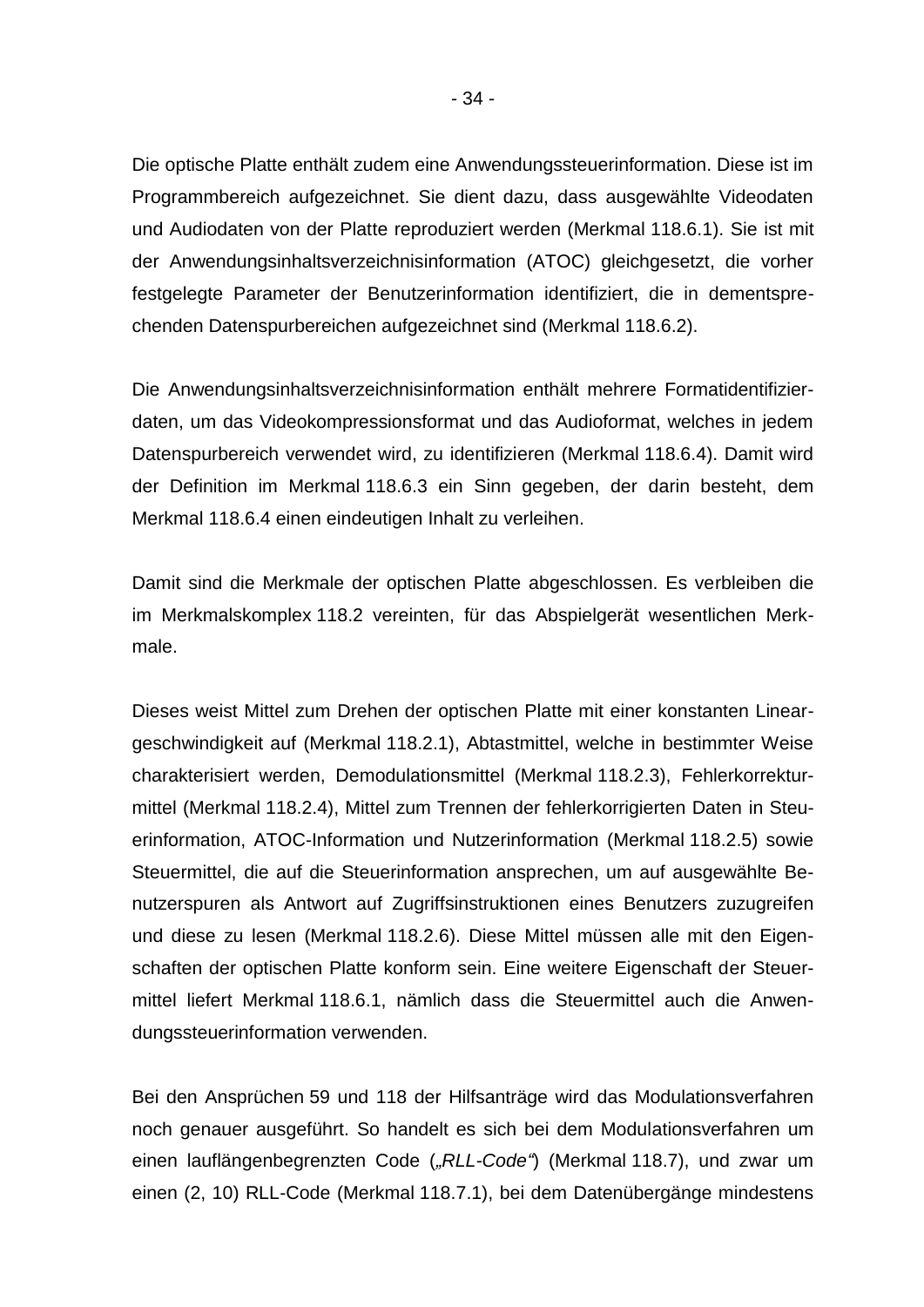2 Datenbitzellen und höchstens 10 Datenbitzellen auseinander liegen. Da eine 1 einen Datenübergang darstellt, bedeutet dies, dass zwischen zwei Einsen mindestens zwei Nullen und höchstens zehn Nullen liegen müssen. Eine Begrenzung der Anzahl der aufeinander folgenden Nullen ist notwendig, da das Datenmuster selbsttaktend sein muss. Dies bedeutet, dass ein Lesegerät aus dem Datenmuster erkennen muss, wie breit eine einzelne Datenbitzelle ist. Dazu ist eine möglichst große Anzahl von Übergängen wünschenswert. Durch die Obergrenze wird nun sichergestellt, dass ausreichend viele Datenübergänge erfolgen.

Die Untergrenze ist notwendig, um zwei aufeinanderfolgende Übergänge noch sicher unterscheiden zu können. Dies ermöglicht, die optische Auflösung des Auslesesystems bis an dessen Grenzen auszunutzen.

Bei dem RLL-Code handelt es sich um einen Code mit 16 Bit langen Wörtern, mit deren Hilfe 8 Bit lange Wörter, also Bytes codiert sind. Der Code weist keine Trennbits auf (Merkmale 118.7.2 und 118.7.3). Das Konzept der Trennbits (*"margin bits"*) besteht darin, dass nicht alle Bits des Codeworts zum Codieren des Worts der zu speichernden Information verwendet werden, sondern das erste oder die ersten Bits dazu verwendet werden, die Bedingung für die Lauflänge beim Aneinanderreihen zweier Codewörter zu erfüllen. Sie enthalten demnach keine Information und können bei einer Decodierung unbesehen weggelassen werden. Dies bedeutet, dass im Falle von 16 Bit langen Codewörtern die eigentliche Codierung mit 15, 14 oder noch weniger Bits erfolgt.

Hilfsantrag 2 führt die verwendete RLL-Codierung noch weiter aus, indem in den beiden unabhängigen Ansprüchen weiter angegeben wird, dass die Decodierung anhand mehrerer Tabellen erfolgt, in denen die 8-bit langen Datenwörter gespeichert sind, in die die 16-bit langen Codewörter umgesetzt werden sollen. Die Auswahl der Tabelle, mit deren Hilfe ein gerade gelesenes Codewort decodiert wird, erfolgt dabei als Funktion des vorhergehenden 16-bit Codewortes (Merkmale 118.7.4 bis 118.7.6).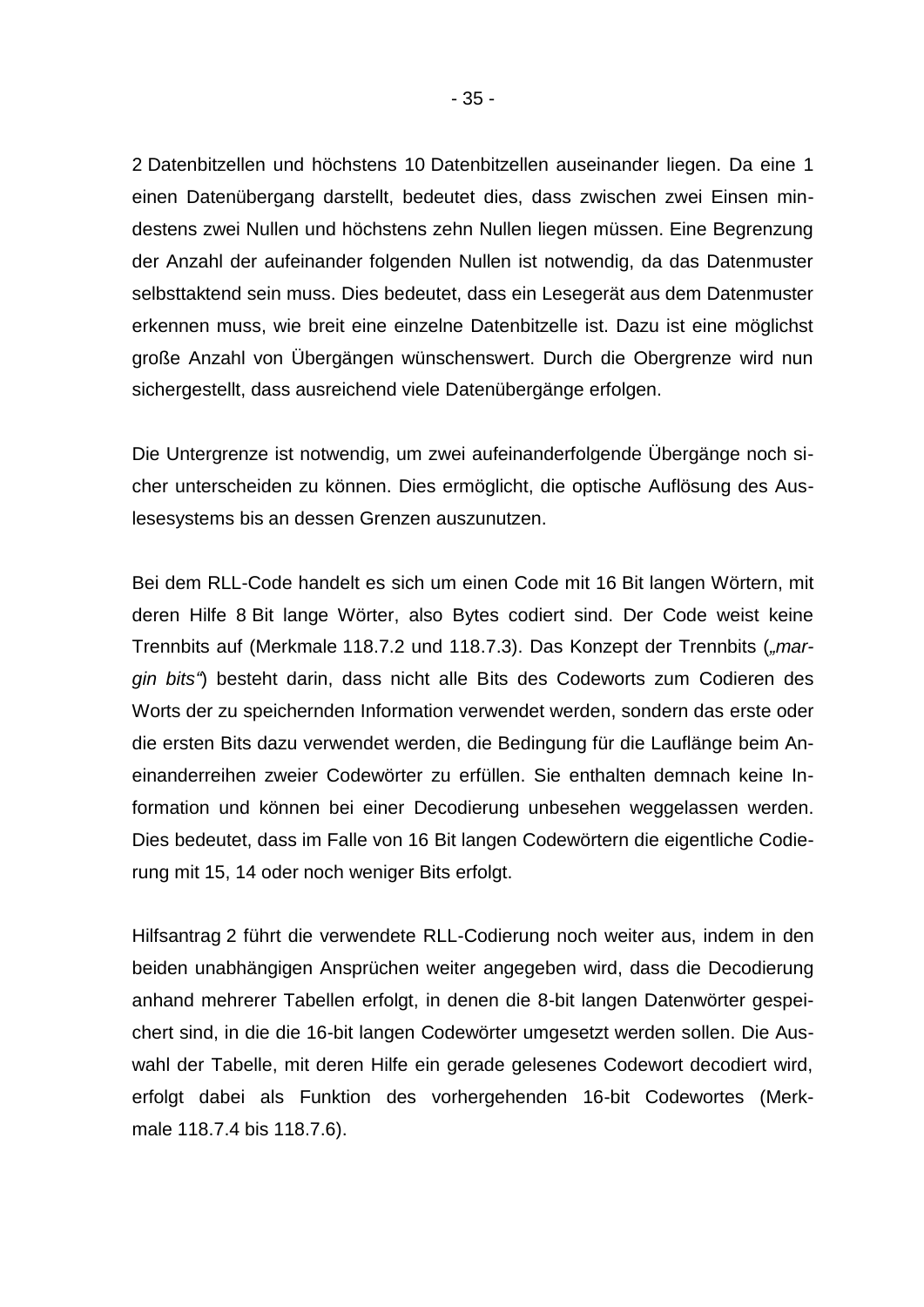Hilfsantrag 2 a fügt dem in den unabhängigen Ansprüchen noch hinzu, dass mindestens ein 16-bit Codewort zwei unterschiedliche 8-bit lange Datenwörter codiert. Diese unterschiedlichen Umsetzungen befinden sich dabei in zwei unterschiedlichen Tabellen (Merkmal 118.7.7). Die Auswahl der Tabelle erfolgt als Funktion des dem gerade gelesenen Codewort nachfolgenden Codeworts (Merkmal 118.7.8). Zusammengefasst bedeutet dies, dass die Auswahlfunktion für die Tabelle, die zur Decodierung des gerade gelesenen 16-bit Codewortes verwendet wird, eine Funktion von zumindest dem vorausgehenden und dem nachfolgenden Codewort ist, also zumindest diese beiden Variablen aufweist.

**4.** Der Gegenstand des Anspruchs 118 des **Hauptantrags** ergibt sich für den Fachmann in naheliegender Weise aus der Zusammenschau der Druckschrift NK9 mit der Druckschrift NK7 unter Hinzuziehen des Wissens des Fachmanns, das durch die Druckschriften NK10 und NK11 dokumentiert ist, so dass der Gegenstand des Anspruchs 118 nach dem Hauptantrag mangels erfinderischer Tätigkeit nicht patentfähig ist (Art. 56 EPÜ).

Als Fachmann ist hier ein berufserfahrener Diplom-Physiker oder Diplom-Ingenieur der Fachrichtung Elektrotechnik mit Fachhochschul- oder Hochschulabschluss und guten Kenntnissen auf dem Gebiet der optischen Speichermedien zu definieren, der sowohl mit dem physikalischen als auch dem logischen Aufbau dieser Medien vertraut ist und zusammen mit einem Informatiker mit der Entwicklung und Programmierung zugehöriger Lese- bzw. Abspielgeräte betraut ist.

Druckschrift NK9 beschreibt ein Videosystem, das mit "Full Motion Video System" ("FMV-System") bezeichnet ist (*vgl. den Titel*) und das eine Erweiterung des dem Fachmann bekannten CD-I-Systems darstellt (*vgl. S. 121, 3. Abs.: "Das FMV-System (Full Motion Video) ist eine Erweiterung der CD-I-Spezifikation ohne Änderung der bereits bestehenden Definitionen. Dadurch ist das System mit jedem der Norm entsprechenden CD-I Player voll kompatibel."*). Viele Eigenschaften der CD-I-Spezifikation können der Druckschrift NK10 entnommen werden (*vgl. Kapitel "6.7.1 Compact Disc Interactive"*). Dabei ist Druckschrift NK10 derart aufgebaut, dass alle auf dem CD-Standard basierenden Datenträgerformate im Kapitel "Opti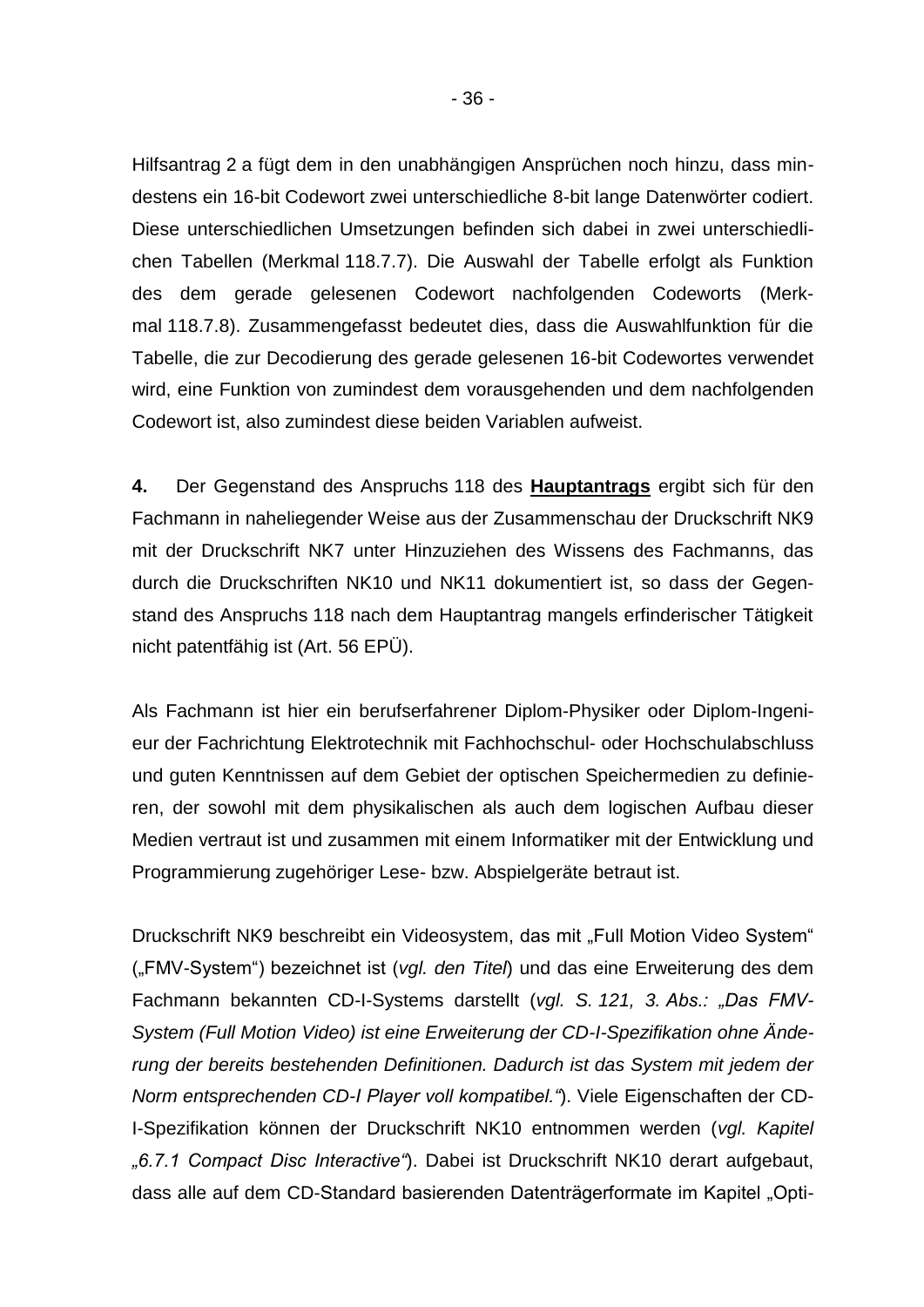sche Speichermedien" ausgehend von der Audio-CD (CD-DA) erklärt werden, da alle CD-Formate auf der "Red Book" genannten Spezifikation basieren (*vgl. S. 152, letzter Abs.: "Erst ungefähr 10 Jahre später, Ende 1982, wurde die Compact Disc Digital Audio (CD-DA) eingeführt. Diese optische Platte ermöglicht die digitale Speicherung von Stereo-Audioinformationen auf hohem qualitativen Niveau. Hierfür wurde die von P… und S… Corporation erstellte Spezifikation im Red Book […] zusammengefasst. Alle weiteren CD-Formate basieren auf dieser Beschreibung."*). Dies bedeutet, dass die für die Audio-CD offenbarten Merkmale auch für alle anderen CD-Formate gültig sind, solange nichts Gegenteiliges oder Alternatives für einen CD-Typ erwähnt wird.

Aus der Druckschrift NK9 ist somit unter Bezug auf Druckschrift NK10 in Übereinstimmung mit dem Wortlaut des Anspruchs 118 ein

118 Gerät zum Reproduzieren von Daten von einer optischen Platte bekannt (*vgl. S. 120, Einleitung: "Das Full Motion System von Philips spielt schon heute 72 Minuten digitales Video in voller Bildschirmgröße ab."*),

118.1 welche aufweist (*Die optischen Platten erfüllen, wie bereits dargestellt, die CD-I-Spezifikation, die in Bezug auf die physikalischen Eigenschaften der optischen Platte mit der Audio-CD identisch ist*):

118.1.1 einen Durchmesser von weniger als 140 mm (*vgl. NK10, S. 160, 2. Abs.: "Die CD hat einen Durchmesser von* 12 cm*."*); eine Dicke von 1,2 mm (*Die Druckschriften NK9 und NK10 enthalten keine Angaben über die Dicke einer CD. Diese kann aber der Spezifikation NK11 entnommen werden. Vgl. Tabelle auf*  S. 11, Punkte 5.1.1 und 5.3: "Thickness of disc 1.2<sup>+0.3</sup> mm");

118.1.2 mehrere Aufzeichnungsspuren (*vgl. NK10, S. 166, 5. Abs.: "Der Programmbereich jeder CD-DA kann aus bis zu 99 Tracks unterschiedlicher Länge bestehen."*)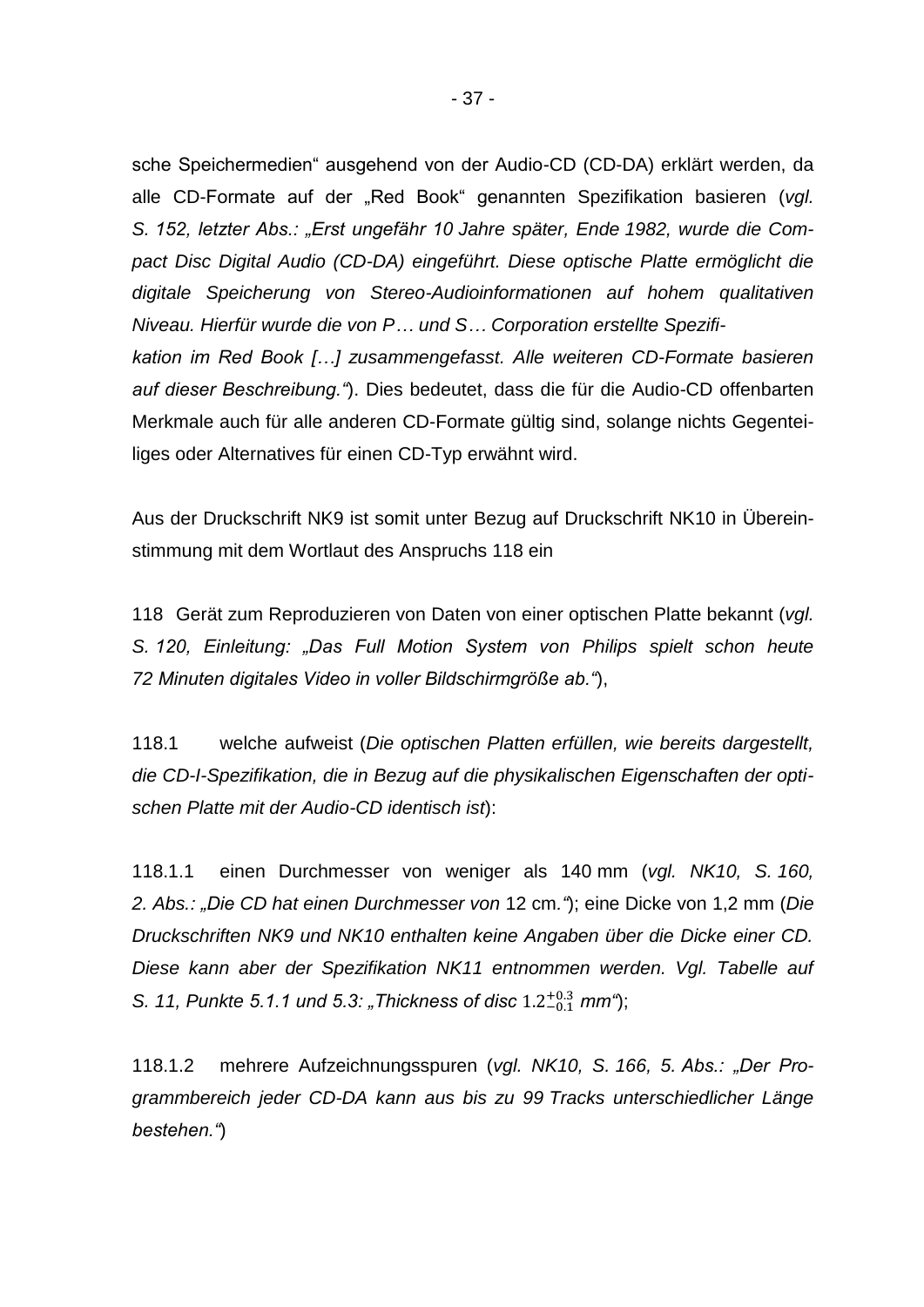118.1.2.1 auf denen Daten als Pits, welche die Information zeigen, aufgezeichnet sind (*siehe NK10, S. 154, Abb. 6-1 und S.160, Abb. 6-4 i. V. m. dem letzten Abs.: "Die Informationsspeicherung geschieht nach dem in Abbildung 6-1 auf S. 154 und Abbildung 6-4 auf Seite 160 dargestellten Prinzip. Dabei beträgt die Länge der Pits immer ein Vielfaches von 0,3 µm. Ein Übergang von Pit zu Land und Land zu Pit entspricht der Kodierung einer 1 im Datenstrom. Eine 0 wird als kein Übergang kodiert."*),

118.1.2.2 wobei die Spuren in einen Einlaufbereich, einen Programmbereich und einen Auslaufbereich unterteilt sind (*vgl. NK10, S. 166, 1. bis 4. Abs.: "Eine CD-DA besteht als Ganzes aus folgenden drei Bereichen: ● Der Lead-in-Bereich beinhaltet das Inhaltsverzeichnis der CD-DA. Hier wird jeweils der Beginn einzelner Tracks registriert. ● Der Programmbereich enthält alle Tracks der CD-DA. Hier werden die eigentlichen Daten gespeichert. ● Am Ende jeder CD-DA ist ein Leadout-Bereich vorhanden. Dieser Bereich dient nur als Hilfe für das Abspielgerät, falls versehentlich über den Programm-Bereich hinaus gelesen wird."*);

118.1.2.3 wobei die Aufzeichnungsdaten in einem Steuerinformationsbereich und in mehreren Datenspurbereichen aufgezeichnet sind (*vgl. die bereits zitierte Stelle auf S. 166. Der Steuerinformationsbereich ist mit dem Bereich, in dem das Inhaltsverzeichnis gespeichert ist, gleichzusetzen. Die Datenspurbereiche werden durch die Tracks verkörpert.*),

#### 118.1.3 wobei der Steuerinformationsbereich

118.1.3.1 im Einlaufbereich oder im Programmbereich angeordnet ist (*vgl. die bereits zitierte Stelle NK10, S. 166, 2. Abs., nach der der Steuerinformationsbereich im Einlaufbereich angeordnet ist.*),

118.1.3.2 wobei der Steuerinformationsbereich Steuerinformation enthält (*vgl. die bereits zitierte Stelle NK10, S. 166, 2. Abs.. Das Inhaltsverzeichnis stellt eine Steuerinformation dar.*);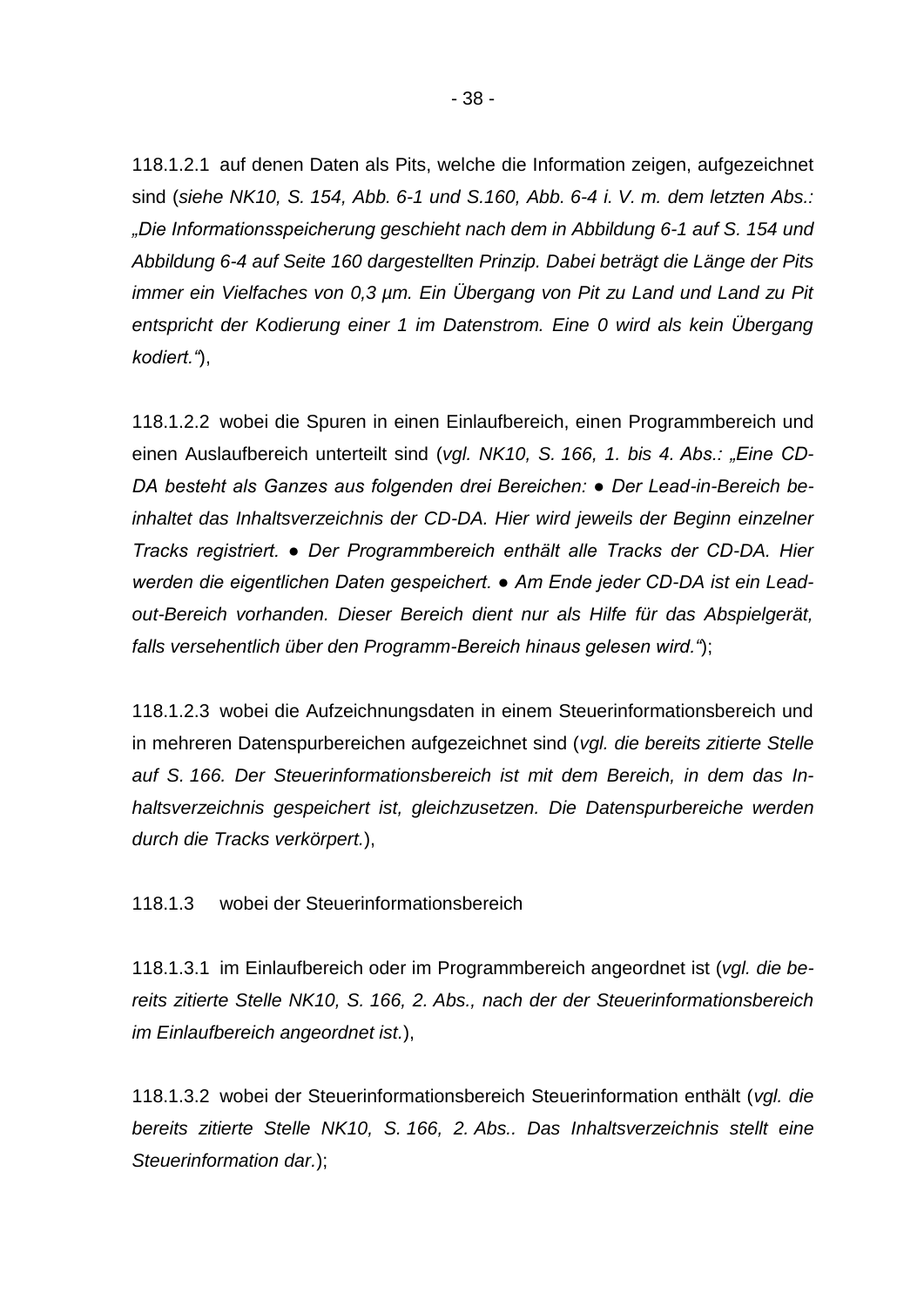118.1.3.3 die Inhaltsverzeichnisinformation ist (*vgl. die bereits zitierte Stelle NK10, S. 166, 2. Abs.. Dort wird ausdrücklich angegeben, dass es sich um ein Inhaltsverzeichnis handelt.*) und

118.1.3.4 und wobei der Steuerinformationsbereich ein Inhaltsverzeichnisbereich ist (*beinhaltet die Steuerinformation, welche sich im Steuerinformationsbereich befindet, eine Inhaltsverzeichnisinformation, so ist eine Bezeichnung des Steuerinformationsbereichs als Inhaltsverzeichnisbereich gerechtfertigt.*)

118.1.4 wobei die Steuerinformation in einer ersten Mehrzahl von Sektoren im Steuerinformationsbereich aufgezeichnet ist und die Benutzerinformation in einer zweiten Mehrzahl von Sektoren in den mehreren Datenspurbereichen aufgezeichnet ist (*Bereits bei der Audio-CD gibt es als Blöcke bezeichnete Sektoren. Vgl. NK10, S. 166, letzter Abs.: "Es wurde eine weitere Struktur zwischen den Frames und den Tracks, die Blöcke nach Abbildung 6-6 auf Seite 166 eingeführt. Ein Block hat für die CD-DA keine Bedeutung, er wird bei den weiteren CD-Technologien jedoch ähnlich zum Begriff des Sektors verwendet." Die Blöcke werden dann in ihrer Form bei der CD-ROM in Abb. 6-8 und 6-9 gezeigt. Für die CD-I wird auf S. 180 beschrieben, dass dieser Standard auf der CD-ROM basiert. Vgl. NK10, S. 180, 2. Abs.: "CD-I beschreibt eigentlich ein gesamtes System. Es beinhaltet ein CD-ROM-basiertes (nicht CD-ROM/XA) Format mit einer Verschachtelung verschiedener Medien und einer Definition der Kompression unterschiedlicher Medien." Damit sind auch dort Sektoren, wie bei der CD-ROM vorhanden. Vgl. auch NK9, S. 125, rechte Sp. oben: "Auf einer CD-I werden die Daten in sequentiellen Einheiten, den Sektoren abgelegt.". Für die Steuerinformation gibt es keine Angaben, wie das Inhaltsverzeichnis abgelegt ist, jedoch kann auch dort zumindest eine virtuelle, aber möglicherweise bedeutungslose Einteilung in einen oder mehrere Sektoren erfolgen.*); und

118.1.5 jeder Datenspurbereich einen entsprechenden Startsektor hat (*Dies*  lässt sich bei der CD-I nicht vermeiden, da eine Aufteilung der Spuren in Sektoren *erfolgt.*); wobei die Steuerinformation Adressen der entsprechenden Startsektoren aufweist (*vgl. wiederum die zitierte Stelle NK10, S. 166, 2. Abs.. Wenn im Inhalts-*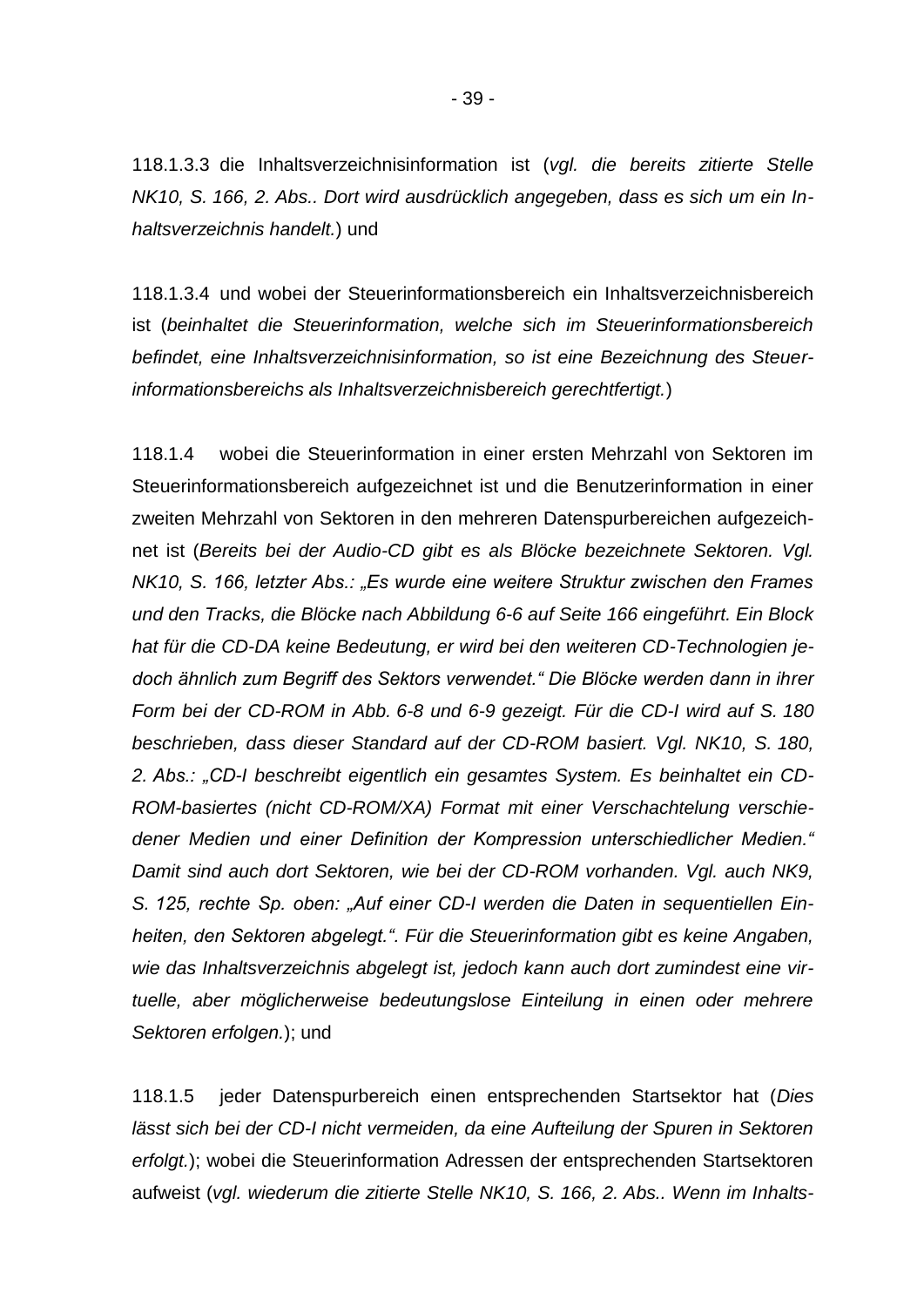*verzeichnis der Beginn einzelner Tracks verzeichnet ist, so muss es sich dabei zwangsweise um die Adresse des Startsektors der Datenspur handeln, denn dort beginnt die Datenspur.*);

118.2 wobei das Gerät aufweist (*Die Merkmalsgruppe 118.2 gibt einige für das Gerät spezifische, Merkmale an. Einige sind der Druckschrift NK10 zu entnehmen. Sie muss das Gerät aus Druckschrift NK9, auch wenn dies dort nicht näher beschrieben ist, aufweisen, da es in der Lage sein muss, eine CD zu lesen.*):

118.2.1 Mittel zum Drehen der Platte, um eine konstante Lineargeschwindigkeit zu erreichen (*vgl. NK10, S. 160, 2. Abs.: "Die CD hat einen Durchmesser von 12 cm. Sie wird mit einer konstanten Bahngeschwindigkeit (Constant Linear Velocity = CLV) abgespielt. Damit ist die Anzahl der Umdrehungen pro Zeiteinheit vom jeweiligen Radius der gerade abgetasteten Daten abhängig."*);

118.2.2 Abtastmittel, um einen Abtastlichtstrahl durch eine Linse zu projizieren, um die drehende Platte optisch zu lesen (*vgl. NK10, S. 154, 1. Abs.: "Das Prinzip optischer Speichermedien nutzt die Intensität des reflektierten Laserlichts als Darstellung der Information beim Lesen. Ein Laserstrahl kann bei einer Wellenlänge von ca. 780 nm auf ungefähr 1 µm fokussiert werden."*), wobei der Abtastlichtstrahl eine Raumfrequenz f= λ/2NA hat, wobei die Raumfrequenz f kleiner ist als die Spurteilung, λ die Wellenlänge des Abtastlichtstrahls ist und NA die numerische Apertur der Linse ist (*siehe Abb. 6-2, wo die Spurteilung 1,6 µm beträgt, was größer als die angegebenen 1,0 µm für das fokussierte Licht ist, so dass die beanspruchte Beziehung für den Fall einer CD erfüllt ist.*);

118.2.3 Demodulationsmittel, um die Daten, die von der Platte gelesen werden, zu demodulieren (*vgl. NK10, Kapitel 6.4.2: "Eight to Fourteen Modulation". Sind die Daten moduliert, so muss zum Lesen der Daten auch eine Demodulationseinrichtung vorhanden sein.*);

118.2.4 Fehlerkorrekturmittel, um die demodulierten Daten fehler-zu-korrigieren (*vgl. NK10, S. 163, Kapitel 6.4.3: "Fehlerbehandlung. Das Ziel der Fehlerbehand-*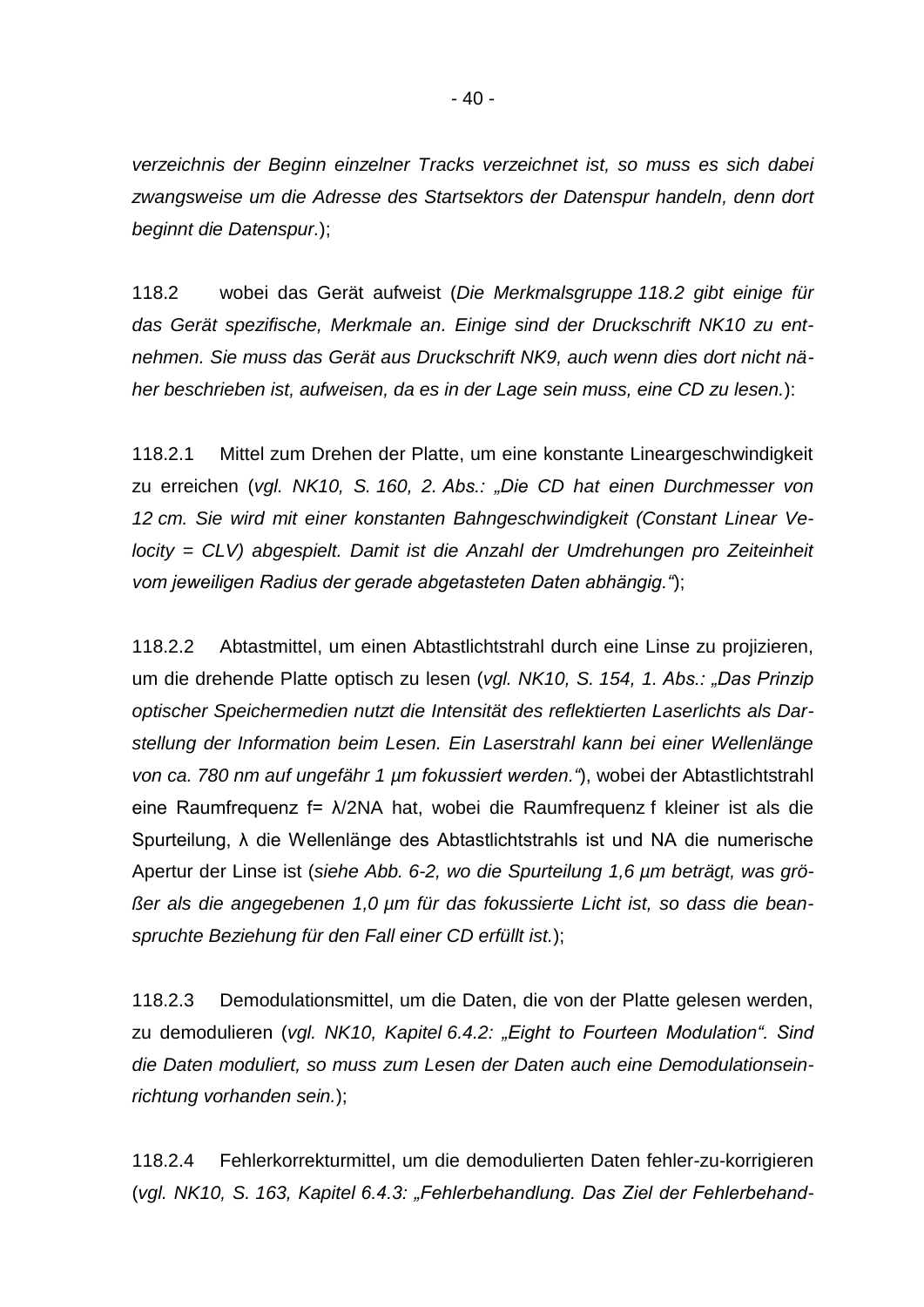*lung auf einer CD-DA ist die Erkennung und Beseitigung von typischen Fehlermustern…" und S. 168, 1. Abs.: "Die Verwendung einer CD-ROM mit ihren allgemeinen Rechnerdaten erfordert eine bessere Fehlerkorrektur und einen wahlfreien Zugriff auf eine Dateneinheit mit höherer Auflösung als die Tracks."*);

118.2.5 Mittel zum Trennen der fehler-korrigierten Daten in Steuerinformation, Anwendungssteuerinformation und Nutzerinformation (*Da Bild und Ton wiedergegeben werden sollen, muss eine solche Trennung vorhanden sein; siehe auch NK9, Bild 6, wo die Daten in "MPEG Audio" und eine "Full Motion Video Plane" aufgetrennt werden.*); und

118.2.6 Steuermittel, die auf die Steuerinformation ansprechen, um auf ausgewählte Benutzerspuren als Antwort auf Zugriffsinstruktionen von einem Benutzer zuzugreifen und diese zu lesen (*vgl. NK9, S. 124, linke Sp., 3. Abs.: "Teil dieser Kontrolle ist die Wahl, welcher MPEG-Videostream mit welchem MPEG-Audiostream (falls vorhanden - es stehen auch andere Audio-Möglichkeiten zur Verfügung) wiedergegeben wird." und NK10, S. 172, 3. Abs.: "Diese Path Table ermöglicht einen direkten Zugriff auf Dateien beliebiger Ebene."*);

#### wobei

118.4 zumindest einige der mehreren Datenspurbereiche Benutzerinformation enthalten, die MPEG-komprimierte Videodaten und Audiodaten enthalten, die miteinander verschachtelt sind (*vgl. NK9, S. 121, letzter Abs.. "Nach der Kompression des Audio- oder Video-Eingangssignals werden die Daten als MPEG Audiooder MPEG Video-Datenstrom (Stream) gespeichert. Auf der CD-I können nun mehrere dieser Audio-/Video-Streams parallel aufgezeichnet werden." Siehe auch Bild 4*);

118.6.1 eine Anwendungssteuerinformation, die im Programmbereich eingerichtet ist, durch die Steuerung verwendet wird, um ausgewählte Videodaten und Audiodaten von der Platte zu reproduzieren (*vgl. NK9, S. 124, linke Sp. 2. Abs.: "Jede Full Motion CD-I enthält ein Applikations-Programm, das interaktiv mit dem*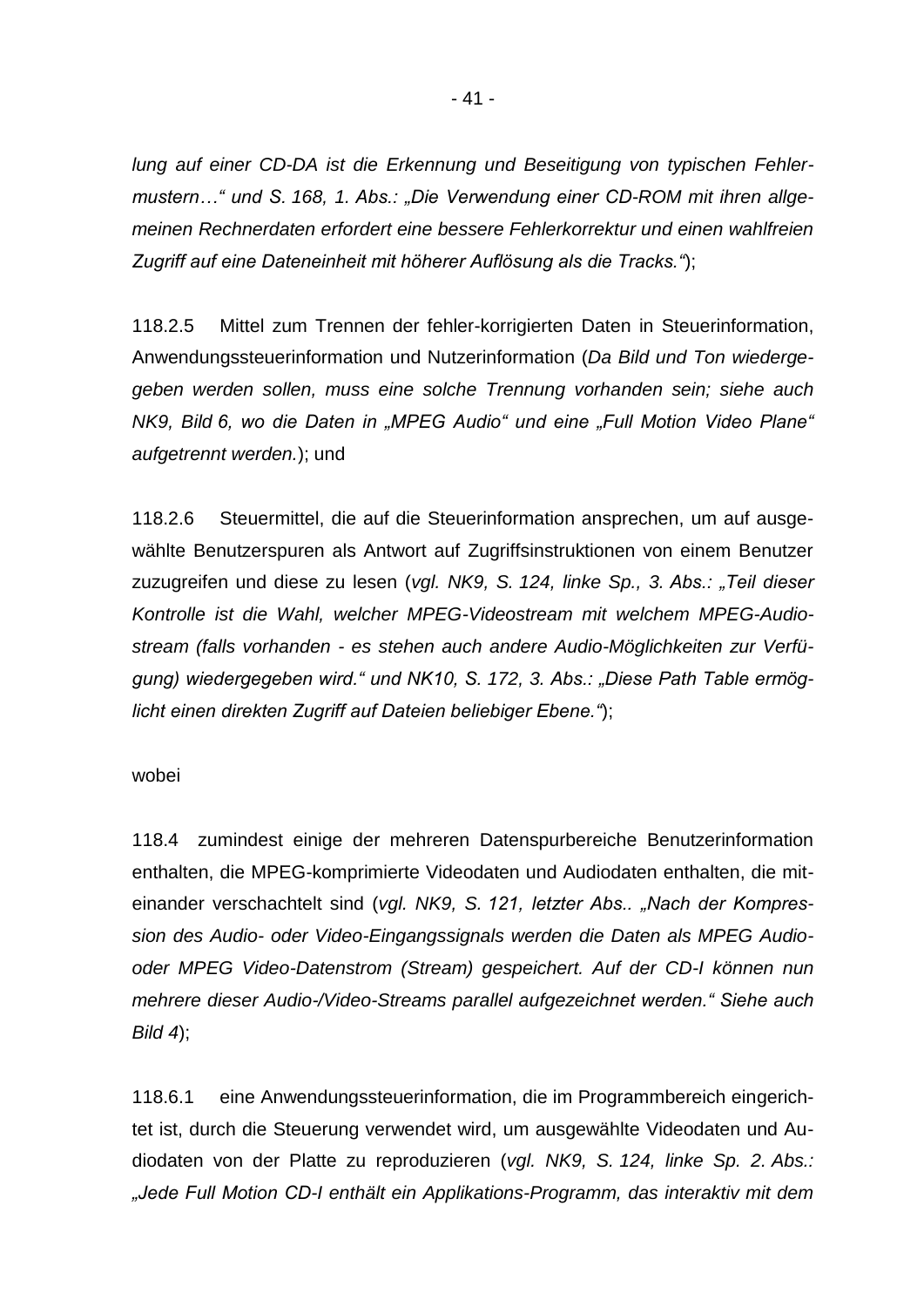*Benutzer die Wiedergabe der Platte im FMV CD-I Player steuert." Und im Hinblick darauf, dass die CD-I auf der CD-ROM beruht: NK10, S. 172: "Frühzeitig wurde erkannt, dass die Spezifikation der Blöcke im Mode 1 mit Ihrer Äquivalenz zu Sektoren für einen kompatiblen Datenträger nicht ausreicht. Hier fehlt das logische Dateiformat mit dem Directory. […] Mit diesem Standard wird ein Directory-Baum definiert, der die Informationen über alle Dateien enthält. Zusätzlich gibt es eine Tabelle, in der sämtliche Directorys in dichtgepackter Form aufgelistet sind. Diese Path Table ermöglicht einen direkten Zugriff auf Dateien beliebiger Ebene."*),

118.6.2 die Anwendungssteuerinformation Anwendungsinhaltsverzeichnisinformation (ATOC) ist, die vorher festgelegte Parameter der Benutzerinformation identifiziert, die in den entsprechenden Datenspurbereichen aufgezeichnet ist (*Die ATOC kann mit dem Directory und der Path Table gleichgesetzt werden. Die Parameter sind dann der Ort und der Name der Benutzerinformation*.),

118.6.3 wobei die MPEG-komprimierten Videodaten in einem entsprechenden Datenspurbereich in einem ausgewählten einen von mehreren Videokompressionsformaten codiert sind (*Gemäß Druckschrift NK9 wird ein MPEG-Format verwendet, wie dem Kasten "Applikation des MPEG-Standards" auf S. 124 zu entnehmen ist. Es war aber zum Prioritätszeitpunkt bereits bekannt, dass es nicht bei einem MPEG-Standard bleiben wird, weshalb wohl auch bereits die Bezeichnung "MPEG 1" in Druckschrift NK9 verwendet wird. So beschreibt Druckschrift NK10 im Kapitel "5.7.4 Von MPEG-1 zu MPEG-2" bereits einen zweiten "MPEG 2" genannten Standard, den es zum Veröffentlichungszeitpunkt der Druckschrift NK10 aber noch nicht gab.*), die Audiodaten in einem ausgewählten einen von mehreren Audioformaten codiert sind (*vgl. NK9, S. 124, linke Sp. 3.Abs.. "Teil dieser Kontrolle ist die Wahl, welcher MPEG-Videostream mit welchem MPEG-Audiostream (falls vorhanden – es stehen auch andere Audio-Möglichkeiten zur Verfügung) wiedergegeben wird." und S. 125 rechte Sp., 4. Abs.: "Ein Videosektor kann DYUV, CLUT oder RGB Daten, ein Audiosektor kann PCM oder ADPCM Level A, B oder C enthalten."*).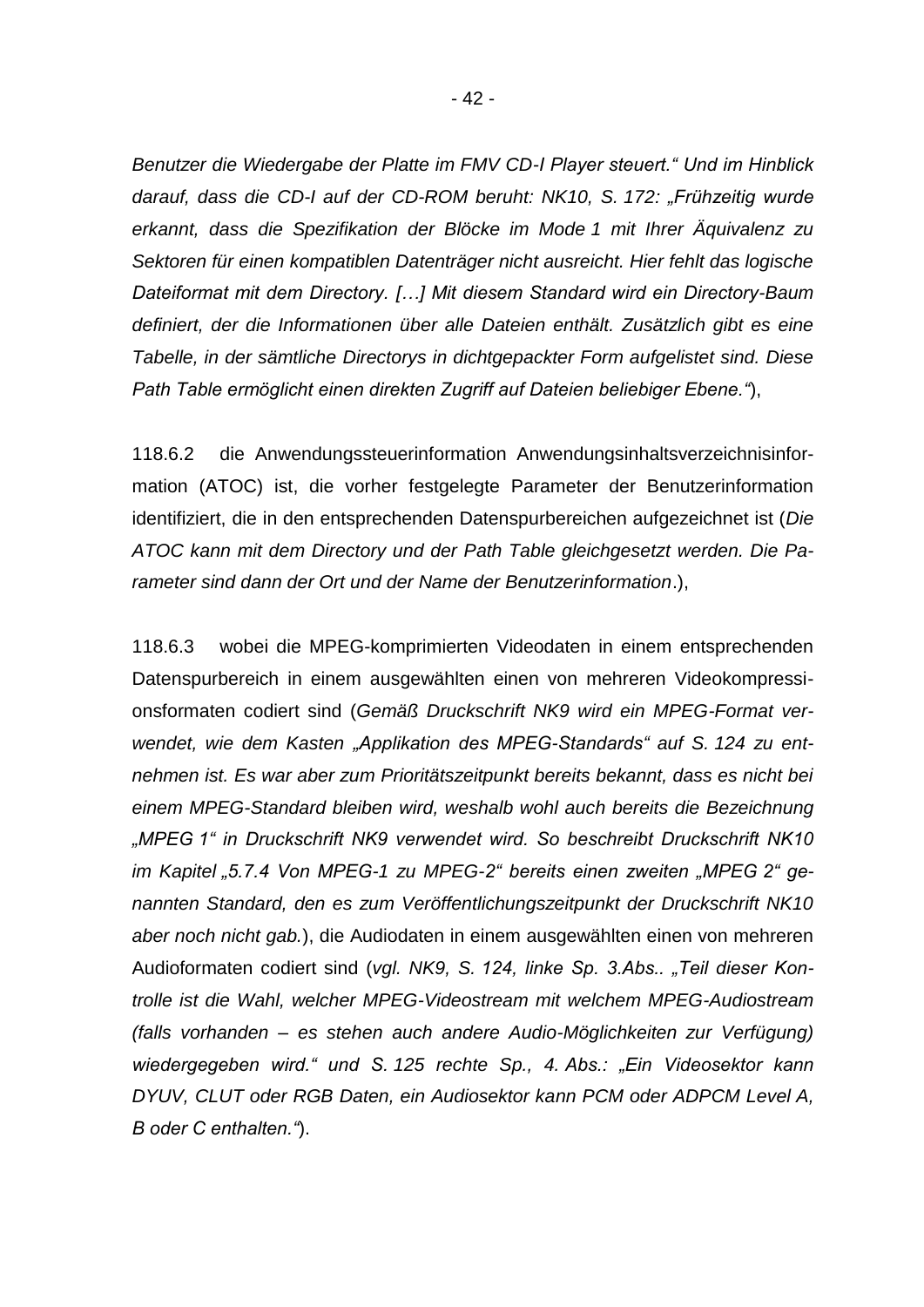Zudem gibt Druckschrift NK9 an, dass es beim Full Motion Video System zwei neue Betriebsarten gibt, nämlich MPEG Bewegtbild und MPEG Standbild (*vgl. S. 125, vorletzter Abs.: "Um FMV auf einer CD-I zu speichern, wurde das Kodierungsformat erweitert. Es gibt zwei neue Betriebsarten: MPEG Bewegtbild und MPEG Standbild."*). Es muss somit beim Full Motion Video System zumindest aus diesen beiden Formaten ausgewählt werden. Dabei ist entgegen der Ansicht der Beklagten auch das MPEG Standbild ein Videoformat im Sinne des Streitpatents. Dort wird nämlich auch das JPEG-Format, welches ebenfalls ausschließlich für Standbilder verwendet wird, als Beispiel für ein Videoformat angegeben (*vgl. Abs. [0025] des Streitpatents: "The present invention records different types of data on an optical disk, preferably for use as a CD-ROM but also adapted for use as a digital video disk (DVD). Such data may be file data or application data to be used by a computer, or it may comprise video data which sometimes is referred to herein as motion picture data which includes image information and audio information and which preferably is compressed in accordance with various conventional video data compression standards, or formats such as those known MPEG-1, MPEG-2, or when still video pictures are recorded, JPEG."*). Das Streitpatent unterscheidet demnach zwischen Filmdaten (*"motion picture data"*) und Standbilddaten (*"still video pictures"*). Beides wird unter dem Begriff Videodaten (*"video data"*) zusammengefasst.

Auch der Ansicht der Beklagten, dass die Merkmale unzulässigerweise unterschiedlichen Standards von CDs entnommen worden seien, ist nicht zu folgen. So ist in Druckschrift NK9 angegeben, dass der FMV-CD-Standard auf dem CD-I-Standard beruht. Weiter ist in Druckschrift NK10 deutlich angegeben, wie die einzelnen Standards aufeinander aufbauen. So ergibt sich eindeutig, dass der CD-I-Standard auf dem CD-ROM-Standard und dieser wiederum auf dem CD-DA-Standard aufbaut. Unabhängig davon, ob es für einzelne Details andere Möglichkeiten gäbe oder in diesen Standards in der Realität sogar andere Möglichkeiten verwirklicht sind, wird der Fachmann jeweils annehmen, dass die für einen niedrigeren Standard in dieser Kette aus Standards verwirklichten Details auch im darüberliegenden verwirklicht sind, solange er keine gegenteiligen Angaben enthält.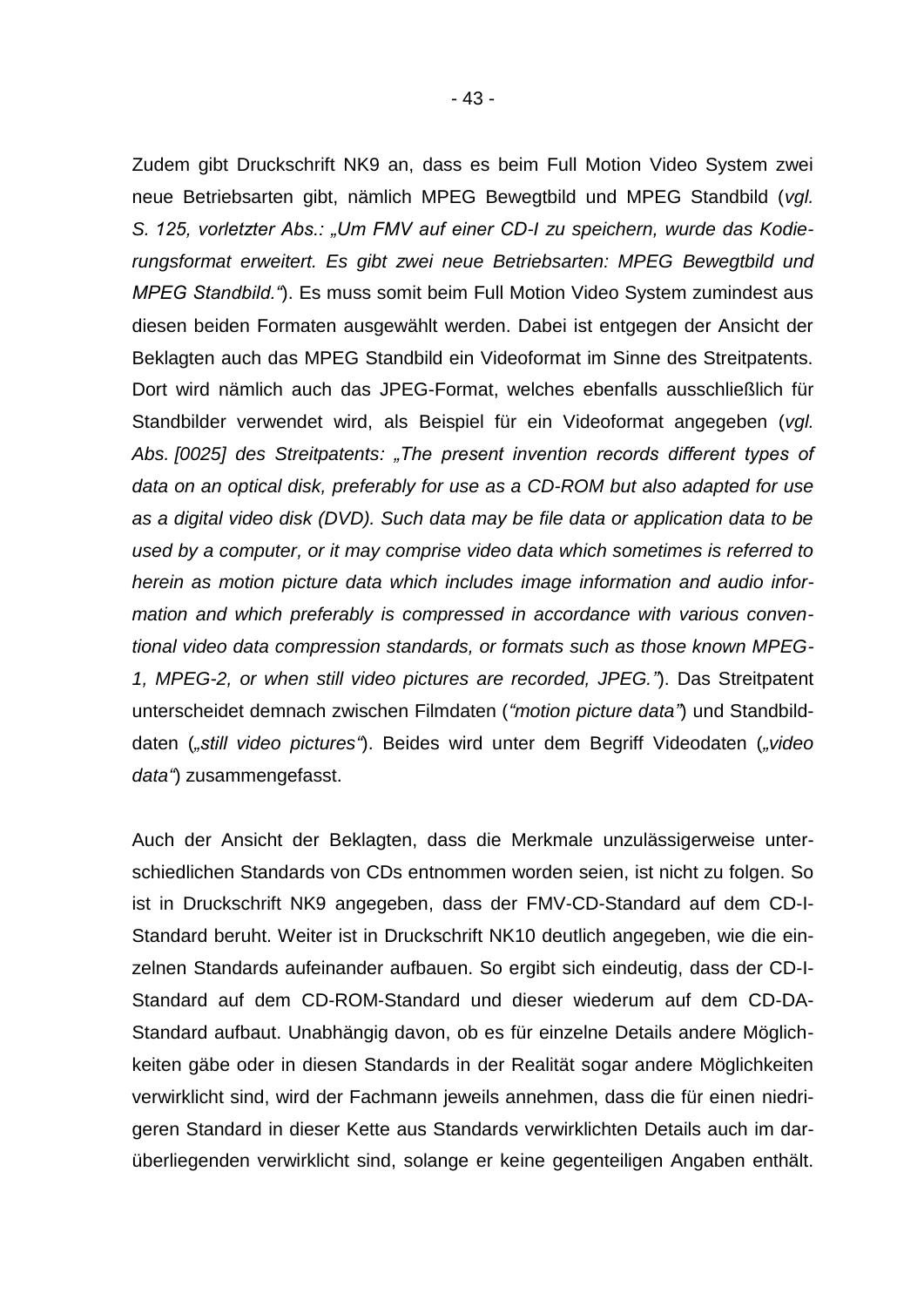Insoweit ist ein Gerät mit den bisher genannten Merkmalen für den Fachmann zumindest naheliegend.

Es verbleiben somit die Merkmale

118.3, dass die Steuerinformation und die Benutzerinformation als modulierte Langabstand-Fehlerkorrektur-Codierdaten, die zumindest acht Paritätssymbole haben, aufgezeichnet sind,

118.5, dass die Spuren eine Teilung im Bereich zwischen 0,7 µm und 0,9 µm zeigen und

118.6.4, dass die Anwendungsinhaltsverzeichnisinformation (ATOC) mehrere Formatidentifiziererdaten aufweist, um das Videokompressionsformat und das Audioformat, welches in jedem Datenspurbereich verwendet wird, zu identifizieren, die nicht ausdrücklich in den Druckschriften NK9, NK10 und NK11 offenbart sind.

In Druckschrift NK9 wird bereits darauf hingewiesen, dass ein dichteres Beschreiben in nächster Zeit, auf Grund der Entwicklung eines blauen Lasers möglich sein wird (*vgl. S. 121, 1. Abs.: "Die Entwicklung neuer blauer Laser wird aber auch da in nächster Zeit ein dichteres Beschreiben der glitzernden Scheiben möglich machen."*). Wie der Fachmann weiß, bedeutet der Wechsel von einem roten zu einem blauen Laser in etwa eine Halbierung der Wellenlänge, was auch eine Halbierung der Größe der minimal auflösbaren Strukturen zur Folge hat. Dies bedeutet, dass bereits durch diesen Satz eine Teilung der Spuren auf die Hälfte, also auf 1,6 µm / 2 = 0,8 µm angeregt wird (Merkmal 118.5). Zum Prioritätszeitpunkt des Streitpatents gab es somit zwar noch keinen wirklich nutzbaren blauen Laser, jedoch bereits die Anregung, eine Verdichtung der Information durch die Verwendung einer kürzeren Laserwellenlänge zu erreichen.

Bei der CD wird eine Laserwellenlänge von etwa 780 nm verwendet (*vgl. Druckschrift NK10, S. 154: "Das Prinzip optischer Speichermedien nutzt die Intensität des reflektierten Laserlichts als Darstellung der Information beim Lesen. Ein Laserstrahl kann bei einer Wellenlänge von 780 nm auf ungefähr 1 µm fokussiert werden."*). Da es zum Prioritätszeitpunkt bereits Laser mit geringerer Wellenlänge bis in den grünen Bereich hinein gab, also bis zu Wellenlängen unter 550 nm, lag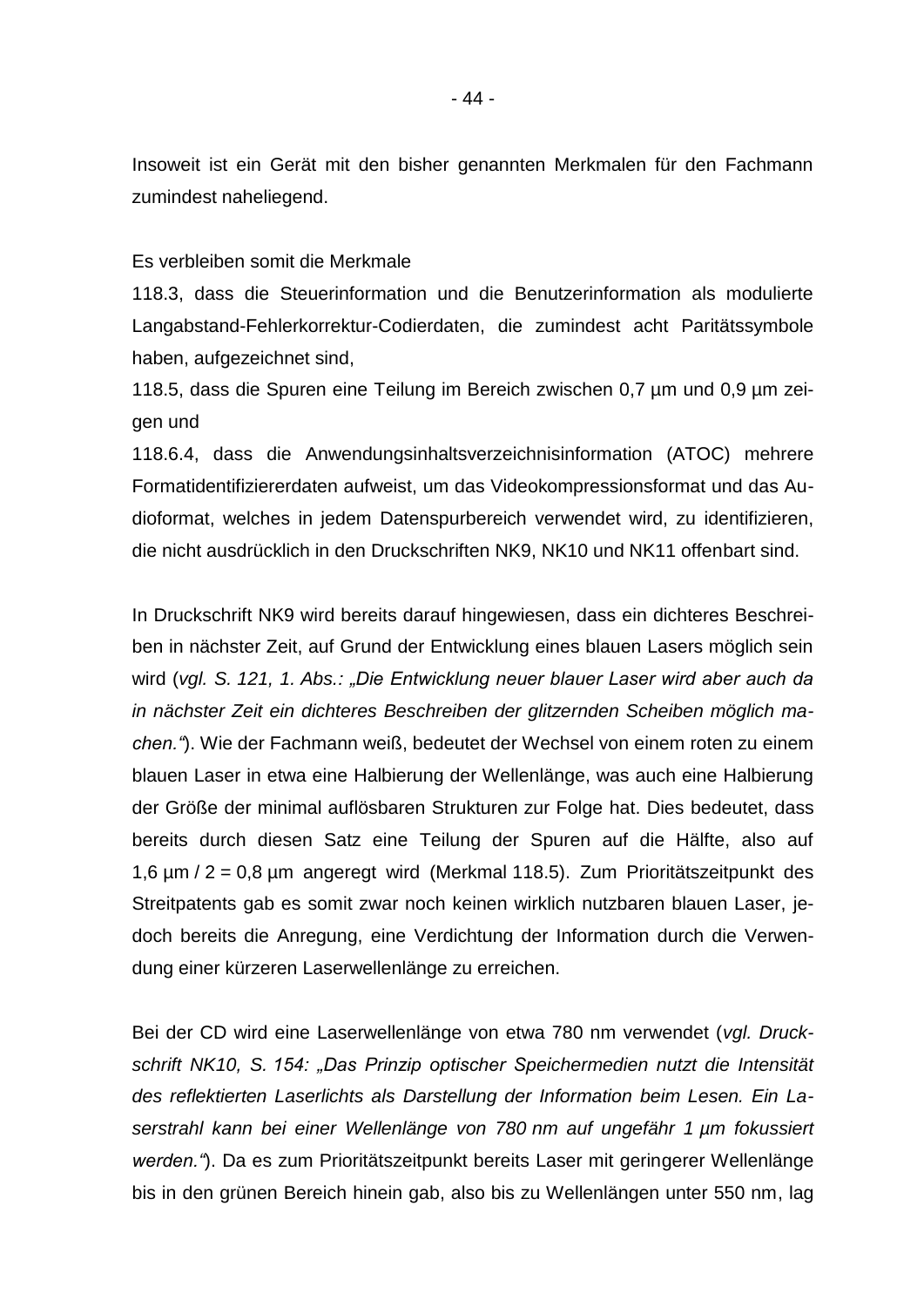es für den Fachmann nahe, auch einen Laser geringerer Wellenlänge einzusetzen.

Eine Lösung, die Aufzeichnungsdichte zu erhöhen, ohne die Wellenlänge des Abtastlasers zu verändern, wird in Druckschrift NK7 beschrieben (*vgl. Sp. 1, Z. 10 bis 14: "1. Field of the Invention. The present invention relates to an optical recording medium and an optical read/write apparatus and, more particularly, to an improvement in the recording density of the optical recording medium."*). Dabei sind in Druckschrift NK7 ohne Änderung der Wellenlänge des Lasers Spurabstände bis herab auf 1,0 µm offenbart (*vgl. Sp. 4, Z. 8 bis 10: "The optical recording medium according to the present embodiment employs a protective layer 4 with a thickness of 0.5 mm and a track pitch of 1 µm."*). Der Fachmann kann somit auch ohne Änderung der Wellenlänge, wie sie in Druckschrift NK9 vorgeschlagen wird, den Spurabstand verringern, indem er, wie dort vorgeschlagen, die Dicke der Schutzschicht von 1.2 µm auf 0,5 µm verringert (*vgl. Sp. 1, Z. 29 bis 32: "An optical disk of either type can read and write information through the transparent protective layer of 1.*2 mm *thickness with an objective lens in a numerical aperture (NA) of 0.55." und die bereits zitierte Stelle Sp. 4, Z. 8 bis 10*).

Der Fachmann wird im Bestreben, die Aufgabe des Streitpatents optimal zu lösen, beide Maßnahmen zusammen verwirklichen und kommt damit auf einen Spurabstand bis hinab zu 1,0  $\mu$ m·550 nm/780 nm = 0,71  $\mu$ m, was gleich der Untergrenze des beanspruchten Bereichs von 0,7 µm bis 0,9 µm ist (Merkmal 118.5).

In Zusammenhang mit der Verringerung des Spurabstandes geht Druckschrift NK7 auch auf die notwendigen Fehlerkorrekturmechanismen ein. Sie gibt dabei an, dass gemäß dem Stand der Technik auf einem optischen Aufzeichnungsmedium ein Reed-Solomon-Code verwendet wird, der zwei Formate, ein Format A und ein Format B vorgibt. Das Format A ist dabei ein Reed-Solomon-Code mit 16 Paritätssymbolen und wird als ein Langabstand-Fehlerkorrektur-Code bezeichnet (*vgl. Sp. 1, Z. 48 bis 58: "Further, the optical disk employs an error correction code named as a reed-solomon code (RS code). Either of the A format and B format uses the RS code generated at the Galois Field-GF (2<sup>8</sup> ). One byte is made*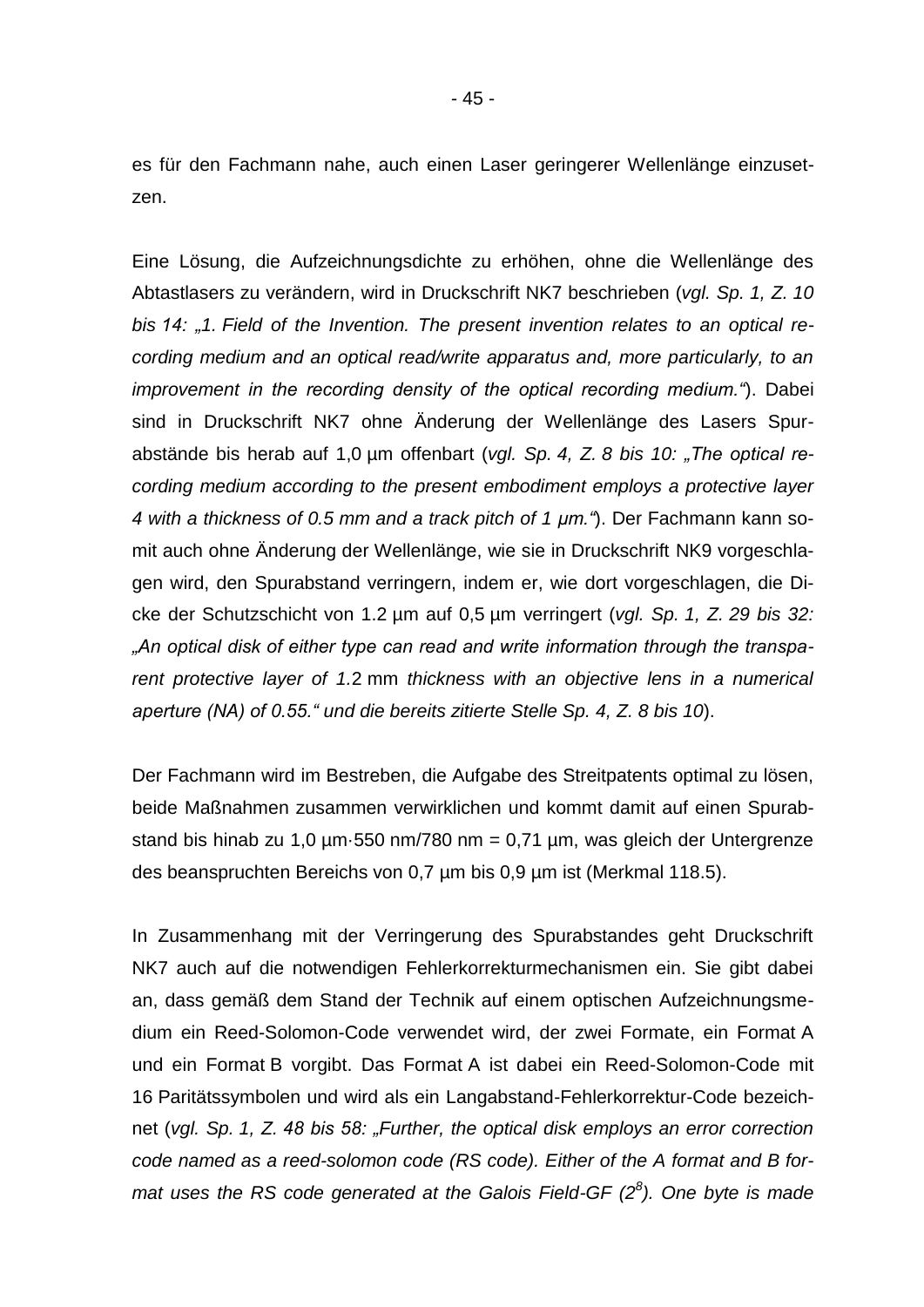*one symbol which is one unit of the RS code. The A format has 520 bytes (520 symbols) arranged at 104 rows and 5 columns at two dimensions. The 104 symbols in a column direction are added with parities of 16 symbols and form the RS code (120, 104). Such a long RS code is named as a Long Distance Code (LDC)."*). Dies ist der Ausgangspunkt für eine verbesserte Fehlerkorrektur, die in Druckschrift NK7 offenbart wird und ebenfalls als Langabstand-Fehlerkorrektur-Code bezeichnet werden kann und 16 Paritätssymbole aufweist (*vgl. Sp. 5, Z. 12 bis 23: "Referring to FIG. 2, an error correction code in a structure mentioned above according to the present invention is shown. Each symbol consists of 8 bits, and symbols are arranged in a matrix having 129 rows and 129 columns. In the matrix, the i-th row has symbols expressed by Di,0 --Di,128 and is provided with 16 parity symbols Pi,0 ̶Pi,15 to form a (145, 129) RS code. Similarly, the j-th column is provided with symbols*  $D_{0,j} - D_{128,j}$  *and 16 parity symbols*  $Q_{0,j} - Q_{15,j}$  *to form a (145,129) RS code."*).

Der Fachmann wird diesen Fehlerkorrekturmechanismus bei der Verringerung des Spurabstandes mit übernehmen und so auf der CD modulierte (*vgl. NK10, S. 162, Abschnitt 6.4.2 "Eight to Fourteen Modulation"*) Langabstand-Fehlerkorrektur-Codierdaten, die zumindest acht Paritätssymbole haben, aufzeichnen (Merkmal 118.3).

Das Merkmal 118.6.4 ist den Druckschriften nicht zu entnehmen, denn es ist lediglich offenbart, dass die Sektoren mit den Nutzerdaten Formatidentifizierdaten in ihren Headern aufweisen (*vgl. NK9, S. 125, rechte Sp. 2. Abs.. "Jeder CD-I Sektor besteht aus einem Header, einem Subheader und einem Datenfeld (siehe auch CD-ROM /XA und Green Book, FS 7/93). Header und Subheader liefern unter anderem die Information über Datenart, Form und Kodierung. Der Datentyp definiert die Art der im Sektor abgelegten Daten: Video, Audio oder Programmdaten. Die Form definiert den verwendeten Fehlerkorrekturcode."*). Damit befinden sich die Formatidentifizierdaten zwar im Programmbereich, sie können jedoch nicht als Bestandteil der Anwendungsinhaltsverzeichnisinformation (ATOC-information) angesehen werden.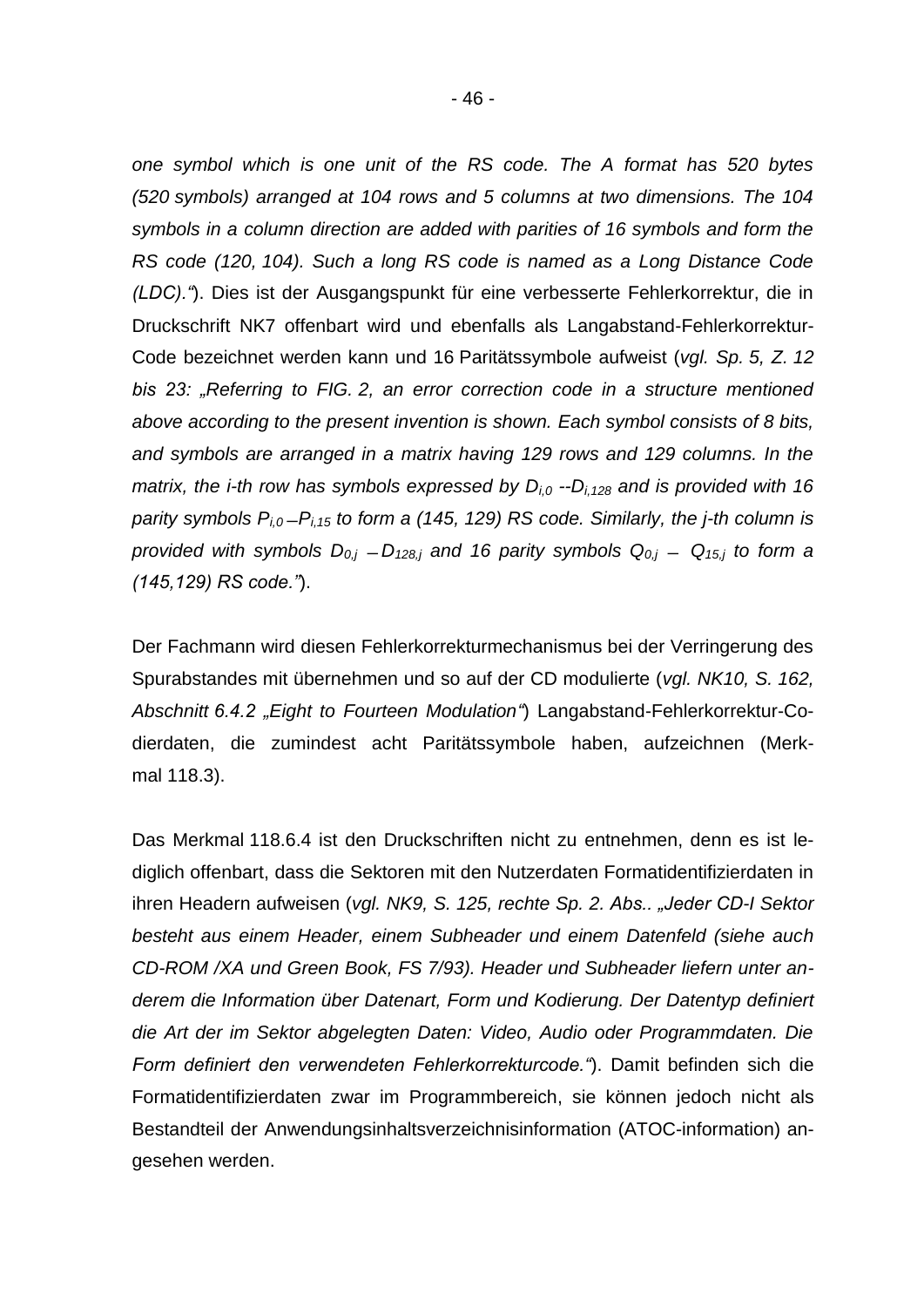Ein Datum ist dann Bestandteil der Anwendungsinhaltsverzeichnisinformation, wenn es Bestandteil einer Sammlung von gleichartigen Daten ist, die bestimmte Informationen, die den Inhalt der Disk betreffen, enthält. Befindet sich ein einzelnes Datum, das Bestandteil eines Anwendungsinhaltsverzeichnisses und damit der Anwendungsinhaltsverzeichnisinformation sein könnte, ausschließlich für sich an einem Ort auf der Disk, so ist es nicht Bestandteil einer Sammlung solcher gleichartiger Daten und damit nicht Bestandteil eines Anwendungsinhaltsverzeichnisses und in der Folge der Anwendungsinhaltsverzeichnisinformation. Damit sind die Formatidentifizierdaten in den Headern keine Anwendungsinhaltsverzeichnisinformation, da sie sich nicht in einer solchen Sammlung befinden, und es auch keine Kopien dieser Daten in einer solchen Sammlung gibt.

Jedoch liegt es nahe, diese Formatidentifizierdaten auch in der ATOC niederzulegen. So enthalten die üblichen Dateinamen eine Extension (Erweiterung), die den Typ des abgespeicherten Files bestimmt. Diese Extension bestimmt dann meist auch, mittels welchen Programms die Daten zunächst gelesen und interpretiert werden sollen. Dies ist auch, wie dem Fachmann aus der Alltagserfahrung bekannt ist, bei der CD-ROM der Fall. Die Extension ist Bestandteil des Namens und damit im Directory (*siehe hierzu die Ausführungen zum Merkmal 118.6.2*) enthalten. Dabei werden meist für verschiedene Datenkompressionsverfahren verschiedene Extensions verwendet (z. B. ".mpg" für MPEG 1 Dateien, ".mpg2" oder ".mpgv" für MPEG 2 Dateien oder ".mpg4" für MPEG 4 Dateien). Es ist nun auch bei der CD-I, sofern dies nicht ohnehin der Fall ist und lediglich in den Druckschriften nicht beschrieben ist, naheliegend, für die aufgezeichneten und im Directory aufgeführten Dateien entsprechende, übliche Extensions zu vergeben, womit dann auch Formatidentifizierdaten in der ATOC vorhanden sind, um das Videokompressionsformat und das Audioformat, welches in jedem Datenspurbereich verwendet wird, zu identifizieren.

Damit kommt der Fachmann ohne erfinderisch tätig zu werden zum Gegenstand des Anspruchs 118 des Hauptantrags, so dass dieser nicht patentfähig ist.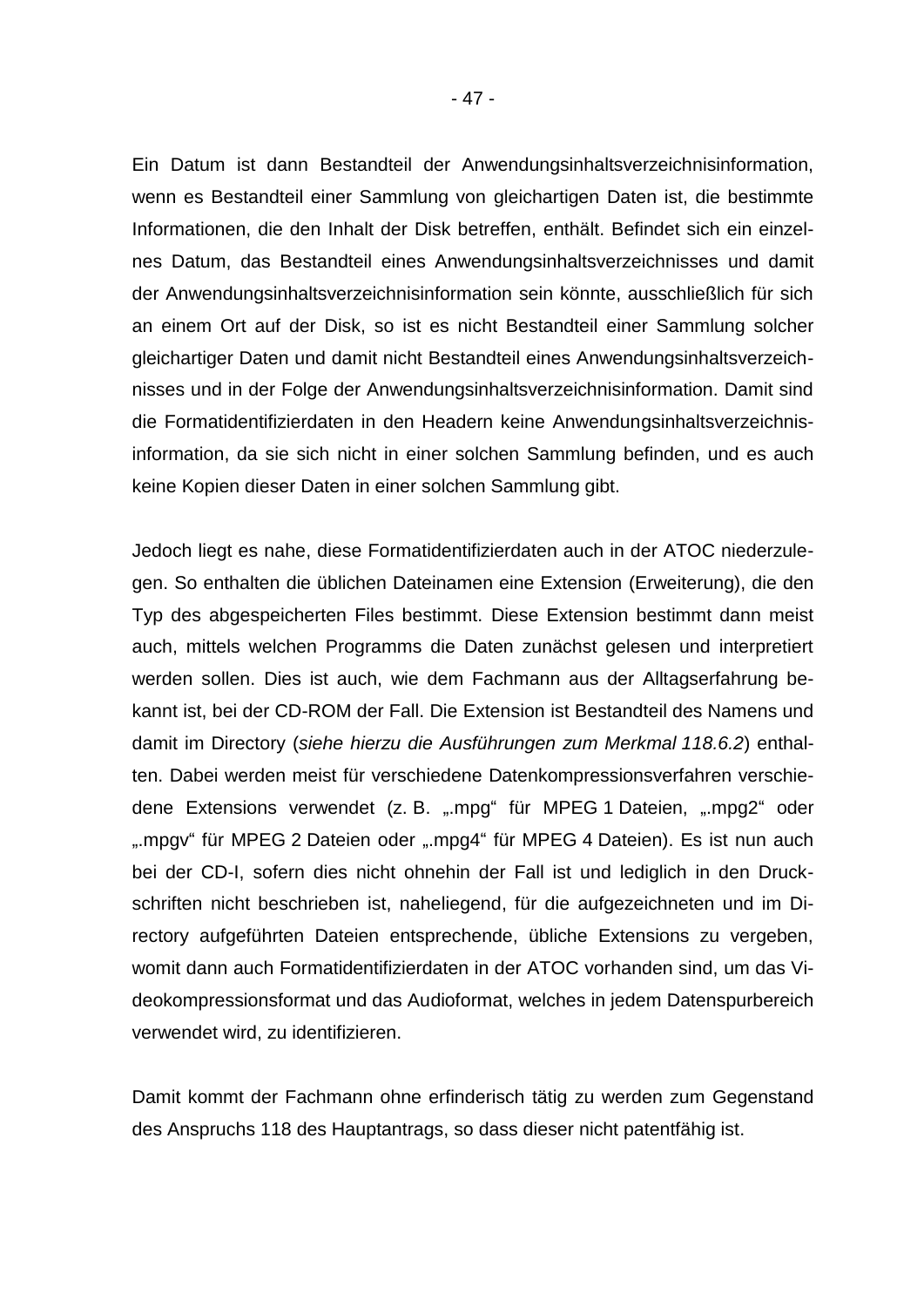**5.** Auch der Gegenstand des Anspruchs 118 nach **Hilfsantrag 1** beruht auf keiner erfinderischen Tätigkeit des Fachmanns (Art. 56 EPÜ, § 4 PatG) und ist demnach nicht patentfähig.

So beschreibt Druckschrift NK10 für die Audio-CD, auf der auch das Full Motion Video System beruht, dass eine Modulation von 8 Bits nach 14 Bits erfolgt (*vgl. S. 162: "6.4.2 Eight to Fourteen Modulation"*). Bei dieser Umsetzung werden 8 Datenbits in 14 Datenbits derart umgesetzt, dass sich zwischen zwei Einsen, die einen Wechsel von Land zu Pit oder umgekehrt darstellen, mindestens zwei Nullen und höchstens 10 Nullen befinden (*vgl. S. 162, 1. bis 3. Abs.: "Jeder Wechsel von Pit zu Land und Land zu Pit entspricht einer Eins als Kanalbit. Wenn kein Wechsel stattfindet, so ist dies eine Null als Kanalbit. Pits und Lands dürfen jedoch auf einer CD-DA nicht zu dicht hintereinander folgen. […] Deshalb hat man sich darauf geeinigt, dass immer mindestens zwei Lands und zwei Pits in Folge auftreten. Zwischen je zwei Einsen als Kanalbits befinden sich mindestens zwei Nullen. Andererseits dürfen Pits und Lands nicht zu lang sein, […] Hier hat man die maximale Länge der Pits und Lands beschränkt. Es dürfen somit maximal zehn 0 als Kanalbits hintereinander folgen."*).

Um diese Bedingungen auch beim Aneinanderfügen mehrerer 14-bit-Datenwörter zu gewährleisten, wurden 3 zusätzliche Bits in die Symbole eingeführt, welche in Abhängigkeit von den benachbarten modulierten Bits ausgewählt werden (*vgl. S. 162, 163 seitenübergreifender Abs.: "Beim direkten Hintereinanderfügen der modulierten Bits (14-bit-Werte) könnte jedoch immer noch der minimale Abstand von 2 bit unterschritten oder der maximale Abstand von 10 bit überschritten werden. Man fügt deshalb zwischen zwei aufeinanderfolgende modulierte Symbole je 3 zusätzliche Bits ein, so können die angestrebten Gesetzmäßigkeiten eingehalten werden. Die Füllbits werden in Abhängigkeit der benachbarten modulierten Bits ausgewählt."*). Damit ergibt sich eine Länge des Symbols von 14+3 = 17 Bit. Es handelt sich demnach um einen (2, 10) lauflängenbegrenzten Code, der 8 Bit nach 17 Bit umsetzt und 3 Trennbits enthält (Merkmale 118.7 und 118.7.1). Ein solcher RLL-Code ist demnach auch beim Full Motion Video System gegeben.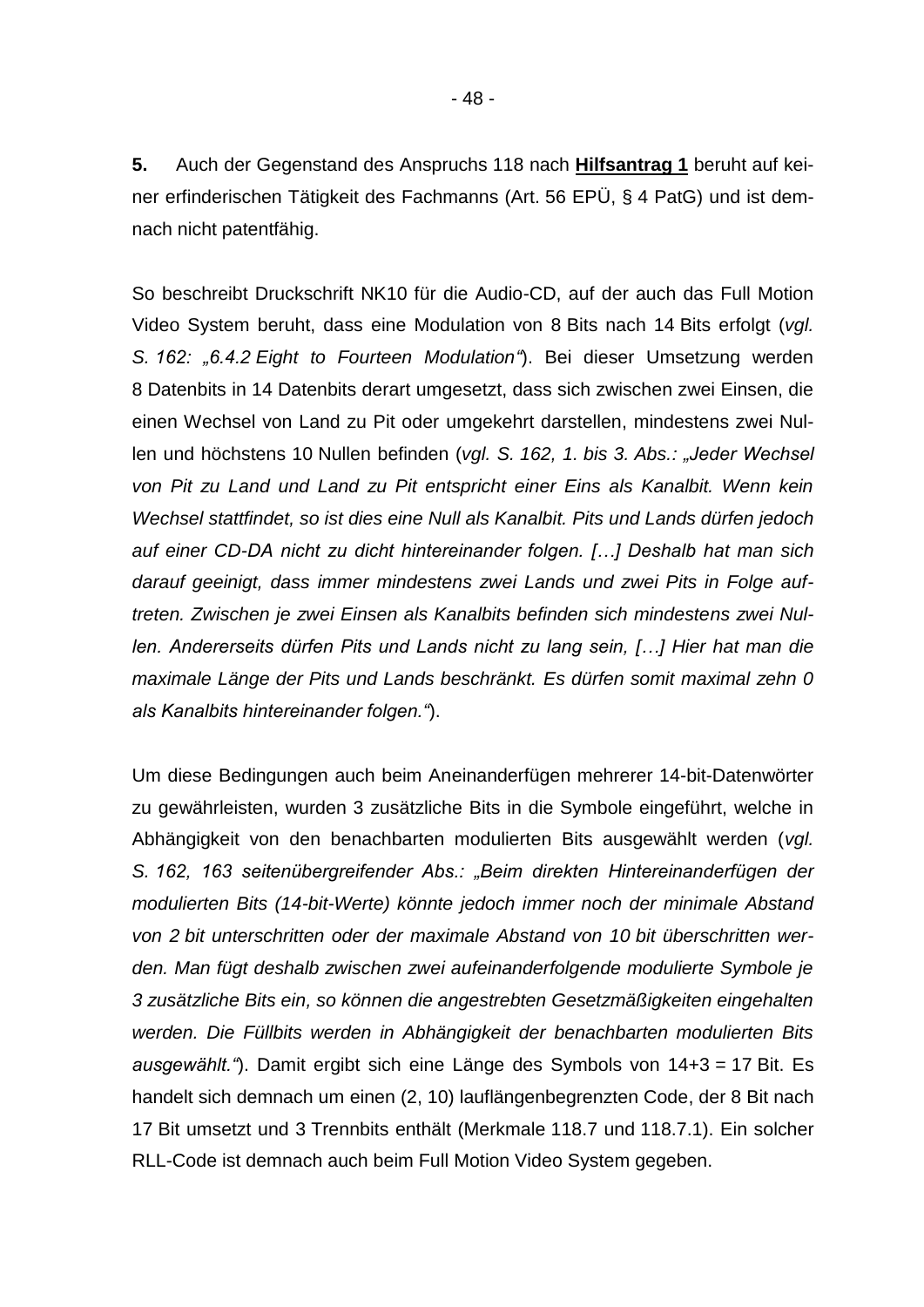Druckschrift NK14 gibt an, wie es zu diesem Code gekommen ist. Dabei wird auch auf eine weitere Problematik bei der CD eingegangen, die darin besteht, dass der Gleichstromanteil bzw. der Anteil mit niedriger Frequenz des codierten Datenstroms möglichst klein bleiben soll, um das den Laser bewegenden Servosystem stabil auf der Spur halten zu können (*vgl. S. 1755, linke Sp., 2. Abs.: "The designers of the Compact Disc [4] system chose, after ample experimental evidence, an RLL code with minimum runlength d = 2. The code operates under a second constraint, namely that the dc-content or low-frequency content of the coded bit stream should be as small as possible. The reason for this is that the servo systems used for track following and focusing [25] are controlled by the lowfrequency components of the signal read from the disc, and the signal could therefore interfere with the servo systems."*).

Ausgegangen wurde dabei von einem (2, 10) RLL-Code, bei dem eine Umsetzung von 8 nach 16 Bit erfolgt. Dieser ist nämlich, was den Speicherbedarf angeht, besonders günstig und bietet den zusätzlichen Vorteil, dass jeweils ein Byte in ein Codewort umgesetzt wird, was gut zu den Vorgaben für die CD passt (*vgl. Table 6, 8. Zeile für d=2, k=10, m=8, n=16 und S. 1755, linke Sp., 2. Abs.: "The design team opted for a fixed-length block structure. A source block length M = 8 is an adequate choice, since the entire format (16-bit audio samples, error correction, etc.) is byte oriented. Table 6 reveals that a fixed-length block code with the parameter R =*  $8/16$ *, d = 2 and k = 10 is feasible."*).

Weiter verweist die Offenbarungsstelle in Zusammenhang mit Tabelle 9 (*siehe Table 9, 2. Zeile für d = 2, k = 10, n' = 14, R = 8/16*) darauf, dass in diesem Rahmen ein Code möglich ist, der auf der in dieser Druckschrift als "Construction 2" bezeichneten Konstruktion beruht und 14 Informationsbits und 2 Trennbits besitzt (*vgl. S. 1755, linke Sp., 2. Abs.: "Specifically, from Table 9 we conclude that a code based on Construction 2 with fourteen information and two two merging bits is possible. In order to reduce the complexity of the decoder logic that transforms the fourteen channel bits into eight data bits, the relationship between data patterns and code patterns have to be optimized."*).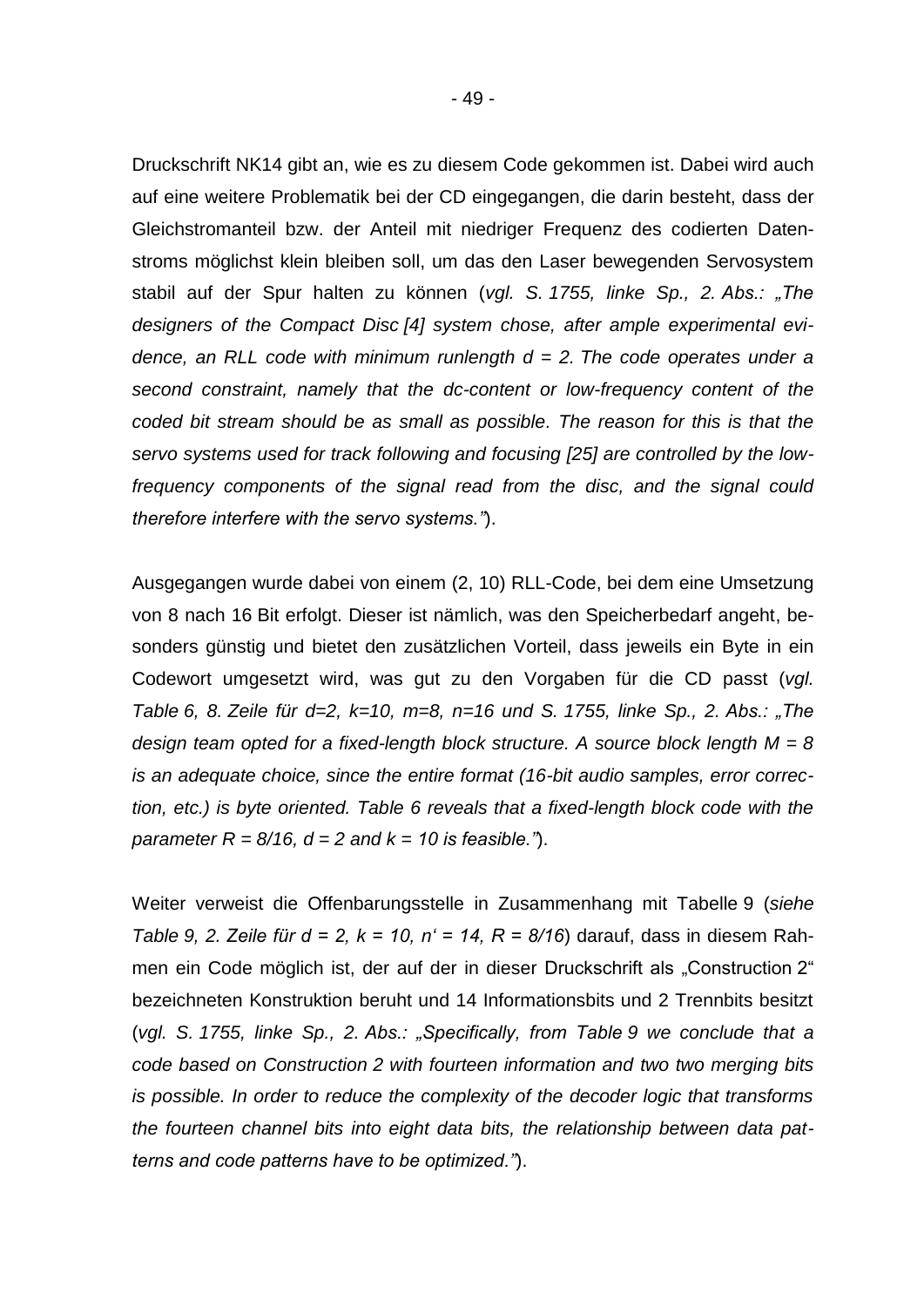Die Konstruktion des 16-bit-Codes als 14-bit-Code mit 2 Trennbits ist dabei deshalb erfolgt, um eine eindeutige Rücktransformation zu ermöglichen, die keine Vielzahl von Tabellen benötigt, mit deren Hilfe in Abhängigkeit von anderen Codewörtern, so beispielsweise vorausgehenden Codewörtern, eine Codierung und in der Folge eine Decodierung erfolgt. Dies vereinfacht die Codierung und auch die Decodierung deutlich (*vgl. S. 1752, rechte Sp. vorletzter Abs.: "The previous construction technique has the obvious drawback that we require a large number of look-up tables for encoding. As a matter of fact, the number of look-up tables equals, in general, the number of principal states, which, if the maximum runlength k is large, can be quite prohibitive."*). Dies bedeutet, dass die Erzeugung von mehreren Tabellen für die Umsetzung des Codes ohne die Verwendung von Trennbits die übliche allgemeine Vorgehensweise ist. Mit der Erzeugung eines nur 14 Bit langen Codes plus zwei Trennbits wird nur eine oder eine geringe Anzahl der möglichen Lösungen, welche mit Tabellen darstellbar sind, erreicht, so dass es sich bei diesem Code um eine Teilmenge der möglichen Lösungen eines 16 Bit

Dies wird aus dem Abschnitt B der Druckschrift NK14 nochmals deutlich, wo die Darstellung in Tabellen für ein einfaches Beispiel gezeigt wird (*siehe S. 1752, linke Sp., 2. Tabelle von oben.*). Dabei wird, auch wenn das nicht näher ausgeführt ist, gezeigt, dass auch eine Darstellung des 2 Bit langen Codes aus den Tabellen als 1 Bit langer Code plus ein Trennbit möglich ist (*siehe S. 1752, linke Sp., 3. Tabelle von oben*).

langen Codes handelt.

Bei der CD ist in der Folge festgestellt worden, dass eine Darstellung mit 14 Bit plus 2 Trennbits, also mit einem 16 Bit langen Code zwar informationstheoretisch möglich ist, damit aber die Forderung nach einem ausreichend kleinen Gleichstromanteil nicht erfüllt werden kann. Deshalb wurde ein drittes Trennbit eingefügt, so dass letztendlich ein 17 Bit langer Code entstanden ist, wodurch etwa 6 % der Speicherkapazität verloren gehen (*vgl. S. 1755, rechte Sp., 1. Abs.: "In itself, two merging bits would be sufficient for continuing to satisfy the runlength conditions. A third merging bit is necessary, however, to provide sufficient freedom for effective*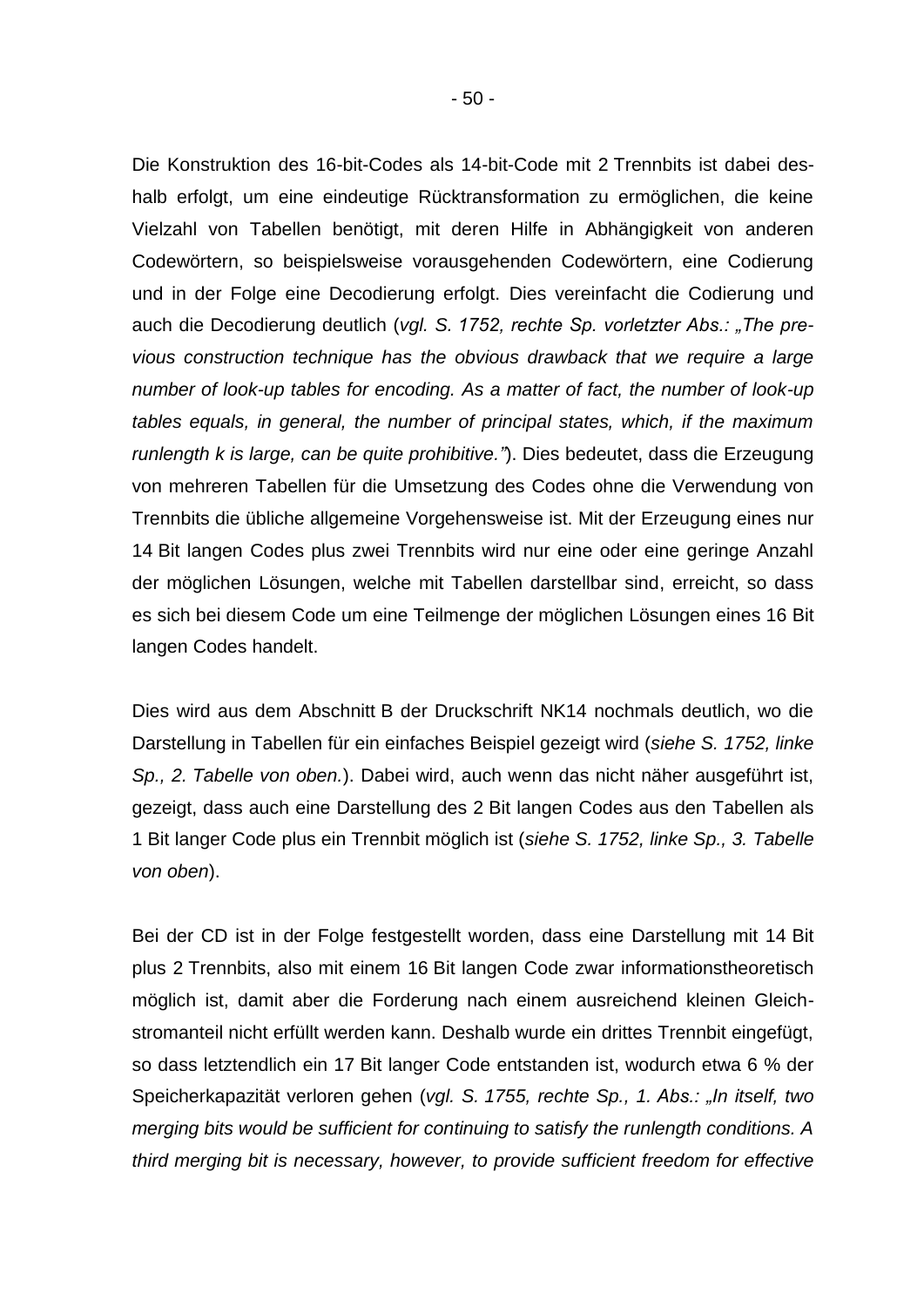*suppression of low-frequency content, even though it entails a loss of six percent of the playing time."*).

Auch beim Full Motion Video System wird demnach auf 6 % der Speicherkapazität verzichtet, indem die bei der CD übliche Modulation verwendet wird. Dem Fachmann ist dabei bekannt, dass er diese 6 % gewinnen kann, indem er zu der am Anfang der Überlegungen stehenden Idee eines allgemeinen RLL-Codes mit 16 Bit langen Codewörtern, welche in mehreren Tabellen aufgeführt sind, zurückkehrt. Eine solche Rückkehr zu einer bereits früher bekannten und offenbarten Idee, um deren bekannte Vorteile für eine damit in unmittelbarem Zusammenhang stehende Aufgabenstellung zu nützen, kann eine erfinderische Tätigkeit jedoch nicht begründen.

Dies bedeutet, dass die Merkmale, dass der RLL Code als 16-bit Informationswörter ohne Trennbits zwischen den 16-bit Informationswörtern aufgezeichnet ist (Merkmal 118.7.2) und der RLL Decoder diese 16-bit Informationswörter in 8-bit Informationswörter umsetzt (118.7.3), eine erfinderische Tätigkeit nicht begründen können. Damit ist auch der Gegenstand des Anspruchs 118 des Hilfsantrags 1 mangels erfinderischer Tätigkeit (Art. 56 EPÜ) nicht patentfähig.

**6.** Der Gegenstand des Anspruchs 118 nach **Hilfsantrag 2** beruht ebenfalls auf keiner erfinderischen Tätigkeit des Fachmanns (Art. 56 EPÜ, § 4 PatG) und ist demnach ebenfalls nicht patentfähig.

Wie bereits zu Anspruch 118 des Hilfsantrags 1 ausgeführt, ist ein RLL-Code, der mehrere Tabellen verwendet, durchaus üblich (Merkmal 118.7.4). Die Verwendung mehrerer Tabellen wird oft deshalb nötig, weil es keine eineindeutige Codierung gibt, mit deren Hilfe auch eine Aneinanderreihung der Codewörter unter Einhaltung der Lauflängenbedingungen möglich ist. Die Tabelle, mit deren Hilfe ein Datenwort codiert bzw. decodiert wird, wird dann beispielsweise auf Grund des vorausgehenden Codewortes ausgewählt (Merkmal 118.7.5) und die Umsetzung des Codewortes aus dieser Tabelle ausgelesen (Merkmal 118.7.6) (*vgl. Druckschrift NK14, S. 1750, spaltenübergreifender Abs.: "One approach that has proved*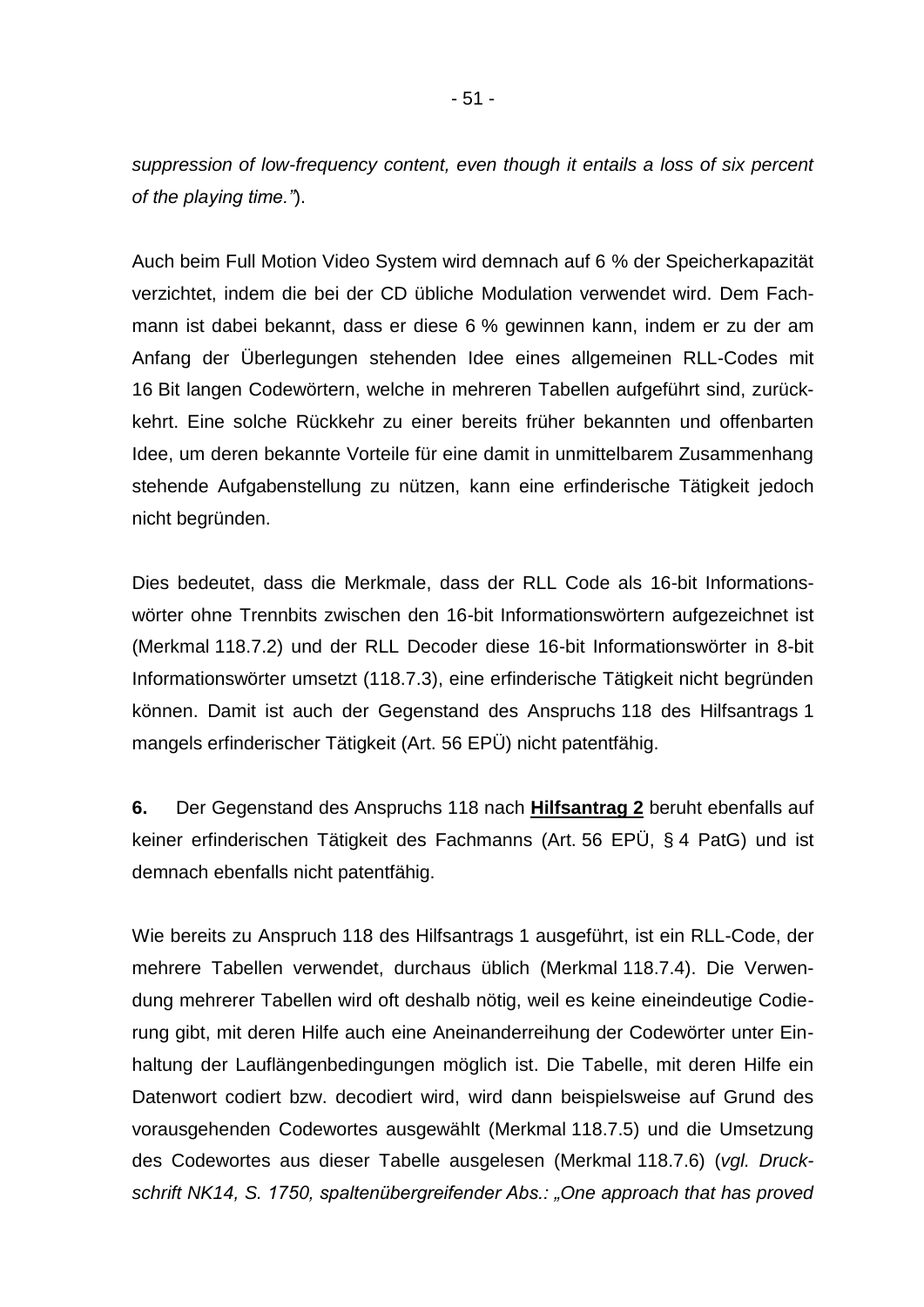*very successful for the conversion of arbitrary source information into constrained sequences is the one constituted by block codes. The encoder chops the source sequence into blocks of length m, and under the code rules such blocks are mapped onto words of n channel symbols. The obvious method for the construction of RLL codes is to employ codewords that can be freely cascaded without violating the sequence constraints; the codewords employed have a one-to-one correspondence with the source words. A logical step, then, is to extend this mechanism to codes, where the translations are not one-to-one, but are, for example, a function of the latest codeword transmitted. The source words operate with a number of alternative translations (or modes); each of them is interpreted by the decoder in the same way. During transmission, the choice of a specific translation is made in such a way that the specified constraints of the encoded sequence, after transmission of the new codeword, are not violated. Codes that operate with a unique representation of the source words are called state-independent codes, and codes whose translations are not one-to-one are called statedependent codes. The restriction of state-independent encoding leads, in general, to codes that are more complex than state dependent codes for a given bit-persymbol value." und vgl. die bereits zitierte Stelle S. 1752, rechte Sp.*).

Damit ist auch der Gegenstand des Anspruchs 118 nach Hilfsantrag 2 dem Fachmann nahegelegt, da dieser die Verwendung mehrerer Tabellen als den allgemeinen Fall der RLL-Codierung verstehen wird, von dem bei der Entwicklung der Modulation für die CD ausgegangen wird.

Die übrigen angegriffenen Ansprüche des Hauptantrags und der Hilfsanträge 1 und 2 fallen mit dem jeweiligen selbständigen Anspruch 118, da die Anspruchssätze der einzelnen Anträge geschlossene Anspruchssätze darstellen.

Da der Hauptantrag und die Hilfsanträge 1 und 2 bereits mangels Patentfähigkeit fallen, erübrigt sich hier ein Eingehen auf die von der Klägerin erhobenen Bedenken betreffend unzulässiger Erweiterung und mangelnder Ausführbarkeit.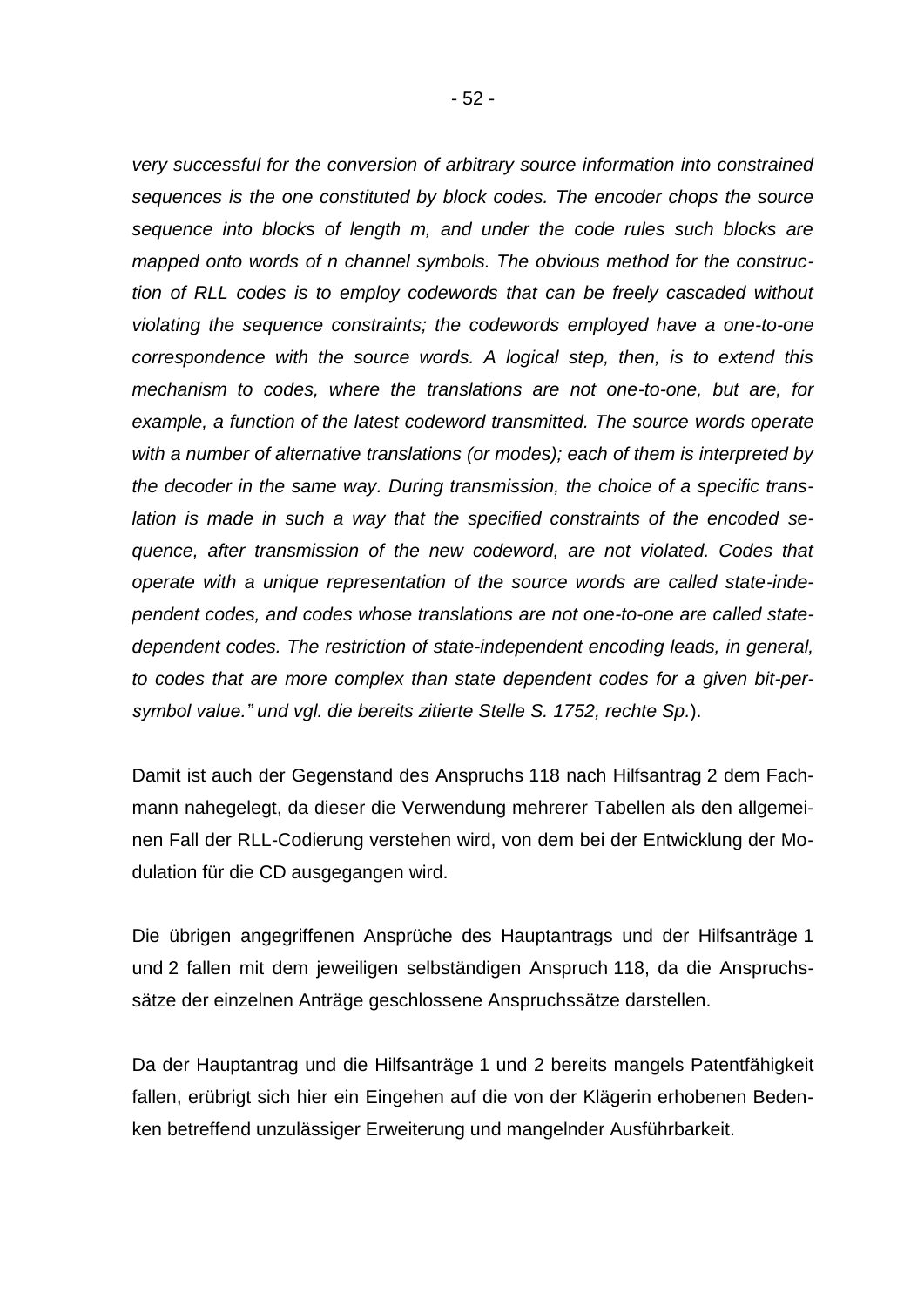**7.** Die Klage ist unbegründet soweit die Nichtigerklärung des Streitpatents in der Fassung der Patentansprüche, die mit dem **Hilfsantrag 2 a** verteidigt wird, begehrt wird. Diese Fassung der Patentansprüche ist zulässig und ihre Lehre ist ausführbar und patentfähig.

**a)** Die Patentansprüche nach Hilfsantrag 2 a sind zulässig.

**aa)** Die Klägerin macht geltend, dass in Zusammenhang mit den nicht in den ursprünglichen Unterlagen enthaltenen Begriffen "Steuerinformationsbereich" ("con*trol information region*"), dem damit verbundenen Begriff "Steuerinformation" (*"control information"*) und "Anwendungssteuerinformation" (*"application control information"*) eine unzulässige Erweiterung gegenüber der ursprünglichen Offenbarung erfolgt sei. Die Begriffe "Steuerinformationsbereich" und "Anwendungssteuerinformation" treten, wie von der Klägerin angegeben, in den ursprünglichen Unterlagen nicht auf. Der Begriff "Steuerinformation" kommt in den ursprünglichen Unterlagen an genau einer Stelle vor (*vgl. ursprüngliche Unterlagen NK2, S. 17, Mitte bzw. S. 7, Z. 42 bis 44 der Offenlegungsschrift EP 0 673 034 A2: "Such subcode information is generated by a suitable source and, as will be described further below in conjunction with Fig. 11, is used to provide helpful identifying and control information related to the user data that is recorded on the disk."*), wird aber dort lediglich zur Erläuterung des Inhalts des Sektorheaders für die Benutzerinformation verwendet, von dem ausgesagt wird, dass eine in ihm enthaltene Subcodeinformation nützliche Identifikations- und Steuerinformationen in Bezug auf die Nutzerdaten zur Verfügung stellt. Diese Stelle hat demnach nichts mit dem im Anspruch verwendeten Begriff "Steuerinformation" zu tun.

In den ursprünglichen Unterlagen sind jedoch die Begriffe "TOC (Table Of Contents)-Information" ("TOC information"), "TOC-Bereich" ("TOC region"), "Anwendungsinhaltsverzeichnisinformation" (*"application table of contents information",*  "ATOC information") und "Anwendungsinhaltsverzeichnisbereich" ("application TOC region") enthalten. In den Ansprüchen 59 und 118 des Hilfsantrags 2 a werden die Begriffe "Steuerinformation" ("control information"), "Steuerinformationsbereich" (*"control information region"*) und "Anwendungssteuerinformation" (*"applica-*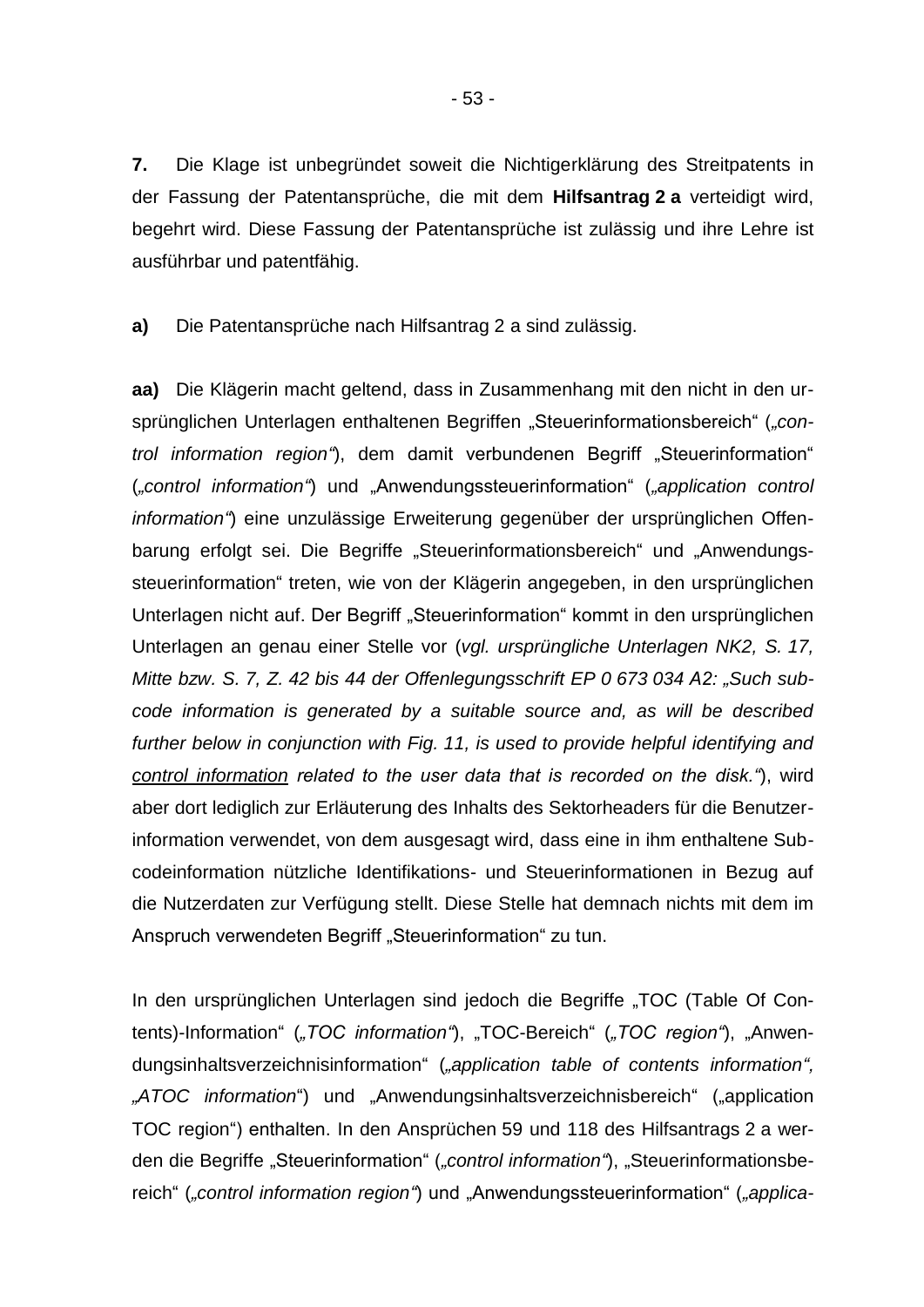*tion control information*") mit den offenbarten Begriffen "Inhaltsverzeichnisinformation" (*"table of contents information*"; Merkmal 59.1.3.3 bzw. 118.1.3.3), "Inhaltsverzeichnisbereich" ("table of contents region"; Merkmal 59.1.3.4 bzw. 118.1.3.4) bzw. "Anwendungsinhaltsverzeichnisinformation" (*"application table of contents information"*; Merkmal 59.6.2 bzw. 118.6.2) gleichgesetzt. Dies geschieht jeweils durch das einfache Wort "ist" ("is"). Dadurch werden die breiteren, ursprünglich nicht offenbarten Begriffe durch die engeren, ursprünglich offenbarten Begriffe eingeschränkt. Es erfolgt somit keine Erweiterung durch einen breiteren Begriff gegenüber der ursprünglichen Offenbarung und auf Grund der Einschränkung werden auch die Gegenstände der Ansprüche 59 und 118 gegenüber dem erteilten Anspruch eingeschränkt.

Dem Einwand der Klägerin, dass die Verbindung der Begriffe durch "ist" nicht ausschließen würde, dass neben den ursprünglich offenbarten Informationen noch weitere Information enthalten sein könnten, also beispielsweise die Steuerinformation neben der Inhaltsangabeninformation noch weitere Informationen enthalten könne, ist nicht zu folgen. Denn das Wort "ist" drückt eine Gleichsetzung beider Begriffe aus. Es ist nicht notwendig, dies durch Ausdrücke wie "ausschließlich" zu verstärken, denn dies würde am Inhalt der Gleichsetzung nichts ändern. Die Gleichsetzung wirkt demnach so, wie wenn an Stelle des einen Begriffs jeweils der gleichgesetzt andere stünde.

**ab)** Im Merkmal 59.1.3.1 bzw. 118.1.3.1 wird jeweils beansprucht, dass der Steuerinformationsbereich und damit der Inhaltsverzeichnisbereich im Einlaufbereich oder im Programmbereich angeordnet ist. Die Klägerin macht hierzu geltend, dass dies nicht ausschließe, dass der Steuerinformationsbereich auch übergreifend vom Einlaufbereich in den Programmbereich angeordnet ist, was ursprünglich nicht offenbart sei.

Ursprünglich offenbart sind die folgenden Möglichkeiten der Anordnung der TOC-Bereiche: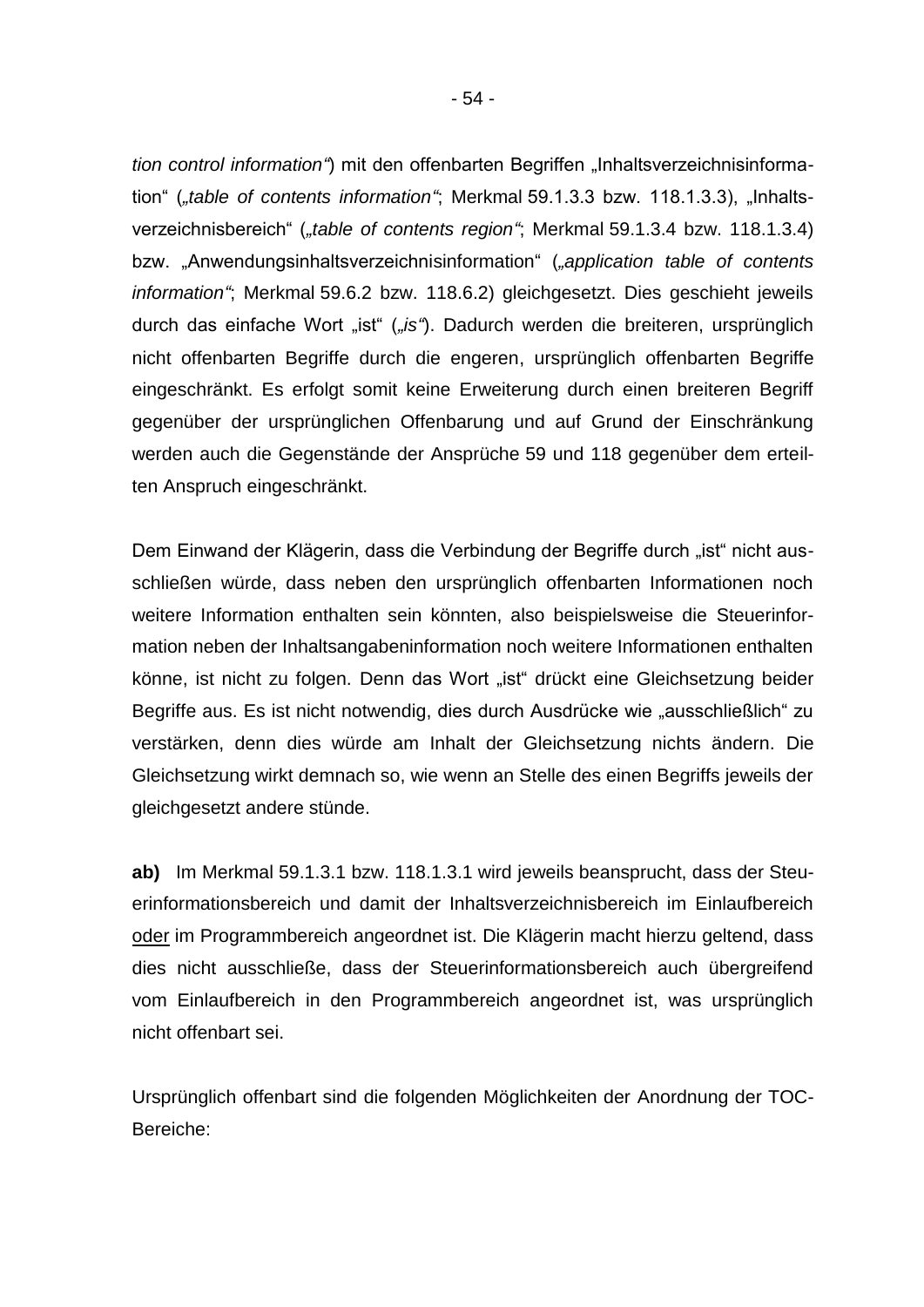- 1. nur im Einlaufbereich, dort möglicherweise Kopien (*siehe Fig. 4A, 4B i. V. m. S. 26, 27, seitenübergreifender Abs. der ursprünglichen Beschreibung NK2, insbesondere S. 27, Z. 2 und 3: "In Fig. 4B duplicate TOC regions are disposed."*)
- 2. im Einlaufbereich und eine Kopie im Programmbereich (*Fig. 5*)
- 3. nur im Programmbereich (*siehe Fig. 6 und 7*).

Damit ist tatsächlich eine übergreifende Anordnung im Einlauf- und Programmbereich ursprünglich nicht offenbart. Jedoch wird eine solche, anders als im erteilten Patent, wo beansprucht wurde, dass der Steuerinformationsbereich "in zumindest einem von dem Einlaufbereich oder dem Programmbereich angeordnet ist", mit der Formulierung in den Ansprüchen 59 und 118 des Hilfsantrages 2 a entgegen der Ansicht der Klägerin auch nicht mehr beansprucht. Der Fachmann wird das "oder" hier als exklusives Oder verstehen, denn er würde nicht davon sprechen, dass der Steuerinformationsbereich im Einlaufbereich angeordnet sei, wenn dort nur ein Teil des Steuerinformationsbereichs angeordnet wäre. Für den Programmbereich gilt das Entsprechende. Das Wort "oder" verbindet somit lediglich diese beiden Möglichkeiten als Alternativen. Sollte das Wort "oder" in diesem Fall nicht als exklusives Oder verstanden werden, so müsste dies, wie dies beim Streitpatent in der erteilten Version der Fall ist, durch eine zusätzliche Angabe deutlich gemacht werden.

Auch in diesem Punkt liegt somit keine unzulässige Erweiterung gegenüber der ursprünglichen Offenbarung vor. Die Änderung gegenüber dem erteilten Patent ist zudem einschränkend und damit zulässig.

**ac)** Die Klägerin sieht eine zusätzliche Unzulässigkeit darin, dass die Formulierung der Patentansprüche 59 und 118 nicht ausschließe, dass es sich bei dem Steuerinformationsbereich um einen nicht zusammenhängenden mehrteiligen Bereich handle, was ursprünglich ebenfalls nicht offenbart sei. Dem ist insoweit zuzustimmen, dass tatsächlich kein mehrteiliger Steuerinformationsbereich bzw. Inhaltsangabenbereich ursprünglich offenbart ist. Jedoch wird der Fachmann unter dem Steuerinformationsbereich auch keinen mehrteiligen, nicht zusammenhän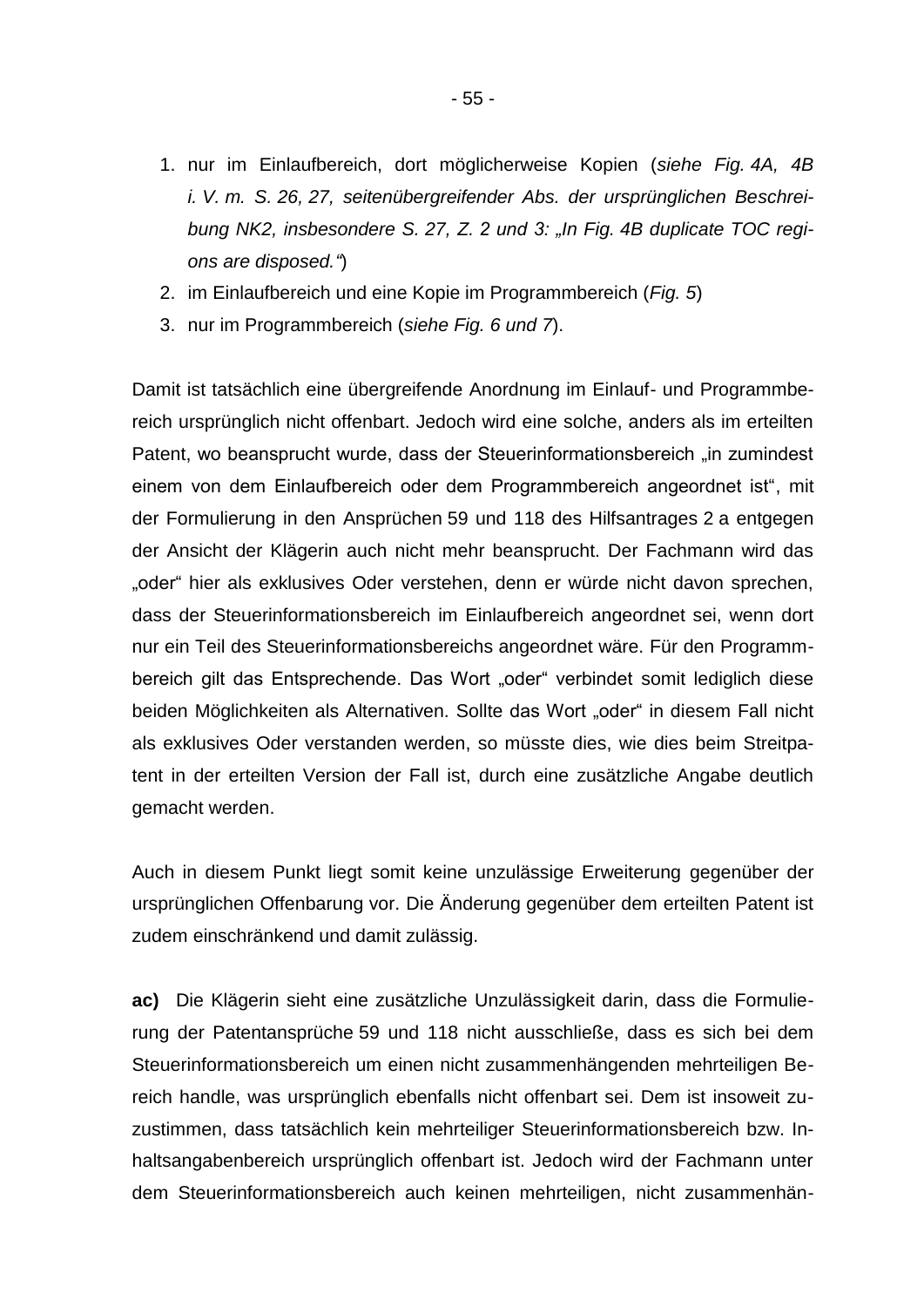genden Bereich verstehen, denn das Wort "Bereich" ("region") steht im Singular. Üblicherweise würde der Fachmann, wenn es sich um mehrere nicht zusammenhängende Teilbereiche handeln würde, von "Bereichen" ("regions") sprechen, also den Plural setzen. Dies schließt nicht aus, dass in bestimmten Fällen ein Bereich so betrachtet werden kann, dass er sich aus mehreren, nicht zusammenhängenden Teilbereichen zusammensetzt. Hierzu bedarf es aber einer konkreten Angabe oder eines speziellen Grundes, dass eine solche Möglichkeit besteht. Diese gibt es aber im Streitpatent nicht, so dass der Fachmann im Falle des Streitpatents den Steuerinformationsbereich als einen zusammenhängenden Bereich ansehen wird.

**ad)** Als weiteren Grund für eine unzulässige Erweiterung macht die Klägerin das Merkmal 59.2.5 bzw. 118.2.5 geltend, dass ein Trennen der fehlerkorrigierten Daten erfolge, bzw. das Gerät Mittel hierzu aufweise. Dieses sei ursprünglich nur insofern offenbart, als angegeben werde, dass ein Separieren in TOC-Information, ATOC-Information und Nutzerinformation erfolge (*vgl. die ursprünglichen Ansprüche 75 und 150 die den Ansprüchen 59 und 118 zugrunde liegen.*). Bei den Ansprüchen 59 und 118 des Hilfsantrags 2 a kann diese Unzulässigkeit jedoch nicht mehr bestehen, da in den Merkmalen 59.2.5 bzw. 118.2.5 wieder die in den ursprünglichen Ansprüchen beanspruchte Trennung beansprucht wird.

**ae)** Die Klägerin macht keine weiteren unzulässigen Erweiterungen geltend, so dass sich eine ausführliche Erläuterung der Zulässigkeit der übrigen Merkmale der Ansprüche 59 und 118, die der Senat alle für zulässig erachtet, erübrigt. Die Ansprüche 59 und 118 des Hilfsantrags 2 a sind somit zulässig. Dies gilt auch für die übrigen angegriffenen Ansprüche, die die Klägerin nur in Zusammenhang mit der angeblichen Unzulässigkeit der selbständigen Ansprüche, auf die sich diese Ansprüche zurückbeziehen, als unzulässig erachtet.

**b)** Die Lehren der Ansprüche des Hilfsantrags 2 a sind im Streitpatent so deutlich und vollständig offenbart, dass ein Fachmann sie ausführen kann (Art. 83 EPÜ, § 34 Abs. 4 PatG).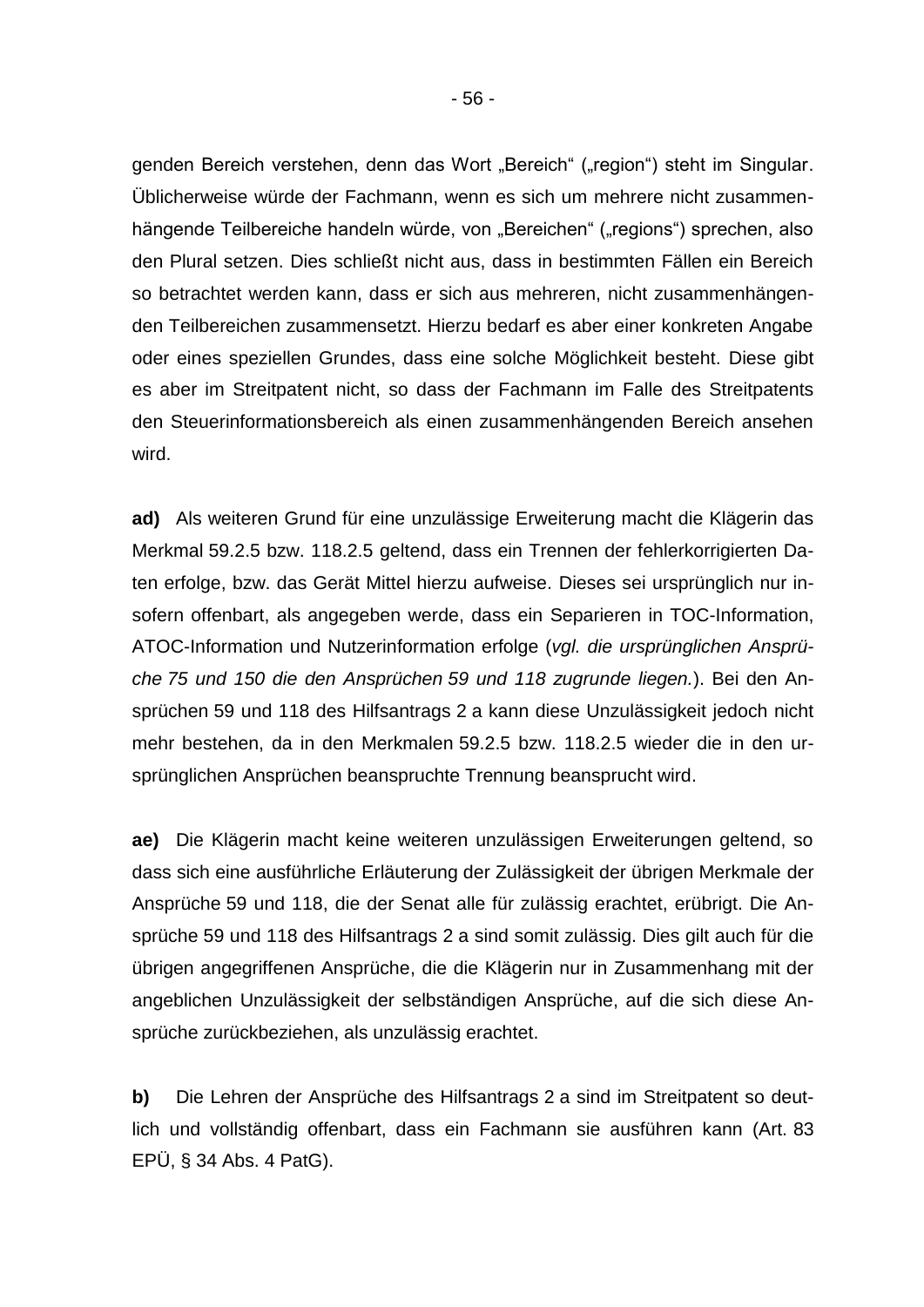**ba)** Die Klägerin zweifelt die Ausführbarkeit der Lehre der Ansprüche 59 und 118 dahingehend an, dass sie angibt, dass das Merkmal 59.5 bzw. 118.5, wonach der Abstand der Spuren im Bereich zwischen 0,7 µm und 0,9 µm liegt, nicht ausführbar sei. Damit meint sie offensichtlich, dass die gesamte Lehre des Anspruchs bei Erfüllung des Merkmals 59.5 bzw. 118.5 nicht ausführbar sei, denn das Merkmal selbst ist deutlich angegeben, und zudem ist es kein Problem, eine Spur mit dem angegebenen Abstand herzustellen, so dass das Merkmal für den Fachmann problemlos zu realisieren ist. Sie meint damit, dass eine Angabe fehle, wie die Information auch bei einem Spurabstand im beanspruchten Bereich noch wie im Merkmal 59.2.2 bzw. 118.2.2 beansprucht von der Platte ausgelesen werden kann. Ihrer Ansicht nach benötigt der Fachmann eine Information, wie er die Auslesemittel zu gestalten hat, um die im beanspruchten Bereich beabstandeten Spuren noch auflösen und damit auslesen zu können.

In der Patentschrift wird hierzu angegeben, dass die Wellenlänge λ = 635 nm beträgt und die numerische Apertur einen Wert von NA = 0,52 besitzt, wodurch sich eine räumliche Auflösung von 611 nm ergibt (*vgl. Abs. [0027]: "As a result of the linear density and track pitch of the disk, information is optically read from the disk by a pick-up head which projects a light beam of wavelength λ; through a lens having a numerical aperture NA such that the projected beam exhibits a spatial frequency ℓ, where ℓ = λ/(2NA). The light source for the optical pick-up preferably is a laser beam whose wave length is λ = 635nm, this laser beam being projected through a lens whose numerical aperture is NA = 0.52, resulting in the spatial frequency ℓ = 611 nm."*). Das Streitpatent gibt somit an, dass mit diesen Werten für die Wellenlänge und die numerische Apertur der Linse eine räumliche Auflösung erreicht wird, die unter der Untergrenze des Spurabstandes liegt, was somit eine optische Trennung der benachbarter Spuren voneinander gestattet. Die in der Patentschrift angegebene Formel, die zur Berechnung von ℓ benutzt wird, ist zwar eine Näherung, doch zeigt sie, dass eine optische Auflösung im Bereich des beanspruchten Spurabstandes möglich ist.

Die von der Klägerin durchgeführte Berechnung (*vgl. den Schriftsatz vom 30. September 2016, Hauptantrag, Punkt 2.*) geht von den Daten der CD aus und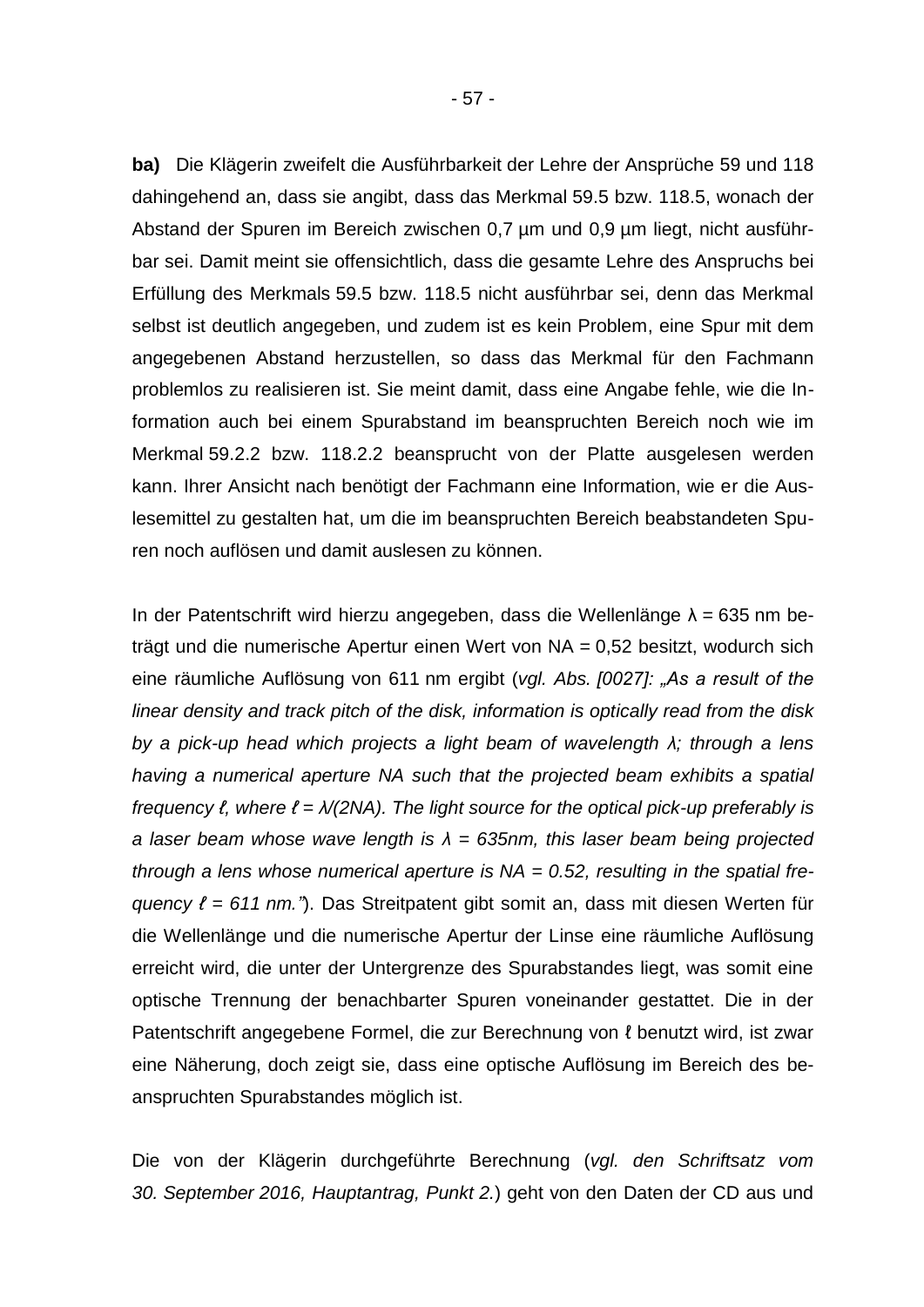bestimmt die durch die Änderung der Wellenlänge und der numerischen Apertur verursachte Änderung, womit sie auf einen Spurabstand von 1,1 µm kommt. Diese Rechnung sagt aber nichts darüber aus, ob beim CD-Standard an die Grenze des optischen Auflösungsvermögens gegangen wurde, so dass aus dem Vergleich der beiden Rechnungen der Fachmann nur die Erkenntnis ziehen kann, dass bei der CD ohne Änderung des optischen Auslesesystems noch ein geringerer Spurabstand als ihn die CD-Norm vorschreibt, möglich wäre. Insgesamt ergibt sich somit, dass die Lehre in Bezug auf den Spurabstand so deutlich und vollständig offenbart ist, dass ein Fachmann sie ausführen kann.

**bb)** Die Klägerin bezweifelt zudem die Ausführbarkeit der Lehre des Merkmalskomplexes 59.7 bzw. 118.7 des Hilfsantrags 2 a (*vgl. Schriftsatz vom 30. September 2016, Abschnitt Hilfsantrag III, Punkt 2b*). Sie führt sinngemäß aus, dass es nicht trivial sei, einen Code zu erstellen, der eine 8 nach 16 Codierung für einen (2, 10) RLL-Code ist. Dem Fachmann werde im vorliegenden Patent kein Beispiel gegeben, wie ein solcher Code aussehen könnte, insbesondere gäbe es keine Tabellen, wie beispielsweise in den Dokumenten NK39 oder NK40, die eine Lösung des Problems explizit darstellen würden.

Diesen Bedenken ist aber nicht zu folgen, denn der Fachmann weiß, wie er vorzugehen hat. Hierzu wird insbesondere auf die Druckschrift NK14 verwiesen, die eine detaillierte Beschreibung der begrenzenden Eigenschaften von lauflängenbegrenzten Folgen und einen verständlichen Überblick der praktischen Aspekte der Übersetzung beliebiger Daten in lauflängenbegrenzte Sequenzen gibt (*vgl. die Zusammenfassung: "A detailed description is furnished of the limiting properties of runlength-limited sequences, and a comprehensive review is given of the practical aspects involved in the translation of arbitrary data into runlength-limited sequences."*). Druckschrift NK14 stellt somit eine Zusammenfassung des Wissens des Fachmanns über lauflängenbegrenzte Codierung dar. In Druckschrift NK14 werden dabei auch Konstruktionsmethoden für RLL-Codes aufgezeigt. Das Streitpatent zeigt zwar keine explizite Lösung für einen zu verwendenden Code, doch genügen dem Fachmann die in den Abs. [0123] bis [0158] gemachten Angaben, um allein mit Hilfe seines Fachwissens selbst einen Code zu entwickeln. Dies mag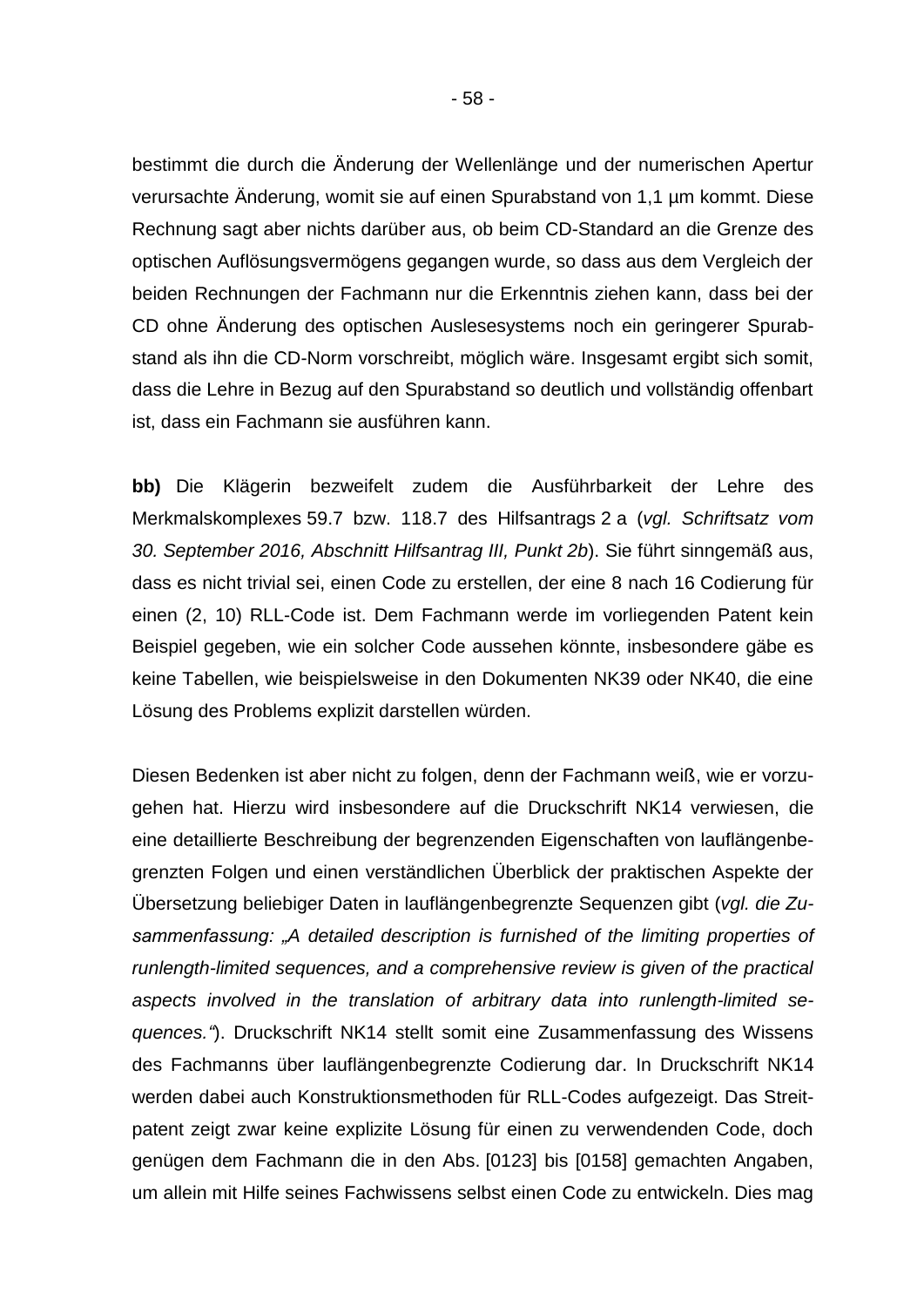einen großen Aufwand bedeuten und nur mit der Hilfe von Computern zu lösen sein, doch spielt die Größe des Aufwands keine Rolle, solange der Fachmann weiß, wie er vorzugehen hat. Da es sich um einen einmaligen Aufwand handelt, ist dieser kein Hindernis.

Da die Klägerin keine weiteren Punkte für eine mangelnde Ausführbarkeit geltend gemacht hat, und auch die übrigen Merkmale in ihrem Zusammenhang ausführbar sind, sind die Lehren der Ansprüche 59 und 118 ausführbar. Auch bei den Lehren der angegriffenen Unteransprüche besteht hinsichtlich der Ausführbarkeit kein Zweifel.

**c)** Das gewerblich anwendbare (Art. 57 EPÜ, § 5 PatG) Verfahren nach Anspruch 59 und der gewerblich anwendbare Gegenstand des Anspruchs 118 des Hilfsantrags 2 a sind gegenüber dem Stand der Technik neu (Art. 54 EPÜ, § 3 PatG) und beruhen auch auf einer erfinderischen Tätigkeit des Fachmanns (Art. 56 EPÜ, § 4 PatG). Sie sind damit patentfähig (Art. 52 Abs. 1 EPÜ, § 1 Abs. 1 PatG).

**ca)** Die Ansprüche 59 und 118 des Hilfsantrags 2 a enthalten gegenüber den entsprechenden Ansprüchen nach Hilfsantrag 2 jeweils zwei weitere die Modulation betreffende Merkmale. Das erste Merkmal, dass mindestens ein 16-bit Wort zwei verschiede 8-bit Informationswörter als Übersetzung hat, von denen eines in einer Tabelle und das andere in einer anderen Tabelle gespeichert ist (Merkmal 59.7.7 bzw. 118.7.7), ist dabei für den Fachmann selbstverständlich, denn erst diese Tatsache erfordert die Verwendung von Tabellen für die Decodierung, denn anderenfalls könnten die Tabellen zu einer einzigen zusammengefasst werden. Dass dies üblich ist, zeigt sich auch in dem einfachen Beispiel aus Druckschrift NK14. Dort sind auf S. 1752 als Gleichungen 26 drei Tabellen gezeigt, von denen zwei, nämlich W( $\sigma_2$ ) und W( $\sigma_3$ ) die gleichen Symbole enthalten. Diesen sind aber zunächst noch keine Ausgangssymbole zugeordnet. In der Folge werden dann dieselben Symbole denselben Ausgangssymbolen zugeordnet, nämlich jeweils das Symbol "01" dem Ausgangssymbol "1" und das Symbol "10" dem Ausgangssymbol "0". Rein theoretisch macht es aber an dieser Stelle keinen Unterschied,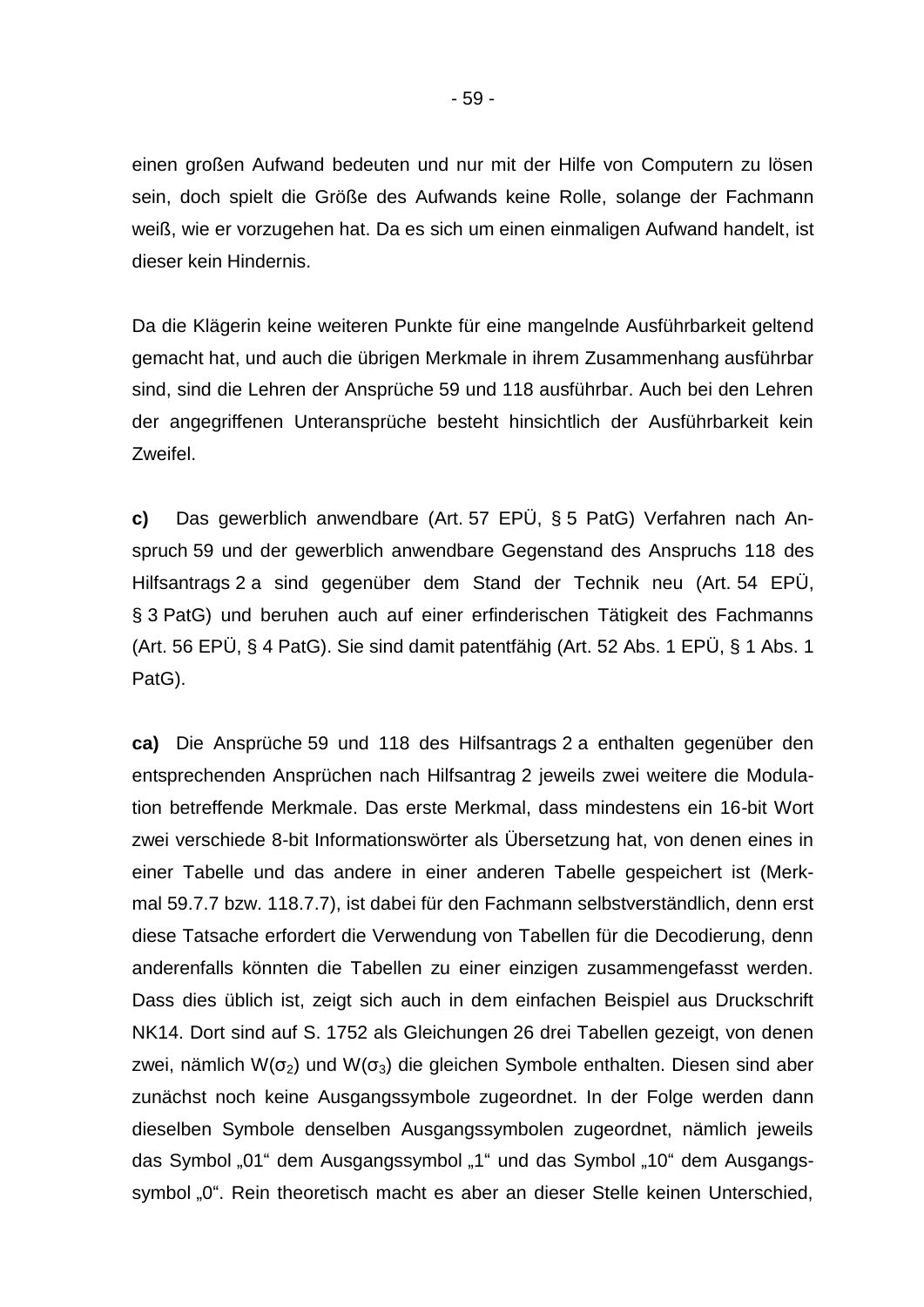wenn in der einen Tabelle W( $\sigma$ <sub>2</sub>) diese Zuordnung auch so gemacht würde, die Zuordnung in der Tabelle W( $\sigma_3$ ) aber umgedreht würde, so dass dort dem Symbol "01" das Ausgangssymbol "0" und dem Symbol "10" das Ausgangssymbol "1" zugeordnet würde. Dann erhielte man zwei Symbole, denen jeweils zwei unterschiedliche Ausgangssymbole zugeordnet wären, die sich aber in zwei unterschiedlichen Tabellen befänden. In diesem einfachen Fall ist es in der Folge ganz einfach eine günstige Wahl zu treffen. In einem komplizierteren Fall ist diese günstige Wahl aber meist nicht so leicht zu erkennen oder sogar unmöglich.

Auf das zweite Merkmal 59.7.8 bzw. 118.7.8, dass die Auswahl der Tabelle auch die Untersuchung des dem aktuellen 16-Bit Wort folgenden 16-bit Wortes zusätzlich zum vorausgehenden 16-bit-Wort erfordert, gibt es lediglich in Druckschrift NK14 einen Hinweis. Dort wird beschrieben, dass es auch Erzeugungsmethoden für Codes gibt, bei denen die Codierung und in der Folge auch die Decodierung von vergangenen und von zukünftigen Codewörtern abhängen kann (*vgl. S. 1757, linke Sp., 2. Abs.: "G. Look-Ahead Encoding Technique. Another class of design techniques documented in the literature [29], [22], [30], [31], [18], [32] is called future-dependent or look-ahead (LA) coding. A block code is said to be look-ahead if the encoding and decoding of a current block may depend on upcoming symbols. The coding schemes may also depend on the current state of the channel and on past as well as future symbols."*).

Zwar nimmt Druckschrift NK14 auch die CD als Einstieg für die in ihr gemachten Ausführungen, doch fehlt ein konkreter Hinweis bzw. Anlass, eine solche Form der lauflängenbegrenzten Codierung auch bei einer CD zu verwenden. Insbesondere ist für den Fachmann nicht erkennbar, dass eine solche Lösung benötigt wird, um das zusätzliche Problem des geringen Gleichstromanteils zu lösen, so dass es für den Fachmann nicht naheliegt, diese Codierung zu verwenden.

Die Klägerin hat trotz des Hinweises des Senats in der mündlichen Verhandlung auf Abschnitt "G Look-Ahead Encoding Technique" der Druckschrift NK14 weder Ausführungen gemacht, ob und insbesondere wie dieser Stand der Technik das Merkmal 59.7.8 bzw. 118.7.8 nahelegen könnte, noch hat sie auf einen weiteren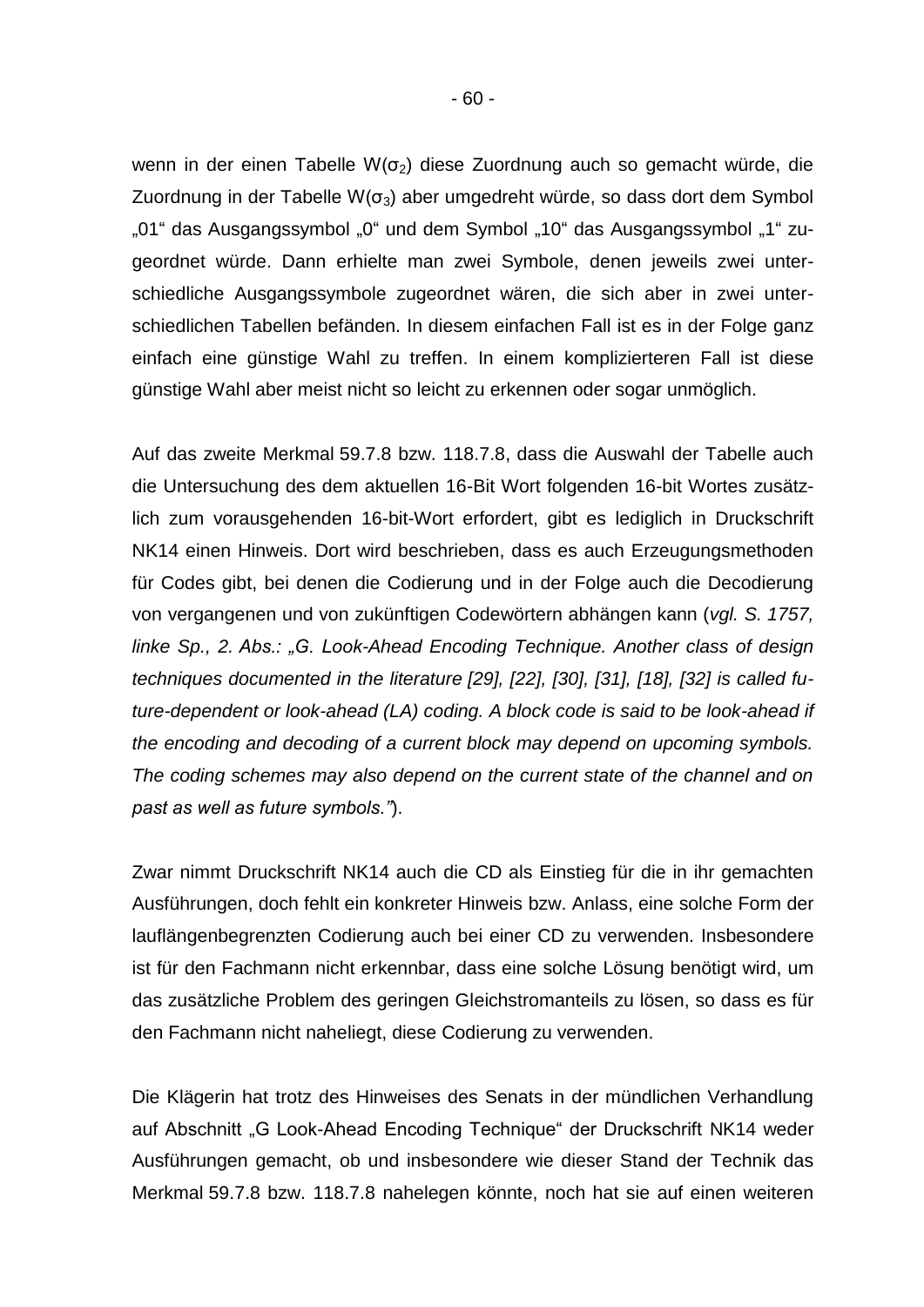Stand der Technik hingewiesen, der das Merkmal, das in den von ihr ebenfalls bereits vor der mündlichen Verhandlung angegriffenen Unteransprüchen 87 bzw. 146 des Streitpatents enthalten ist, deren Patentfähigkeit nicht konkret angegriffen worden ist, nahelegen könnte. Sie hat in der Folge trotz ihres Angriffs auf den nunmehr in Anspruch 118 des Hilfsantrags 2 a beanspruchten Gegenstand bzw. das in Anspruch 59 des Hilfsantrags 2 a beanspruchte Verfahren auch nicht angegeben, wie der Stand der Technik ausgehend von der Druckschrift NK9 diesen Gegenstand bzw. dieses Verfahren nahelegen könnte.

**cb)** Die einzige Druckschrift, die die zusätzlichen Merkmale der Ansprüche 59 und 118 des Hilfsantrags 2 a in Zusammenhang mit einer optischen Speicherplatte offenbart, ist die Druckschrift NK29, die von der Anmeldung des Streitpatents abgetrennt wurde (*vgl. Ansprüche 84 und 141*). Diese weist aber in Bezug auf die nach Hilfsantrag 2 a beanspruchten Verfahren und Gegenstände keinen älteren Zeitrang als das Streitpatent auf, so dass sie nicht patenthindernd wirken kann.

Der Zeitrang des Verfahrens des Anspruchs 59 und der Wiedergabevorrichtung nach Anspruch 118 sind der Anmeldetag des Patents, also der 17. März 1995, denn die in Anspruch genommene Prioritätsanmeldung JP 7444594 vom 19. März 1994 offenbart weder das Verfahren des Anspruchs 59 noch die Wiedergabevorrichtung des Anspruchs 118 gemäß Hilfsantrag 2 a.

So offenbart die Prioritätsanmeldung in ihren selbständigen Ansprüchen bezüglich eines lauflängenbegrenzten Codes lediglich, dass eine (2, 10) Lauflängenbegrenzung erfolgt (*vgl. in der Übersetzung der Prioritätsschrift NK3 die Ansprüche 1, 5, 8 und 11, z. B. in Anspruch 11 "…and undergoing modulation by using (2, 10) as run length limited (d, k) code,…"*). Weitere Angaben hierzu gibt es weder in den selbständigen noch in den Unteransprüchen.

Die Beschreibung der Prioritätsschrift enthält zwei Beispiele. Ein erstes Beispiel betrifft eine verbesserte 8 nach 14 Modulation, die mit zwei statt der bei der CD üblichen drei Trennbits auskommt, so dass eine 8 nach 16 Codierung entsteht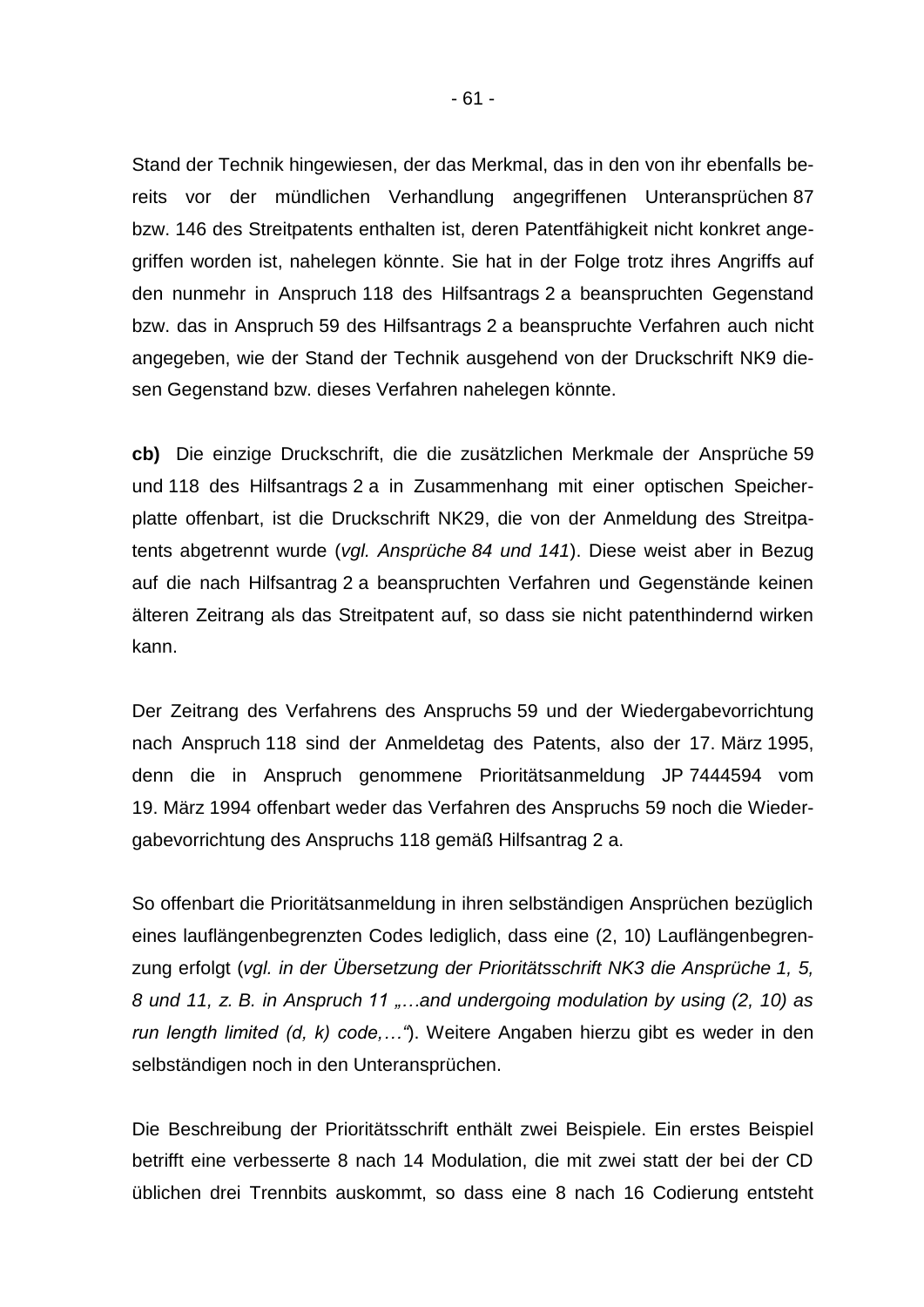(*vgl. die Abs. [0132] bis [0172] der Übersetzung NK3 der Prioritätsschrift*). Da aber beim Anspruch 59, wie auch beim Anspruch 118 eine Codierung mit Trennbits ausgeschlossen ist (*vgl. Merkmale 59.7.2 bzw. 118.7.2*), ist dieses Ausführungsbeispiel ohne Relevanz.

Das zweite Beispiel (*vgl. Abs. [0173] bis [0190]*) kommt ohne Trennbits aus und weist folgende die lauflängenbegrenzte Codierung betreffende Merkmale des Anspruchs 59 auf:

59.7 die Daten auf der Platte sind als lauflängenbegrenzter (RLL) Code moduliert und der Schritt des Demodulierens schließt die Decodierung der besagten RLL Daten ein (*vgl. Abs. [0174]: "8-16 modulation also satisfies the condition of EFM which is a code in which zeros range from two to less than 10 between 1 and 1, i.e., run length limited (2, 10) code."*).

59.7.1 wobei besagter RLL Code ein (2,10) RLL Code ist, derart, dass aufeinanderfolgende Datenübergänge nicht weniger als 2 Datenbitzellen und nicht mehr als 10 Datenbitzellen auseinander sind (*vgl. die zitierte Stelle aus Abs. [0174]*).

59.7.2 wobei besagter RLL Code als 16-bit Informationswörter ohne Trennbits zwischen den 16-bit Informationswörtern aufgezeichnet ist (*vgl. Abs. [0174]: "On the contrary, this system directly converts 8 bits into 16 bit code. There is no margin bit."*),

59.7.3 wobei besagter Demodulationsschritt die besagten 16-bit Informationswörter in 8-bit Informationswörter umsetzt (*vgl. Abs. [0190]: "In accordance with the above-described method, it is possible to realize 8-16 modulation for directly converting 8 bits of input data into 16 bits by making reference to the table and demodulation of inverse conversion."*),

59.7.4 und besagter Demodulationsschritt weiter das Speichern einer Vielzahl von 8-bit Informationswörtern in jeder einer Mehrzahl von Tabellen aufweist (*vgl.*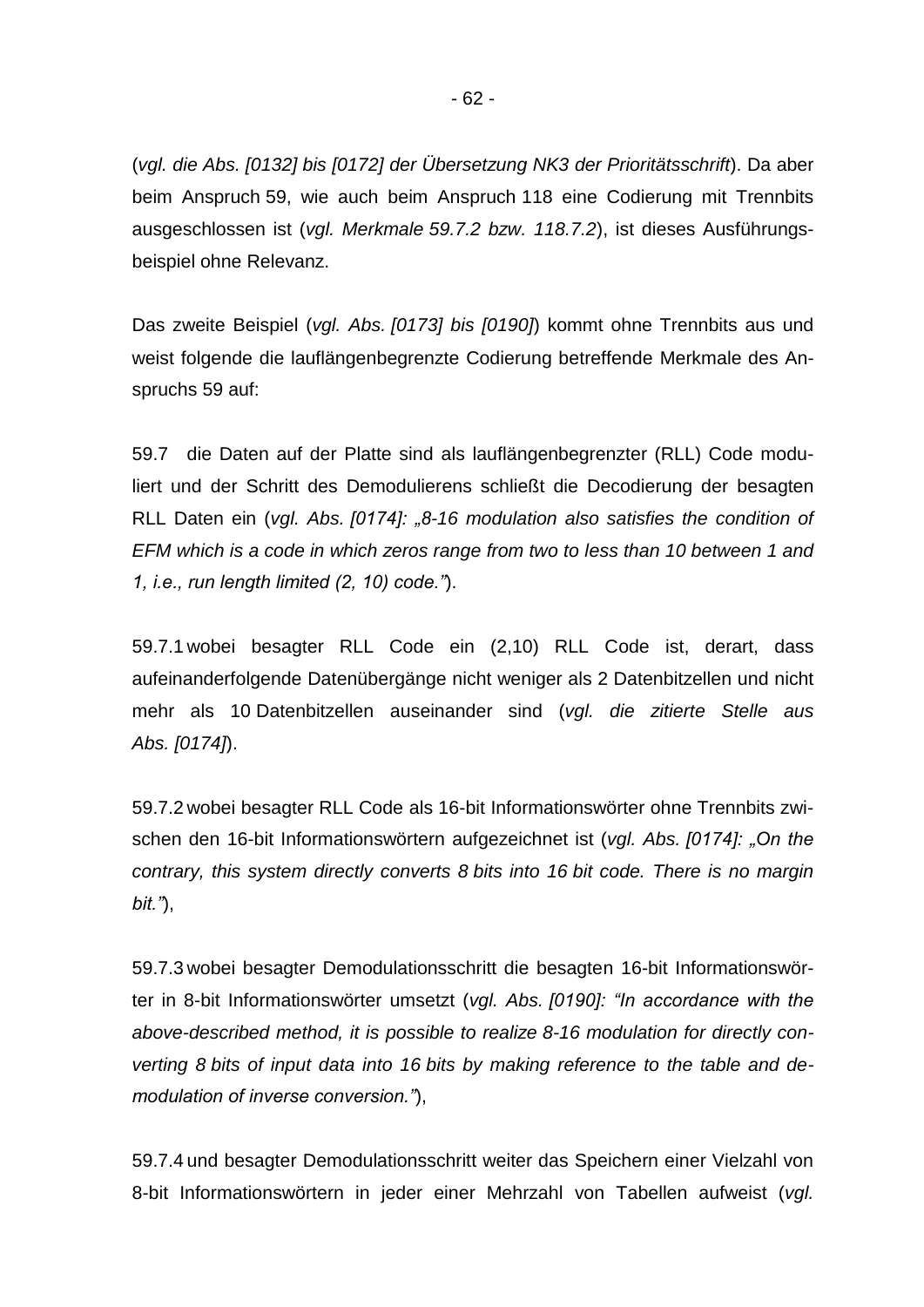Abs. [0187]: " In Fig. 31, tables  $IT_1 \sim IT_4$  written in memories 84 ~ 87 such as *ROM, etc. serve to carry out inverse conversion with respect to conversion of the respective fundamental tables T<sup>1</sup> ~ T4. Here, since there is no common conversion value with respect to respective tables Ta, Tb divided in dependency upon the*  DSV and conversion value, *i.e.*, original 8 bit value is univocally determined in in*verse conversion, inverse conversion tables are combined into a single table."*),

59.7.5 Auswählen einer bestimmten Tabelle als eine Funktion eines vorhergehenden 16-bit Informationswortes, das von der Platte gelesen wurde (*vgl. Abs. [0189]: "Here, code which does not yet undergo inverse conversion is inputted to table selector 83 to examine the end thereof to recognize the next table to switch selecting switch 83 to that table to obtain the next output."*),

59.7.7 wobei mindestens ein 16-bit Informationswort, das von der Platte gelesen wird, zwei verschiedenen 8-bit Informationswörtern entspricht, wovon eines in einer Tabelle und das andere in einer anderen Tabelle gespeichert ist (*Dies ist nicht explizit offenbart, doch muss dem so sein, denn sonst könnten die Tabellen zu einer zusammengefasst werden. Die zitierte Stelle in Abs. [0187] zeigt, dass der Autor sich darüber Gedanken gemacht hat, indem er angibt, dass die Ta und Tb Versionen einer Tabelle für die Codierung immer zu einer einzigen Tabelle für die Decodierung zusammengefasst werden können.*).

Es verbleibt das Merkmal 59.7.8, dass der Auswahlschritt zusätzlich die Untersuchung des 16-bit Informationswortes, das dem gerade gelesenen als nächstes folgt, aufweist, um die besagte eine oder die besagte andere Tabelle als Funktion des nachfolgenden 16-bit Informationswortes auszuwählen. Diesen Schritt enthält das Verfahren nicht. Zwar wird auch dort das nachfolgende 16-bit Informationswort zur Decodierung herangezogen, doch wird es nicht zur Auswahl der Tabelle verwendet. Bei dem in diesem Beispiel verwendeten Code enthält eine Tabelle mindestens ein 16-bit Informationswort, dem zwei 8-bit-Informationswörter zugeordnet sind. Diese befinden sich demnach nicht in zwei unterschiedlichen, sondern in einer einzigen Tabelle. Es wird dann die richtige Decodierung an Hand des nachfolgenden 16-Bit-Informationswortes ausgewählt, nicht aber die Tabelle.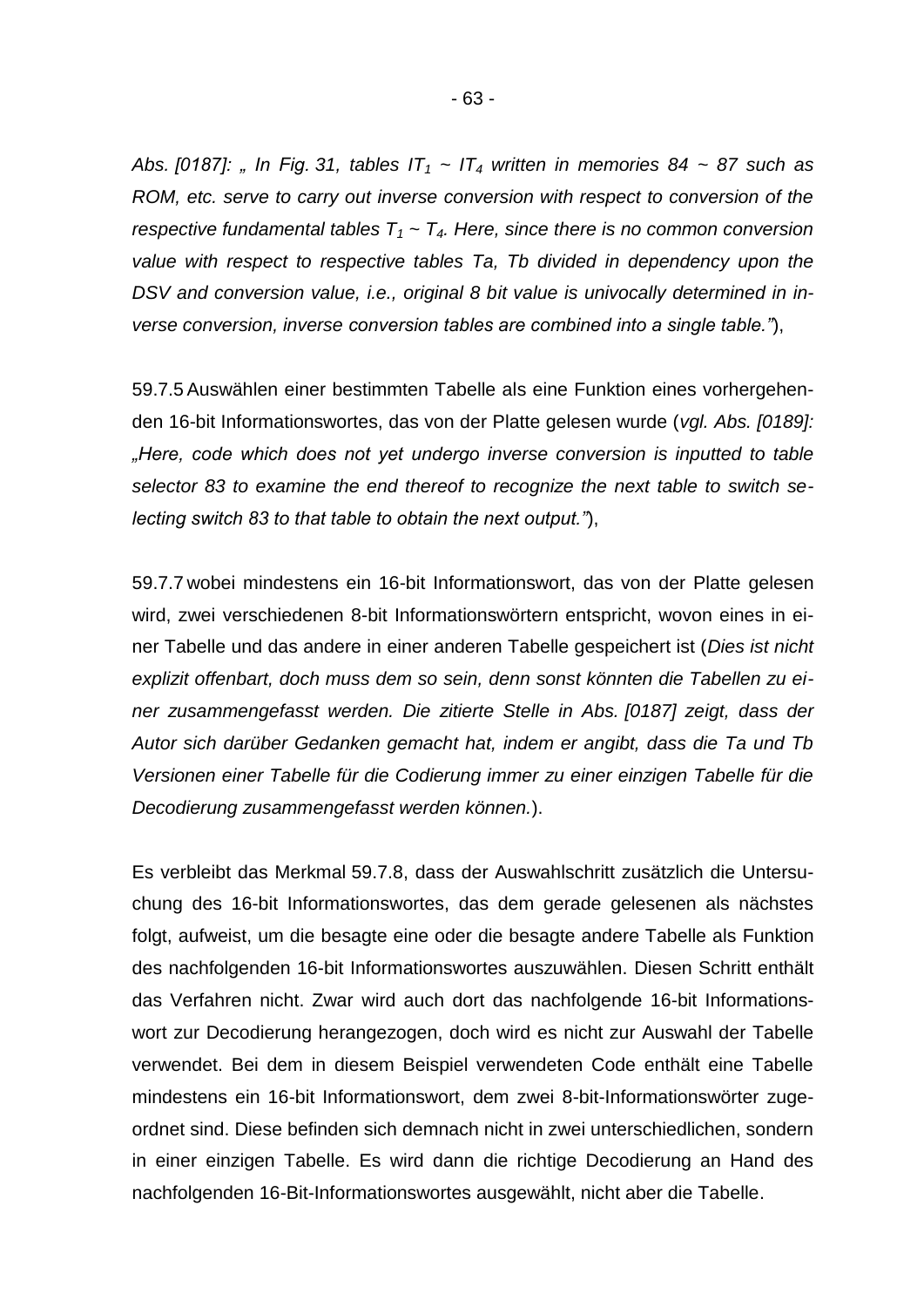In der Prioritätsschrift ergibt sich das für den Fachmann als Ergebnis der Auflösung der darin enthaltenen widersprüchlichen Darstellungen. Zunächst sei hierzu auf Abs. [0189] verwiesen, der die Decodierung beschreibt (*vgl. Abs. [0189]: "Moreover, in the case where the same conversion code is allocated to different 8 bit values in one table, it is necessary to recognize table to which the next code belongs as described above. In view of this, an approach is employed to input code inputted next of the preceding stage of register 82 to table selector 83 to read it in advance to discriminate table of that code to switch selecting switch 88 to this table."*). Die Bezugszeichen beziehen sich dabei auf Fig. 31. Dort wird gezeigt, dass zwei Signale in die Auswahl eingehen, nämlich eines vor dem Register (*82*) und eines nach dem Register (*82*). Danach wird die Tabelle ausgewählt. Was dies genau bedeutet, ist, wenn von der Figur allein ausgegangen wird, unklar, denn nach dem Register ist das Signal das, das dem aktuellen Wert entspricht. Auch Abs. [0189] offenbart als Ergebnis die reine Auswahl der Tabelle (*"to switch selecting switch to this table."*)

Dem Fachmann wird dabei auffallen, dass er mit einer reinen Auswahl der Tabelle keine eindeutige Decodierung vornehmen kann, denn die gleichen 16-Bit Informationswörter für zwei unterschiedliche 8-bit-Wörter befinden sich in einer Tabelle *("in one table"*), so dass dann, wenn er die Tabelle auswählt, immer noch zwei Möglichkeiten der Decodierung bestehen. Er wird somit einen Widerspruch feststellen, den er im Folgenden auflösen muss.

Hierzu wird er auf Grund des Hinweises, dass die Decodierung schon vorher beschrieben worden sei (*"as described above"*), den Inhalt der Abs. [0178] und [0179], die damit gemeint sind, heranziehen. Dort ist nochmals eindeutig beschrieben, dass sich die gleichen 16-bit Informationswörter in einer Tabelle befinden und die Decodierung aus einer Tabelle mittels des nachfolgenden 16-bit Informationswortes erfolgt. Dies wird dann anhand eines Beispiels erläutert (*vgl.*  Abs. [0178] und [0179]: "Here, it is assumed that a conversion such that different *two input values are converted into the same code in the same fundamental table is permitted. In this case, when there is employed an approach to change fundamental table used next into, e.g., table T<sup>2</sup> or T3, original input value is univocally*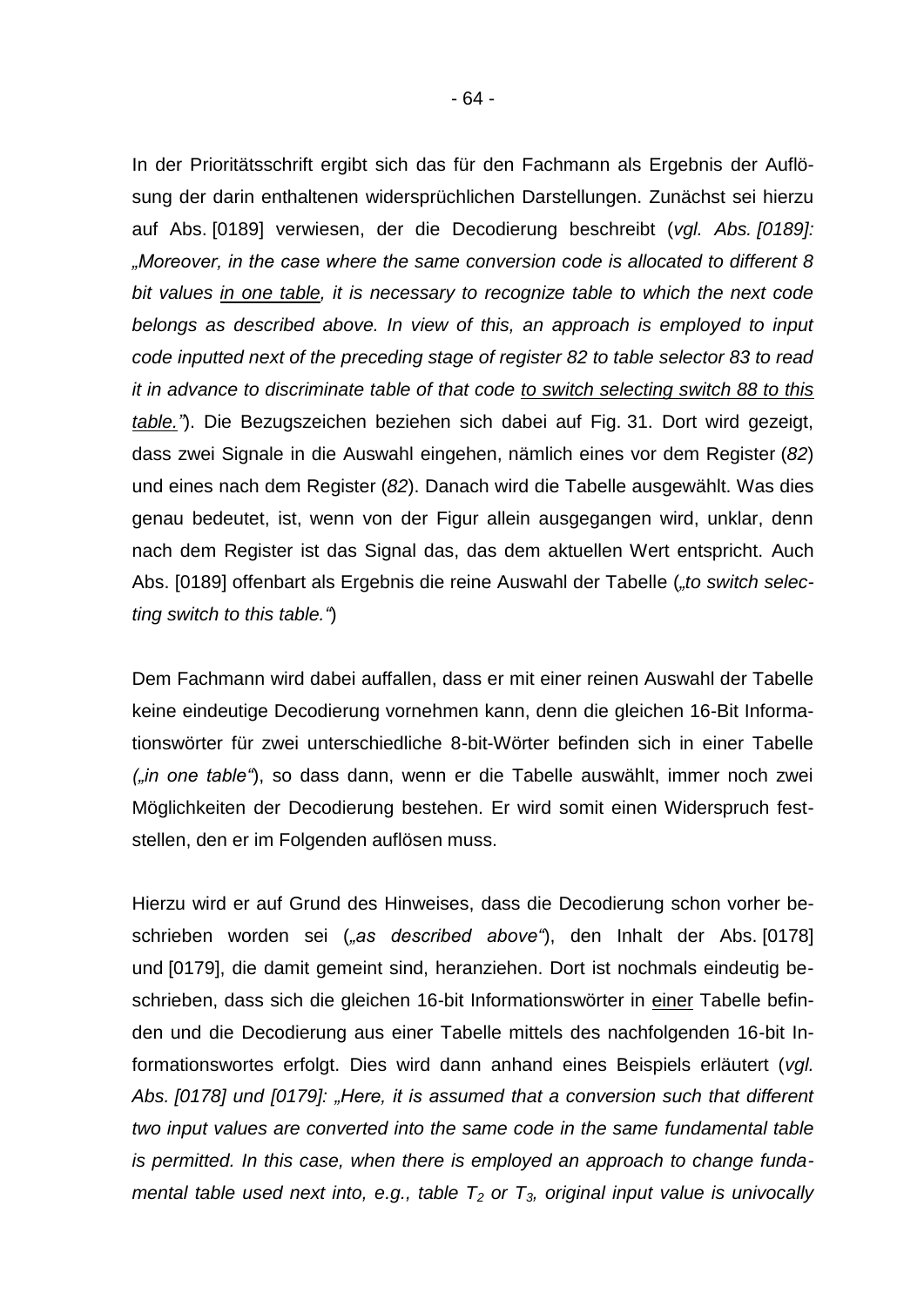*determined at the time of demodulation. For example, in the case where input values are "10" and "20" in the fundamental table T2, when they are assumed to be both converted into "0010000100100100", an allocation is made such that when input value is "10", the next table is T<sup>2</sup> and when input value is "20", the next table is T3. Accordingly, at the time of demodulation, in the case of carry out reverse conversion of "0010000100100100", the next code is examined. If that code belongs to the fundamental table T2, it is seen that the original value is "10". If that code belongs to the fundamental table T3, it is seen that the original value is "20"."*). Damit wird der Fachmann den Widerspruch so auflösen, dass mit Hilfe des nachfolgenden Wertes bei einer ausgewählten Tabelle der Wert ausgewählt wird, in den ein 16-bit Informationswort decodiert wird.

Damit fällt das in der Prioritätsschrift offenbarte Verfahren und auch das dort offenbarte Lesegerät nicht unter den Anspruch 59 bzw. 118 des Hilfsantrags 2 a, da das Verfahren das Merkmal 59.7.8 nicht aufweist. Insgesamt ist damit insbesondere der Anmeldetag des Streitpatents auch der Zeitrang für die Ansprüche 59 und 118 sowie alle auf diese Ansprüche rückbezogenen Unteransprüche.

Zwar ist dem Fachmann auf Grund seines Fachwissens klar, dass er die die zwei Decodierungsmöglichkeiten enthaltende Tabelle auch in zwei dann jeweils nur noch eine Decodierungsmöglichkeit enthaltende Tabellen aufspalten kann, um so mittels des nachfolgenden 16-bit Informationswortes die jeweils richtige Tabelle auswählen zu können, wie dies in den Ansprüchen 59 und 118 beansprucht wird, jedoch wird gerade dieses im Beispiel der Prioritätsanmeldung nicht gemacht, so dass es dort nicht offenbart ist.

Das Beispiel ist auch im Streitpatent enthalten (*vgl. Abs. [0143] bis [0158]*). Dort ist der letzte Abs. [0158] insoweit allgemeiner gehalten, als dort der besagte Widerspruch nicht mehr auftritt. Er ergibt sich aber mit dem vorhergehenden Beispiel in Abs. [0151], wo sich zeigt, dass die zwei Codierungen in dasselbe 16-bit Informationswort sich in derselben Tabelle befinden. Die Teilungsanmeldung enthält das Beispiel in derselben Form wie das Streitpatent.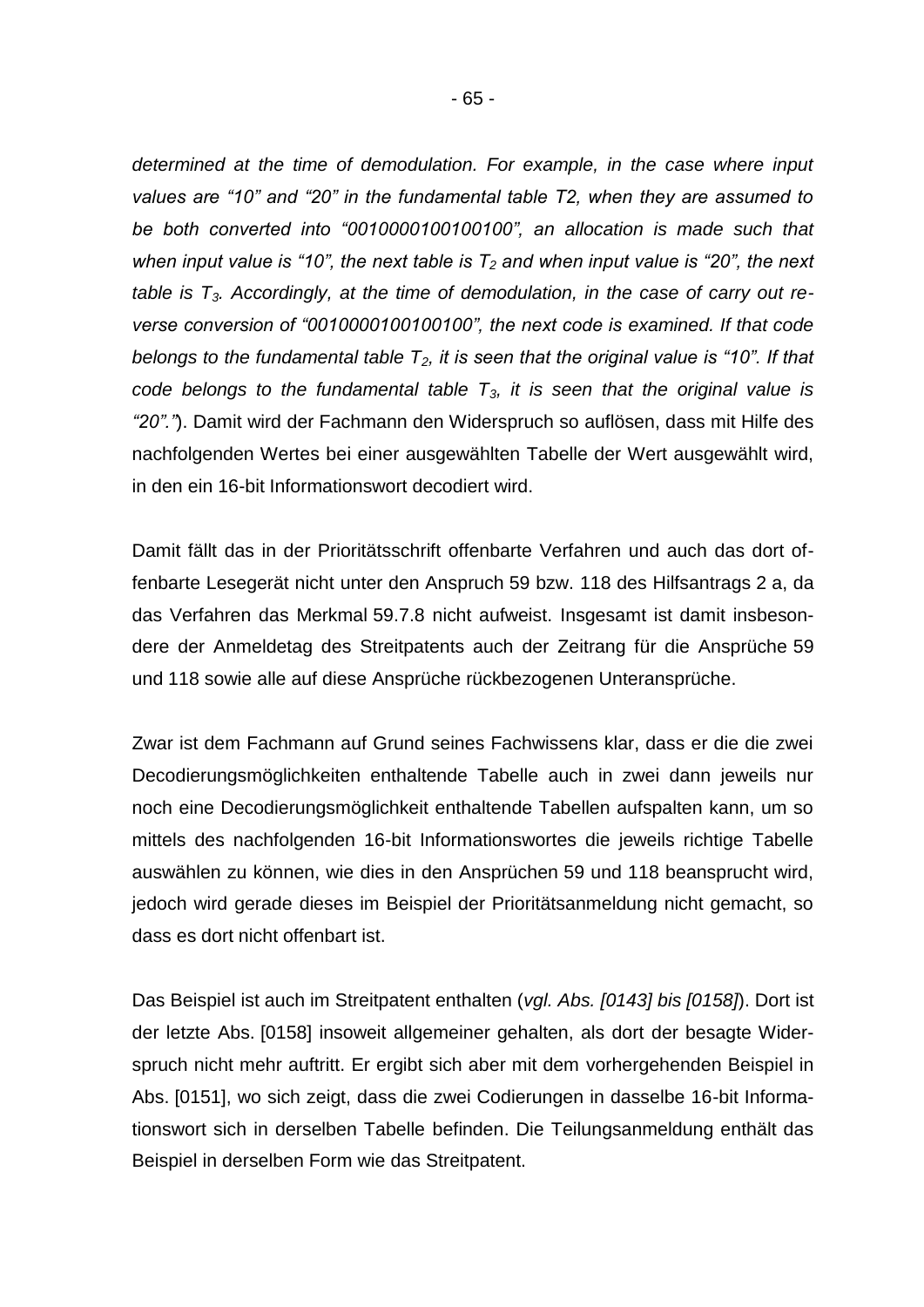Damit ergibt sich, dass das Beispiel aus der Teilungsanmeldung NK28 das Verfahren des Anspruchs 59 bzw. das Lesegerät des Anspruchs 118 nicht neuheitsschädlich vorwegnehmen kann. In Bezug auf die Ansprüche 84 und 141, welche das Merkmal 59.7.8 bzw. 118.7.8 des Hilfsantrags 2 a offenbaren, weist die Teilungsanmeldung denselben Zeitrang wie die Ansprüche 59 und 118 des Hilfsantrags 2 a auf, nämlich den Anmeldetag des Streitpatents. Damit kann die Teilungsanmeldung weder das Verfahren des Anspruchs 59 noch den Gegenstand des Anspruchs 118 neuheitsschädlich vorwegnehmen. Die von der Klägerin aufgeworfene Frage der neuheitsschädlichen Teilungsanmeldung ("poisonous divisional") stellt sich somit beim Hilfsantrag 2 a nicht.

**d)** Die auf die schutzfähigen übergeordneten Ansprüche rückbezogenen Unteransprüche stellen schutzfähige Ausprägungen der Lehre der Hauptansprüche dar.

#### **II.**

Die Kostenentscheidung beruht auf § 84 Abs. 2 PatG i. V. m. § 92 Abs. 1 Satz 1 ZPO. Die Entscheidung über die vorläufige Vollstreckbarkeit folgt aus § 709 Satz 1 und 2 ZPO.

#### **III.**

#### **R e c h t s m i t t e l b e l e h r u n g**

Gegen dieses Urteil ist das Rechtsmittel der Berufung gemäß § 110 PatG statthaft.

Die Berufung ist innerhalb eines Monats nach Zustellung des in vollständiger Form abgefassten Urteils - spätestens nach Ablauf von fünf Monaten nach Verkündung durch einen in der Bundesrepublik Deutschland zugelassenen Rechtsanwalt oder